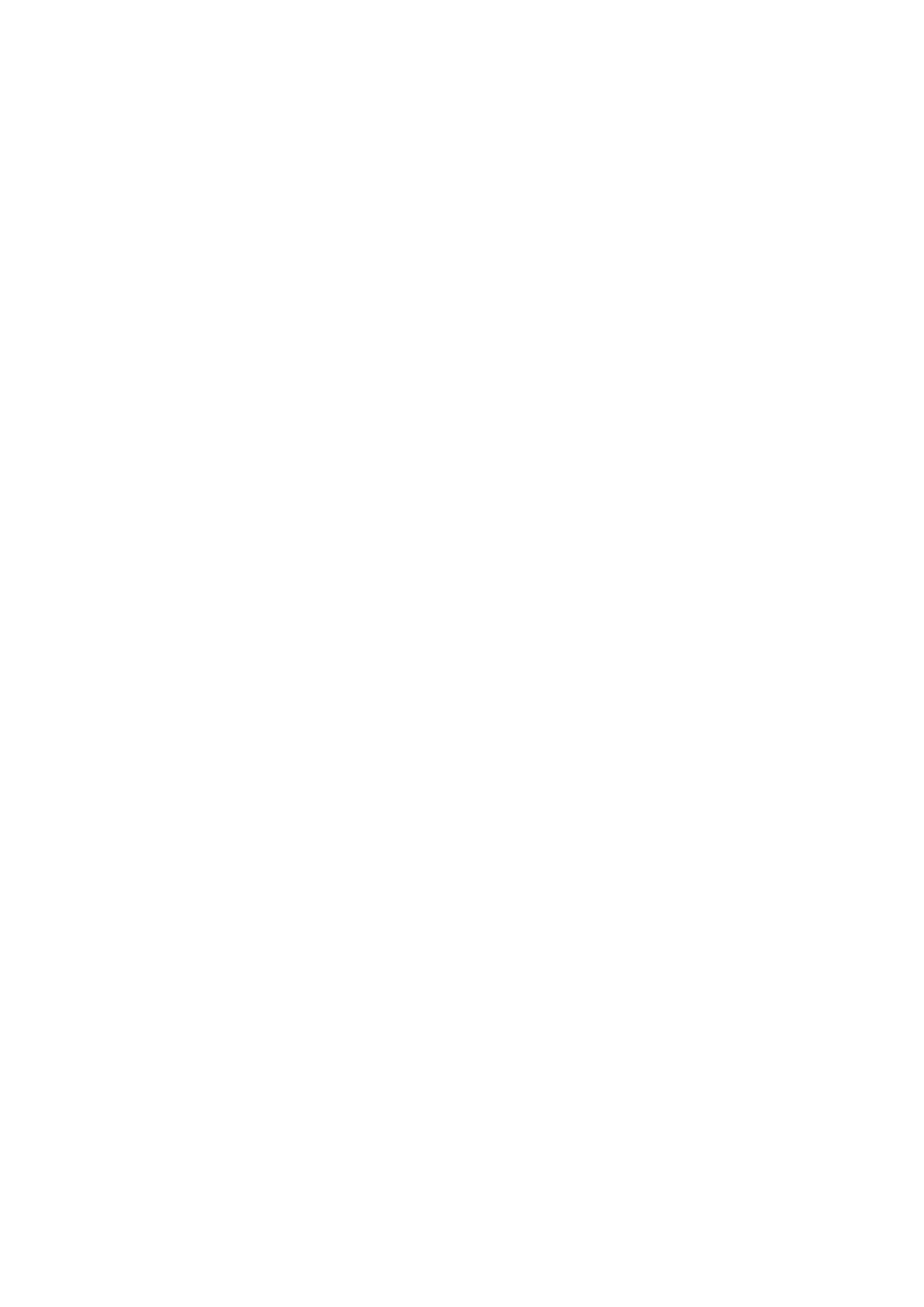# **TABLE OF CONTENTS**

### **INTRODUCTION**

| <b>PART I – DECLARATIONS</b> |                                                                                             |                         |
|------------------------------|---------------------------------------------------------------------------------------------|-------------------------|
|                              | <b>SECTION 1. GENERAL REMARKS</b>                                                           | $\overline{2}$          |
|                              | <b>SECTION 2. PROCEDURES FOR MAKING AND WITHDRAWING DECLARATIONS</b>                        | 2                       |
|                              | A. Time and form of declarations                                                            | $\overline{\mathbf{2}}$ |
|                              | <b>B. Entry into force of declarations</b>                                                  | $\overline{\mathbf{2}}$ |
|                              | C. Use of the declaration forms                                                             | 3                       |
|                              | D. Information about laws and policies relating to the matters covered<br>by the Convention | 3                       |
|                              | <b>SECTION 3. TYPES AND CHOICE OF DECLARATIONS</b>                                          | 3                       |
|                              | A. Types of declarations                                                                    | 4                       |
|                              | <b>B. Consistency of declarations</b>                                                       | 4                       |
|                              | SECTION 4. ANALYSIS OF DECLARATIONS IN THE CONVENTION                                       | 5                       |
|                              | A. Article 1(n) (iii) and 1(o) (iii): Securities clearing and settlement systems            | 5                       |
|                              | 1. Scope and purpose of the declaration                                                     | 5                       |
|                              | 2. Content of the declaration                                                               | 5                       |
|                              | 3. Type of declaration                                                                      | 6                       |
|                              | B. Article 5: Central bank and regulated intermediaries                                     | $\bf 6$                 |
|                              | 1. Scope and purpose of the declaration                                                     | 6                       |
|                              | 2. Content of the declaration                                                               | 6                       |
|                              | 3. Type of declaration                                                                      | $\overline{7}$          |
|                              | C. Article 7: Performance of functions of intermediaries by other persons                   | $\overline{\mathbf{z}}$ |
|                              | 1. Scope and purpose of the declaration<br>2. Content of the declaration                    | 7<br>8                  |
|                              | 3. Type of declaration                                                                      | 9                       |
|                              | D. Article 12(5)-(7): Methods for granting an interest in intermediated                     |                         |
|                              | securities                                                                                  | 9                       |
|                              | 1. General remarks                                                                          | 9                       |
|                              | 2. Declaration under Article 12(5)(a), (6) and (7)                                          | 10                      |
|                              | 3. Declaration under Article 12(5)(b)                                                       | 11                      |
|                              | 4. Declaration under Article 12(5)(c)-(d)                                                   | 11                      |
|                              | E. Article 19(7): Priority of an interest granted by designating entry                      | 12                      |
|                              | 1. Scope and purpose of the declaration                                                     | 12                      |
|                              | 2. Type declaration                                                                         | 12                      |
|                              | F. Article 22(3): Prohibition of upper-tier attachment                                      | 12                      |
|                              | 1. Scope and purpose of the declaration                                                     | 12                      |
|                              | 2. Content of the declaration                                                               | 13                      |
|                              | 3. Type of declaration                                                                      | 14                      |
|                              | G. Article 25(5): Allocation of securities                                                  | 14                      |
|                              | 1. Scope and purpose of the declaration                                                     | 14                      |
|                              | 2. Type of declaration                                                                      | 15                      |
|                              | H. Article 36(2): Credit risk top-up of collateral                                          | 15                      |
|                              | 1. Scope and purpose of the declaration                                                     | 15                      |
|                              | 2. Type of declaration                                                                      | 15                      |
|                              | I. Article 38: Declarations in relation to Chapter V                                        | 15                      |
|                              | 1. Scope and goal of the declaration                                                        | 15                      |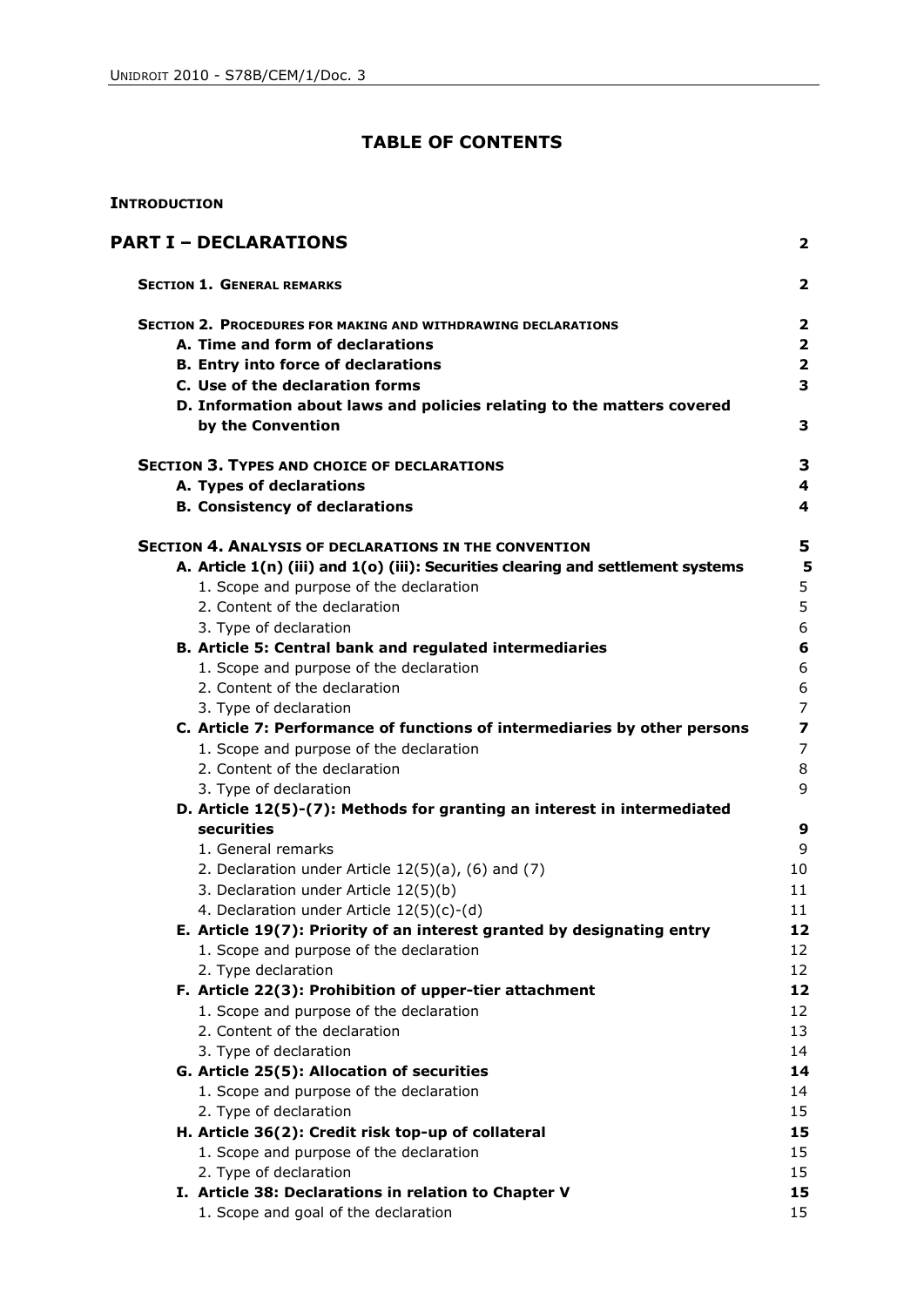| 2. Content of the declarations                             | 16 |
|------------------------------------------------------------|----|
| 3. Type of declaration                                     | 17 |
| J. Article 39(2): Transitional provision                   | 17 |
| 1. Scope and purpose of the declaration                    | 17 |
| 2. Content of the declaration                              | 18 |
| 3. Type of declaration                                     | 18 |
| K. Article 41: Regional Economic Integration Organisations | 18 |
| 1. Scope and purpose of the declaration                    | 18 |
| 2. Content of the declaration                              | 19 |
| 3. Type of declaration                                     | 19 |
| <b>L. Territorial units</b>                                | 18 |
| 1. Scope and goal of the declaration                       | 18 |
| 2. Content of the declaration                              | 19 |
| 3. Type of declaration                                     | 19 |
| <b>ANNEX I - DECLARATION FORMS</b>                         |    |
| <b>APPENDIX A - LIST OF DECLARATIONS</b>                   | 39 |

## **PART II – REFERENCES TO SOURCES OF LAW OUTSIDE THE CONVENTION**

|                 | <b>SECTION 1. GENERAL REMARKS</b>                                                                    | 40       |
|-----------------|------------------------------------------------------------------------------------------------------|----------|
|                 | SECTION 2. DIFFERENT SOURCES OF LAW OUTSIDE THE CONVENTION REFERRED TO IN THE                        |          |
|                 | <b>CONVENTION</b>                                                                                    | 40       |
|                 | A. Terminology used in the Convention                                                                | 40       |
|                 | <b>B. Information on sources of law outside the Convention</b>                                       | 41       |
|                 | <b>SECTION 3. ANALYSIS OF THE CONVENTION</b>                                                         | 42       |
|                 | A. Preamble                                                                                          | 42       |
|                 | <b>B. Chapter I: Sphere of application</b>                                                           | 42       |
|                 | 1. Article $1(K)$ (L) – "control agreement"/ "designating entry"                                     | 42       |
|                 | 2. Articles 2 (Sphere of application) and 3 (Applicability of declarations)                          | 43       |
|                 | 3. Article 8 (Relationship with issuer)                                                              | 43       |
|                 | C. Chapter II: Rights of the account holder                                                          | 44       |
|                 | D. Chapter III: Transfer of intermediated securities                                                 | 45       |
|                 | E. Chapter IV: Integrity of the intermediated holding system                                         | 47       |
|                 | F. Chapter V: Special provisions in relation to collateral transactions                              | 48       |
| <b>ANNEX II</b> |                                                                                                      | 50       |
|                 | <b>APPENDIX B - REFERENCES TO NON-CONVENTION LAW</b>                                                 |          |
|                 | (OTHER THAN IN CONNECTION WITH A DECLARATION)                                                        | 50       |
|                 | <b>APPENDIX C - REFERENCES TO APPLICABLE LAW</b>                                                     | 51       |
|                 | APPENDIX D - REFERENCES TO RULES RELATING TO INSOLVENCY                                              | 52       |
|                 | APPENDIX E - REFERENCES TO UNIFORM RULES OF SCSS AND SSSS                                            | 53       |
|                 | <b>APPENDIX F - WORK OF OTHER ORGANISATIONS</b>                                                      | 54       |
|                 | 1. WORLD BANK GROUP                                                                                  | 54       |
|                 | 2. EUROPEAN BANK FOR RECONSTRUCTION AND DEVELOPMENT                                                  | 54       |
|                 | 3. UNCITRAL                                                                                          | 55       |
|                 | 4. INTERNATIONAL ORGANIZATION OF SECURITIES COMMISSIONS<br>5. TRADE ASSOCIATION FOR EMERGING MARKETS | 56<br>56 |
|                 | 6. INTERNATIONAL SWAPS AND DERIVATIVES ASSOCIATION                                                   | 57       |
|                 |                                                                                                      |          |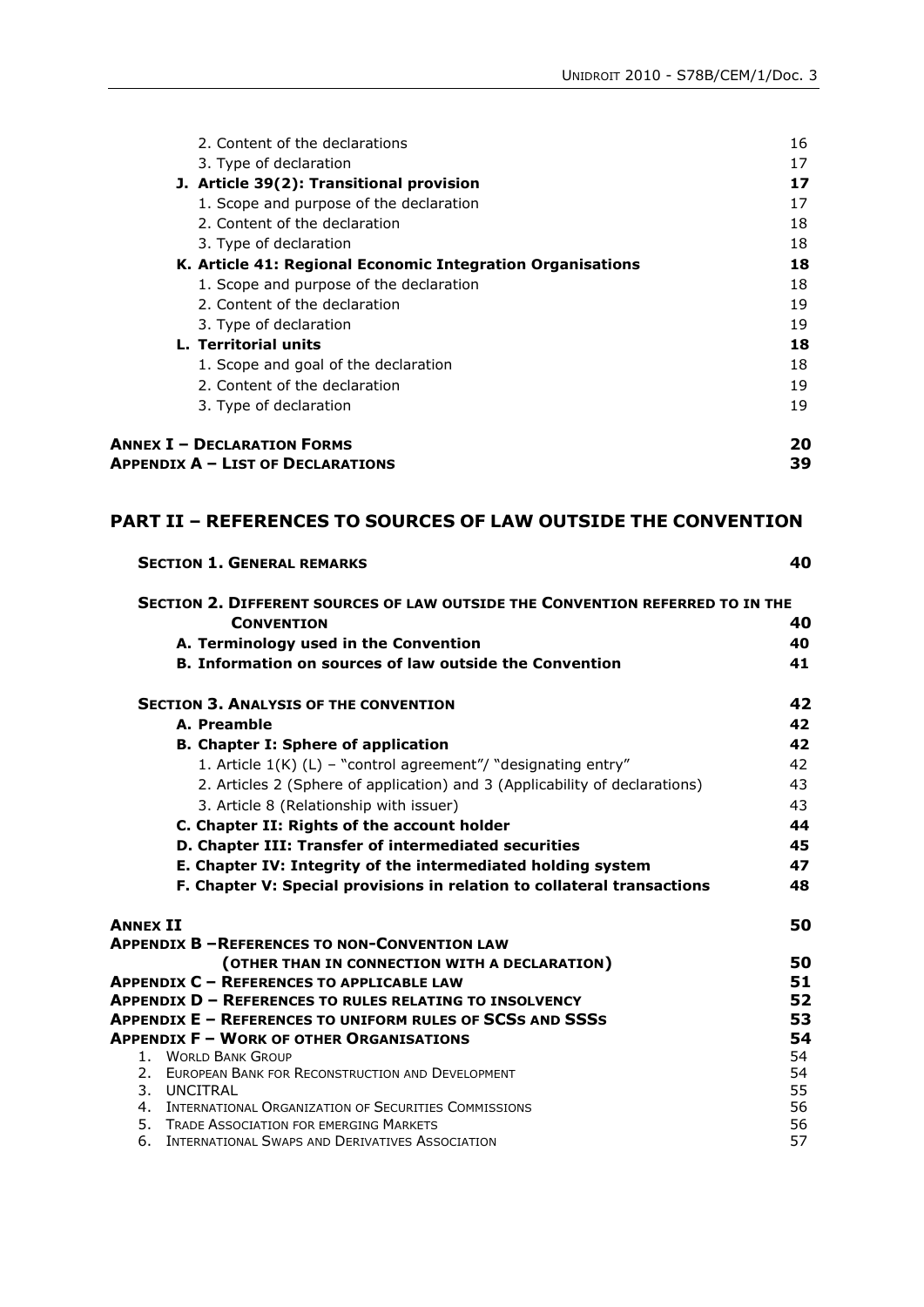## **INTRODUCTION**

 $\overline{a}$ 

1. This document addresses a certain number of practical matters that Contracting States are advised to consider in connection with the ratification, acceptance, approval of, or accession to, the UNIDROIT Convention on Substantive Rules for Intermediated Securities (official shorthand: "Geneva Securities Convention"; hereinafter: the "Convention").<sup>1</sup> The purpose of this document is to assist legislators, regulators and policymakers of Contracting States consider the legislative and treaty actions that may be needed to implement the Convention in a manner consistent with its provisions and with the policy choices it offers to Contracting States.

2. Part I ("Declarations Memorandum") provides information on the declarations set out in the Convention. Drawing on the *Official Commentary* to the Convention, it explains the scope, purpose and required content of the declarations contemplated by the Convention, as well the steps necessary for lodging them with the Depositary. Part II also takes into account the Practice of the UNIDROIT Secretariat as depositary of international conventions, as stated, for instance, in the Declarations Memoranda relating to the Cape Town Convention on International Interests in Mobile Equipment (the "Cape Town Convention") and the Protocols thereto. $2^2$ 

3. Part II identifies matters that are not harmonised by the Convention. It presents those issues where the Convention refers to sources of law outside the Convention. States implementing the Convention are invited to consider the manner in which their domestic laws address these issues, in order to create a comprehensive and coherent set of legal rules for intermediated securities.

4. It should be noted that this document is not intended to offer comprehensive interpretation of the Convention or to assist judges, arbitrators or practitioners understand its principles or implications. Comprehensive guidance of such nature is provided in the *Official Commentary* to the Convention, to which this document refers.

<sup>1</sup> For the text of the Convention and official documents and information issued in relation thereto, see www.unidroit.org/english/conventions/2009intermediatedsecurities/main.htm.

<sup>2</sup> See the Declarations Memoranda issued in relation to the Cape Town Convention: UNIDROIT 2008 – DC9/DEP - Doc. 1 Rev. 2 (Aircraft Protocol) and UNIDROIT 2009 - DC10/DEP - Doc. 1 (Railway Protocol), available on http://www.unidroit.org/english/conventions/mobile-equipment/depositaryfunction/main.htm.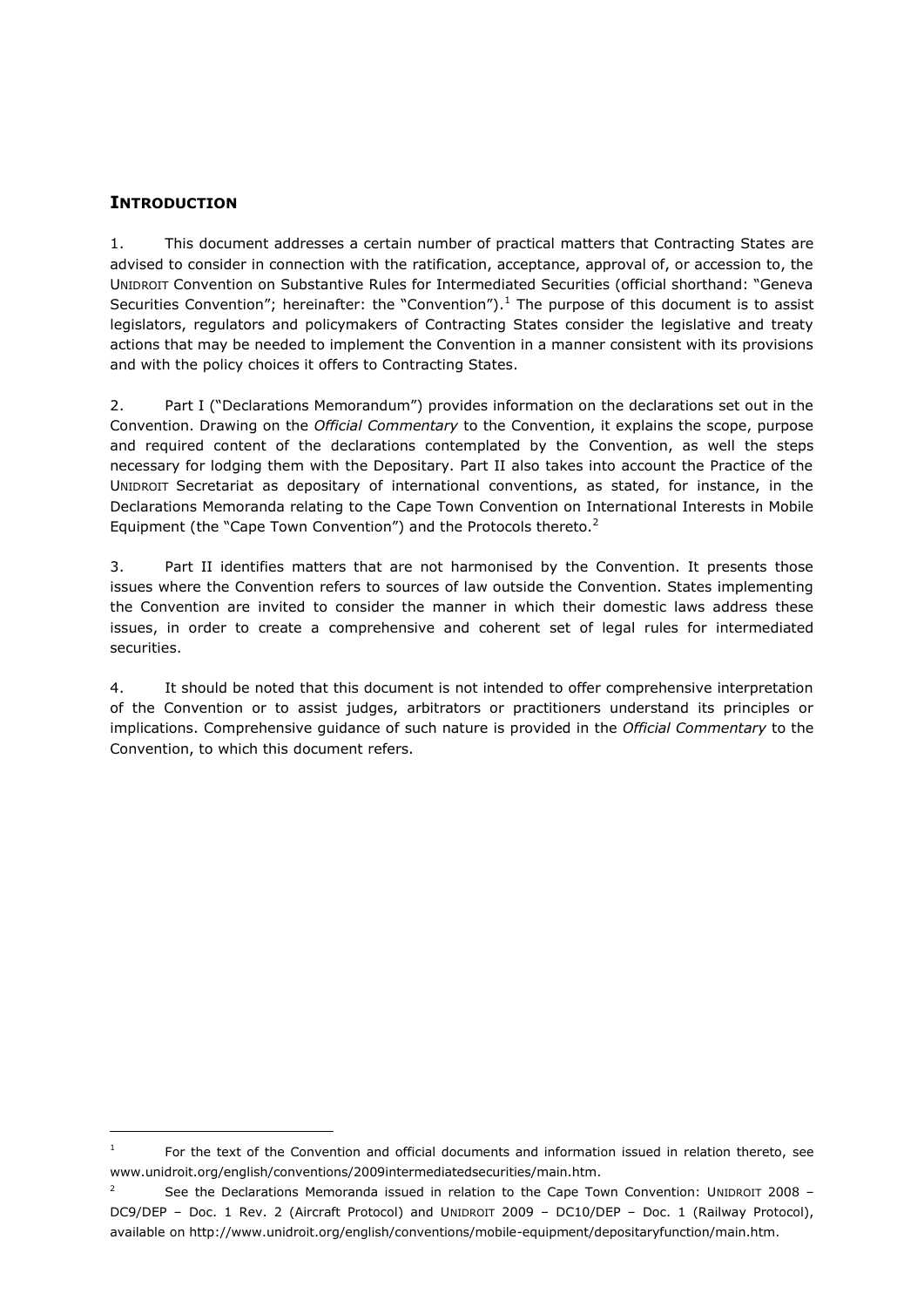# **PART I**

## **DECLARATIONS**

### **Section 1. General remarks**

5. Article 44 of the Convention<sup>3</sup> provides that no reservations may be made to the Convention.<sup>4</sup> However, the highly technical subject matter covered by the Convention, the variety of solutions offered under different legal traditions, and the sensitive nature of financial markets regulation, led to the formulation of an elaborate system of declarations so as to afford Contracting States and Regional Economic Integration Organisations<sup>5</sup> an adequate degree of flexibility in implementing the Convention. For a list of the Convention"s declarations, see **Appendix A**.

6. The system of declarations provided for under the Convention gives Contracting States the possibility of making choices in respect of certain matters so as to better implement the policy objectives that they see fit to pursue in respect of intermediated securities and facilitate the coordination between the provisions of the Convention and their legal systems.

### **Section 2. Procedures for making and withdrawing declarations**

### **A. Time and form of declarations**

7. Article 40 of the Convention provides that instruments of ratification, acceptance, approval or accession are to be deposited with UNIDROIT, which is designated the Depositary. Declarations under the Convention must be made accordance with Article 45, which also sets forth the procedure for the modification or withdrawal of a declaration, as well as the time at which a declaration or its modification or withdrawal becomes effective. Under Article 45 of the Convention, any declaration or subsequent declaration or any withdrawal of a declaration made under the Convention is to be notified in writing to UNIDROIT, as Depositary.

8. Except for the declaration under Article 41(2), which may only be made by a Regional Economic Integration Organisation at the time of signature, acceptance, approval or accession, and the initial declaration under Article 43(1), which may only be made at the time of signature, ratification, acceptance, approval or accession, declarations may be made by a Contracting State at any time (Article 45(1)). Except for a declaration by a Regional Economic Integration Organisation Declarations made at the time of signature are subject to confirmation upon ratification, acceptance or approval (Article 45(3)). In the absence of confirmation such declarations will be without effect.

9. According to Article 45(2), declarations and confirmations of declarations must be in writing and formally notified to the Depositary. It should be noted that the Convention was drawn up in English and French, which are the only two authentic texts. The Depositary, therefore, is not able to accept instruments of ratification, acceptance, approval or accession, declarations or notification in a language other than English or French.

#### **B. Entry into force of declarations**

 $\overline{a}$ 

10. Article 45(3) lays down two rules of general application. The first sentence of Article 45(3), which provides that a declaration takes effect simultaneously with the entry into force of the

<sup>&</sup>lt;sup>3</sup> Hereinafter, references to Articles are to Articles of the Convention, unless specified otherwise.

<sup>4</sup> Cf. Articles 2(d) and 19-23 of the 1969 Vienna Convention on the Law of Treaties.

<sup>5</sup> References in this document to Contracting States include Regional Economic Integration Organisations, except where the context indicates otherwise.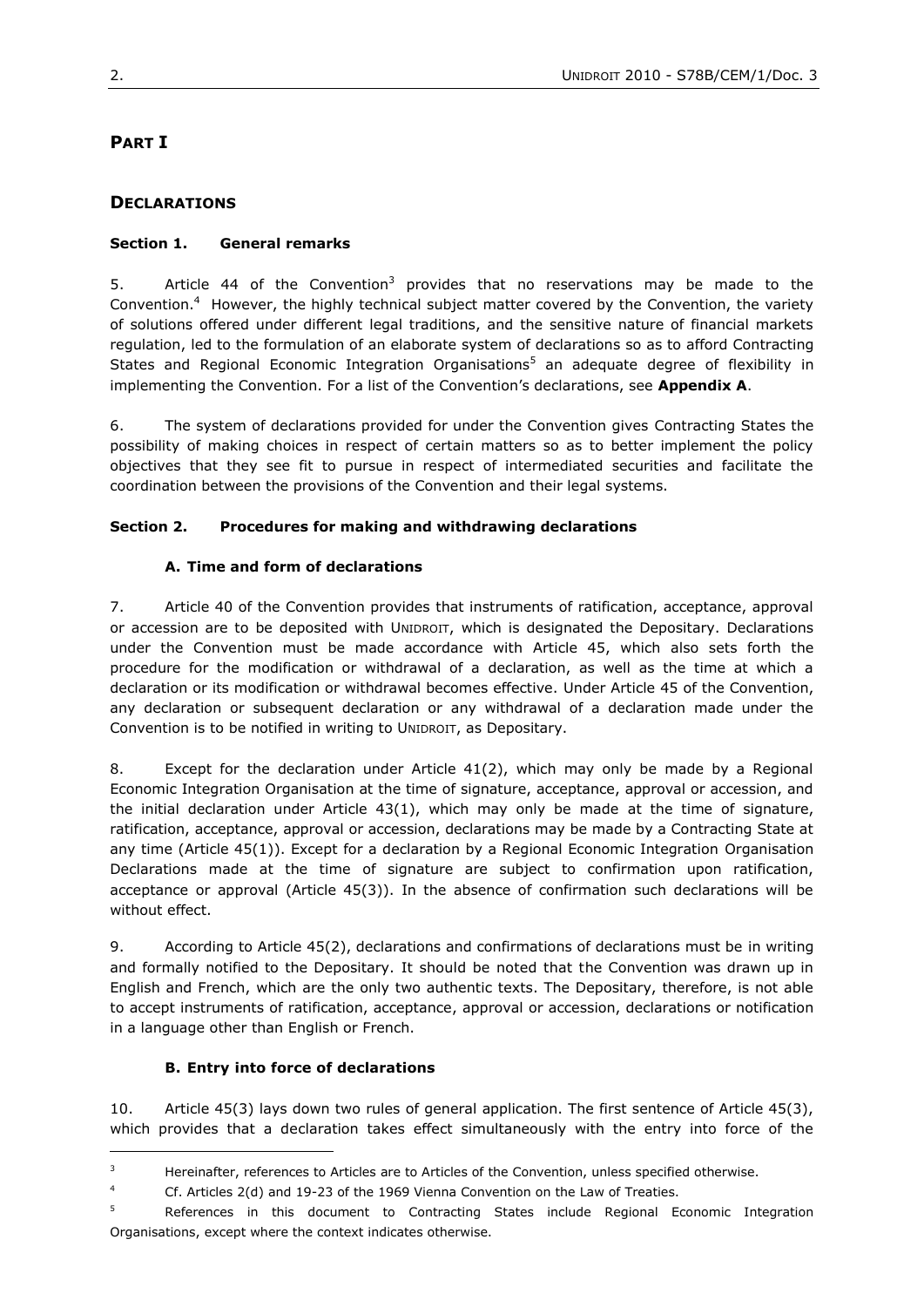Convention in respect of the State concerned, contemplates a declaration made (or in the case of a declaration made at the time of signature, confirmed) either at the same time as the State"s ratification, acceptance, approval or accession, or after that time but prior to the entry into force of the Convention in respect of that State. In both cases, the declaration will take effect in relation to the Contracting State upon the entry into force of the Convention in respect of that State.

11. In accordance with the second sentence of Article 45(3), a declaration that is notified to the Depositary after the entry into force of the Convention in respect of the State concerned takes effect on the first day of the month following the expiration of six months after the date of the receipt of the notification by the Depositary, a rule which has the advantage of giving other Contracting States some time to become aware of the changes in the law of the State making the declaration, so as to provide a reasonable opportunity for parties to adjust business practices and to take into account the changes to be introduced by the declaration.

12. Article 45(4) constitutes a pendant to Article 45(2) and the second sentence of Article 45(3) in that it permits the modification or withdrawal by a State at any time of a declaration by formal notification in writing addressed to the Depositary, such modification or withdrawal taking effect on the first day of the month following the expiration of six months after the date of the receipt of the notification by the Depositary.

13. Article 45(5) makes it clear that despite Article 45(1) to (4), the Convention continues to apply to all rights and interests arising *prior to* the effective date of the declaration, modification or withdrawal (as if no declaration, modification or withdrawal of the declaration had been made). However, Article 45(5) does not apply to the declaration provided for in Article 39 (Article 39(4).

#### **C. Use of the declaration forms**

14. Declaration forms are provided for all declarations authorised by the Convention, but not for the notification of withdrawal of a declaration.

15. Contracting States may lodge declarations in any form that complies with the requirements of the Convention. However UNIDROIT, as Depositary, encourages all Contracting States to base their declarations on the declaration forms in this memorandum so as to ensure that their declarations comply with the requirements of the Convention. *Alternative* forms are provided for the declarations in respect of some of the articles, reflecting the different possibilities permitted under the provisions in question, as indicated in the relevant form.

## **D. Information about laws and policies relating to the matters covered by the Convention**

16. In accordance with Article 48(2) (iii) and (iv) of the Convention, information about the declarations made by each Contracting State under the Convention is formally communicated by the Depositary to all other Contracting States. Information about the declarations is also made available on the UNIDROIT website.

17. Those wishing to ascertain the content of declarations made by a Contracting State will be able to do so by consulting the website of the Depositary, UNIDROIT, or by communicating directly with the Depositary or the relevant Contracting State.

#### **Section 3. Types and choice of declarations**

18. The question as to which declarations a Contracting State will make under the Convention is one for each Contracting State to determine in accordance with its own circumstances.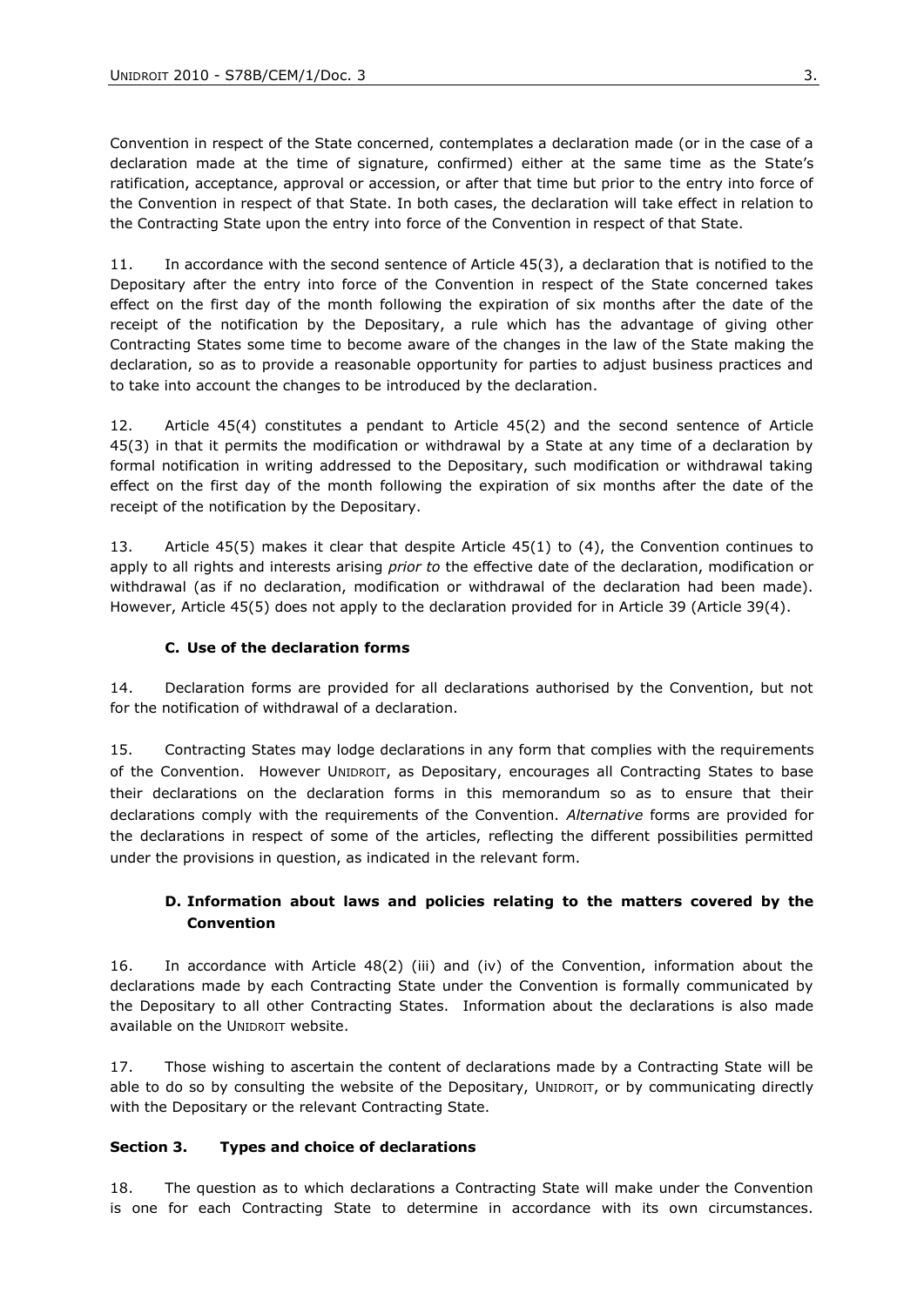Furthermore, UNIDROIT in its capacity as Depositary under the Convention has no role in evaluating the competence of a Contracting State (having regard, for example, to its internal constitutional arrangements) to make a declaration, and UNIDROIT will accept a declaration that is deposited with it in compliance with the requirements of the Convention.

#### **A. Types of declarations**

19. There are various types of declarations depending also on their effect as regards the application of the Convention by a Contracting State:

(a) *Opt-in declarations.* Opt-in declarations are those declarations which must be lodged by a Contracting State in order for a provision of the Convention to have effect in relation to that State. The provisions of the Convention in respect of which opt-in declarations may be made are: **Article 1(n)(iii), Article 1(o)(iii), Article 5, Article 7, Article 12(5)(a), Article 43 and Article 45;**

(b) *Opt-out declarations*. These, in turn, are declarations which must be lodged by a Contracting State in order for a provision of the Convention *not* to have effect within that State. The provisions of the Convention in respect of which opt-out declarations may be made are: **Article 5, Article 12(5)(b), Article 12(5)(c), Article 12(5)(d), Article 19(7), Article 22(3), Article 25(5), Article 36(2), Article 38, Article 39(2), Article 41(2), Article 43, Article 45; and**

(c) *Declarations relating to a Contracting State's own laws*. Certain optional declarations are neither merely opt-in nor opt-out, but are also intended to allows for the provision of information on a Contracting States own laws, as in the case of the declarations contemplated in following provisions: **Article 1(n)(iii), Article 1(o)(iii), Article 5, Article 7, Article 12(5)(a) (and the mandatory clarification required by paragraphs 6 and 7), Article 22(3).**

20. There are, however, two declarations that do not fall within any of the above categories:

(a) *Declarations relating to territorial units***.** This declaration allows a Contracting State to determine the domestic territorial scope of application of the Convention (**Article 43**); and

(b) *Declaration by Regional Economic Integration Organisations.* **Article 41(2)** of the Convention provides for a declaration to be made by Regional Economic Integration Organisations, at the time of their signature, acceptance, approval or accession, specifying the matters governed by the Convention in respect of which competence has been transferred to that Organisation by its Member States.

21. Except for the declaration that must be submitted by a Regional Economic Integration organisation, all declarations contemplated in the Convention are *optional*.

#### **B. Consistency of declarations**

22. Contracting States should ensure that their declarations are consistent both internally and with each other. For instance, a Contracting State that chooses not to submit a declaration under article 12(5)(a) does not have the option to make a declaration under article 39(2).

23. Under Article 41(1) of the Convention, Regional Economic Integration Organisations which are constituted by sovereign States and have competence over certain matters governed by the Convention may sign, accept, approve or accede to those instruments in the same way as States and, where they do so, under Article 41(3) of the Convention, all references in the Convention to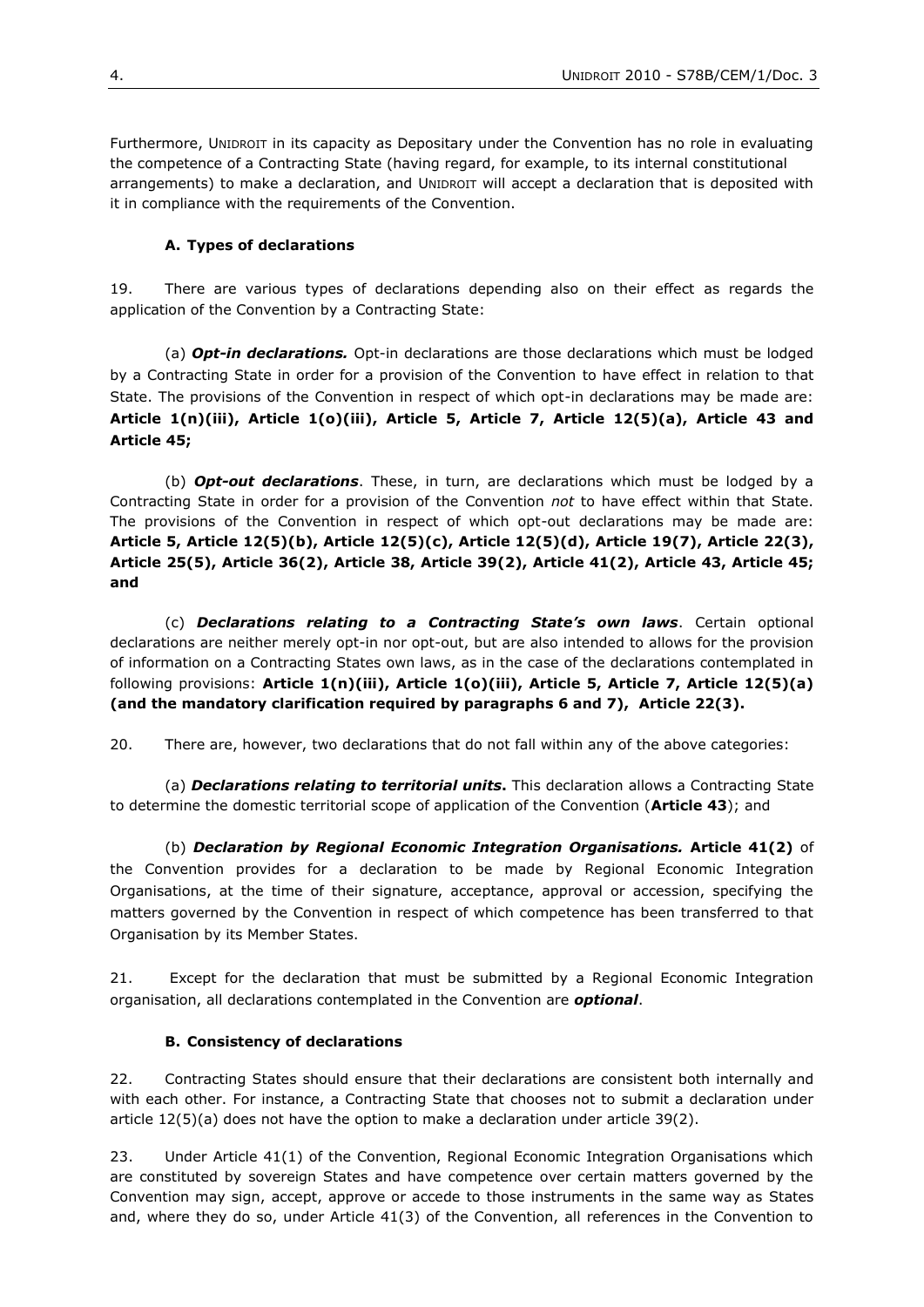"Contracting State" or "Contracting States" or "State Party" or "State Parties" are to apply equally to such Organisations where the context so requires. The capacity of the Organisation and of its member States of the Organisation to make declarations under the Convention is therefore affected by the extent to which competence has been transferred from the member States to the Organisation.

#### **Section 4. Analysis of declarations in the Convention**

24. This section offers an outline of the declarations in the Convention. <sup>6</sup> It lists all the declarations and identifies their scope and purpose. Where applicable, possible incompatibilities between declarations will be mentioned so as to assist Contracting States to ensure consistency between their declarations.

#### **A. Articles 1(n)(iii) and 1(o)(iii): Securities clearing and settlement systems**

#### **1. Scope and purpose of the declaration**

25. Article 1(n) defines a "securities settlement system" (SSS) as a system that settles, or clears and settles, securities transactions. It should also be operated by a central bank or central banks or be subject to regulation, supervision or oversight by a governmental or public authority in relation to its rules. In addition, it should have been identified as an SSS in a declaration made by the Contracting State the law of which governs the system on the ground of the reduction of risk to the stability of the financial system.

26. In Article 1(o), a "securities clearing system" (SCS) is defined along the same lines. Such a system clears, but does not settle, securities transactions through a central counterparty or otherwise. It should be operated by a central bank or central banks or be subject to regulation, supervision or oversight by a governmental or public authority in relation to its rules. In addition, it should have been identified as a SCS in a declaration by the Contracting State the law of which governs the system on the ground of the reduction of risk to the stability of the financial system.

#### **2. Content of the declaration**

27. Both an SSS and an SCS only qualify as such if they have been identified in a declaration by a Contracting State. The rationale for this requirement is explained in the official Commentary as follows:

"The text of the Convention preserves *[in Articles 1(l), 9(1)(c), 10(2) 15(2), 16, 18(5), 23, 24(4), 26(3), 27 and 28*<sup>7</sup> *]*, the specific protection afforded by the uniform rules of an SSS, even if these rules might contain provisions that deviate from provisions of the Convention.

<sup>6</sup> *Editorial Note: The information in this section is based on the latest version of the Official Commentary that takes into account the deliberations at the final session of the diplomatic Conference to adopt a Convention on Substantive Rules regarding Intermediated Securities (Geneva, 5-9 September 2009). This*  version, which has been recently circulated to negotiating States is, therefore, not identical with the text that *was before the Conference (UNIDROIT 2009 – CONF. 11/2 – Doc. 5), in view of the need to reflect changes of substance made during that session to a number of the Convention's provisions. It should be noted, however, that Part I may still need to be reviewed in the light of adjustments, if any, that may still need to be made to the relevant portions of the Official Commentary as a result of comments received thereon from negotiating States. At that stage, it will be possible to provide further guidance to Contracting States on the exact formulation of, the implications of and additional technical details in relation to the declarations, and to elaborate upon the legal rules that a Contracting State, if it chooses to make a certain declaration, may need to enact in order to ensure the proper functioning of the Convention.*

See also **Appendix E.**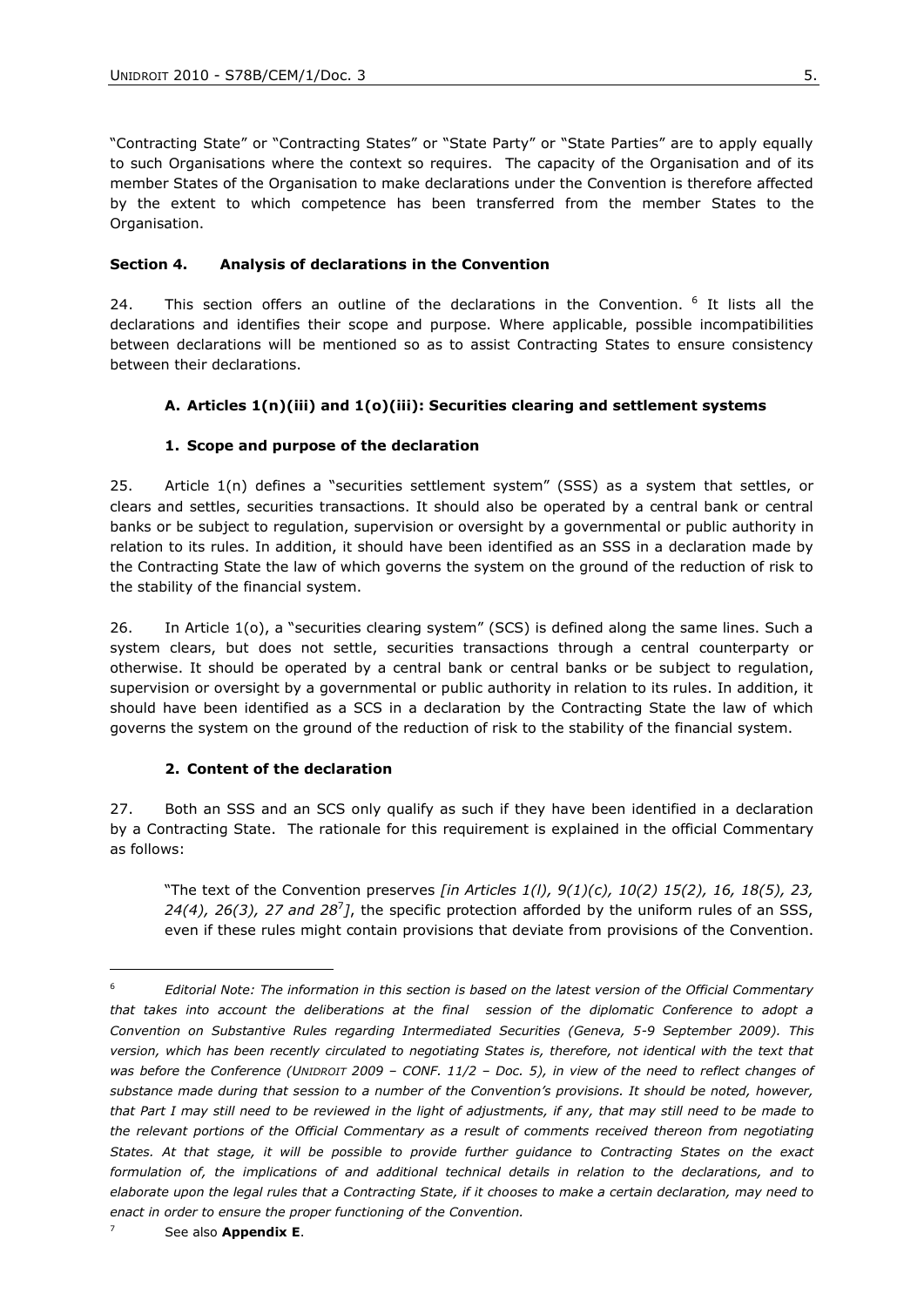Consequently, it is necessary to notify the exemption of specified systems from the application of certain rules of the Convention to all Contracting States. This is done by declaration [...]."

"The declaration must be made by the Contracting State the law of which governs the system and not, for example, the Contracting State the law of which governs the contractual relationships of the system with its participants or the Contracting State in whose jurisdiction the operator of the system is established."

[...]

"Further, the declaration must be made on the ground of the reduction of risk to the stability of the financial system. This is to make clear that not every SSS, but only systemically important ones, may benefit from the recognition of their uniform rules [...] by the provisions of the Convention."

[...]

"Whether or not there are grounds for the reduction of risk to the stability of the financial system is a matter to be judged by the declaring Contracting State. See in this respect also the principles for systemically important systems as established by the Committee on Payment and Settlement Systems of the Bank for International Settlements (see, for instance, the 2001 CPSS/IOSCO *Recommendations for securities settlement systems* and the 2004 CPSS/IOSCO *Recommendations for Central Counterparties*; cf. section 1-105 below)." (*Official Commentary*, sections 1-82, 1-83, 1-85 and 1-88)

## **3. Type of declaration**

28. The declarations contemplated by Articles  $1(n)(iii)$  and  $1(o)(iii)$  are **non-mandatory.** They can be regarded as *"opt-in"* declarations, since their effect is to extend the recognition afforded by the Convention to uniform rules of a SSS or SCS to those systems specifically identified by the Contracting State. At the same time, however, this declaration will also mean that in some instances the uniform rules of the identified SCS and/or SSS may have precedence over a default rule contained in the Convention.

## **B. Article 5: Central bank and regulated intermediaries**

#### **1. Scope and purpose of the declaration**

29. In principle, the Convention applies to any securities account maintained by an intermediary (see the definition of "securities account" in Article  $1(c)$ ). However, Article 5 "permits Contracting States to limit the scope of application of the Convention to the securities accounts maintained by "regulated" intermediaries and/or those maintained by a central bank. The purpose of the rule is to offer the possibility to exclude from the application of the Convention the securities accounts that are maintained by "unregulated" intermediaries, if and to the extent Contracting States deem it appropriate." (*Official Commentary*, section 5-1).

#### **2. Content of the declaration**

30. The content of this declaration is explained in the *Official Commentary* as follows: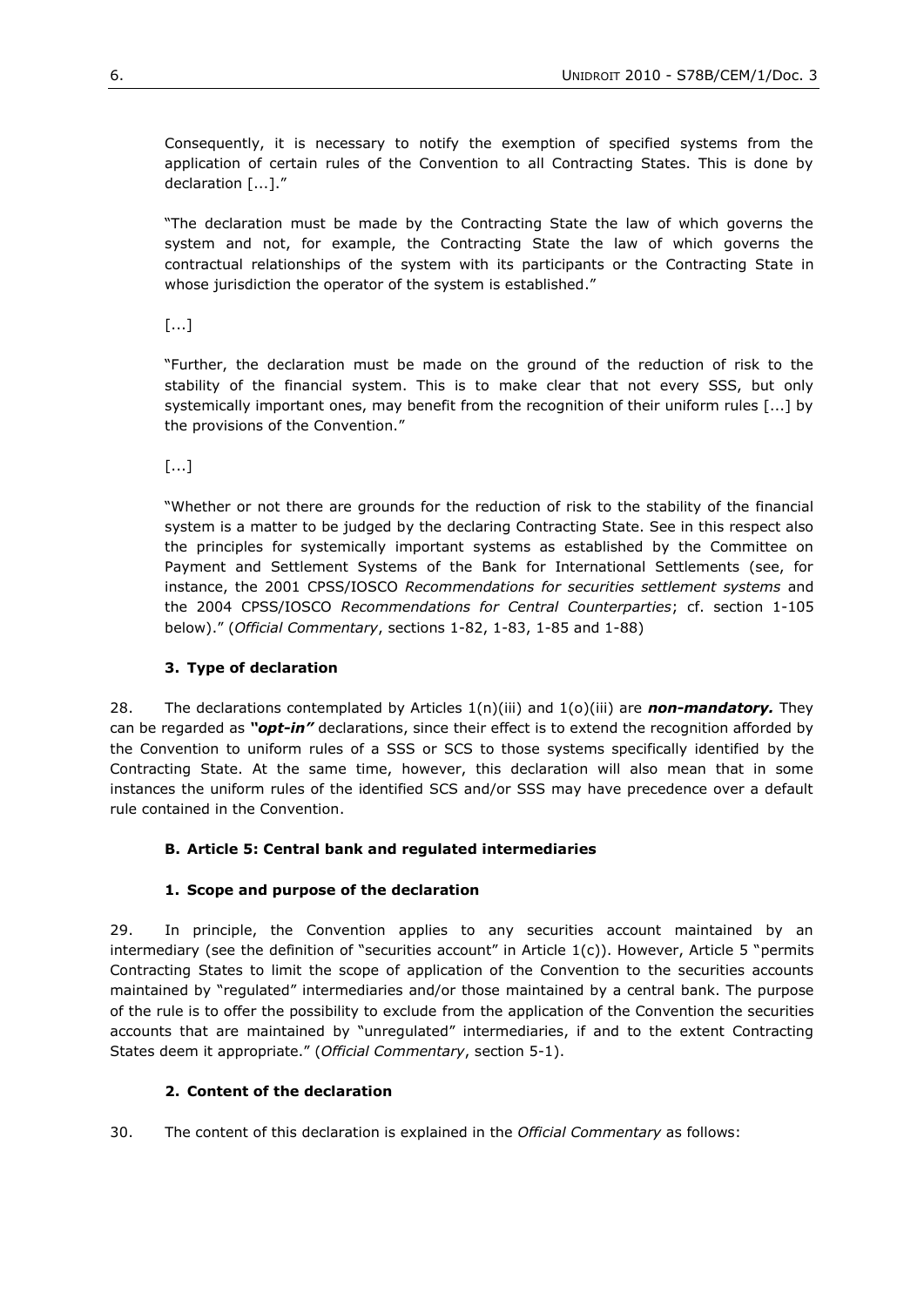"The Contracting State, in its declaration under Article 5(a), must describe the category or categories of intermediaries which maintain securities accounts to which the Convention shall apply with sufficient particularity so as to provide adequate notice. The Contracting State thus may declare that only intermediaries which are regulated ("subject to authorisation, regulation, supervision or oversight by a government or public authority in relation to the activity of maintaining securities accounts") are included in the category. The Contracting State is free to determine any category of intermediaries, so long as it is a regulated category."

"The requirement of being a regulated intermediary should be read against the purpose of Article 5. Therefore, Article 5 cannot be understood as permitting a general possibility to exclude all intermediaries from the scope of the Convention. Rather, the scope of application can be narrowed in order to accommodate a Contracting State's concerns regarding the modification, by the Convention, of the legal framework applicable to unregulated intermediaries. Article 5 is not intended to permit a Contracting State to exclude all or even the great majority of intermediaries from the application of the Convention rules. Such blanket exclusion would be inconsistent with the purpose of the Convention and thus is not permitted. In this sense, Article 5 is intended to permit a Contracting State to limit the application of the Convention to regulated intermediaries where intermediaries are regulated in that State." (*Official Commentary,* sections 5-9 – 5- 10)

31. As regards the particular position of central banks in the context of a declaration under article 5, the *Official Commentary* notes that;

"Central banks regularly maintain securities accounts. Consequently, there should be the possibility to include central banks in the scope of the Convention where a declaration is made under Article 5. However, their status would not necessarily be adequately covered by paragraph a), because in most countries they are not regulated entities in that sense. Quite to the contrary, they very often have regulatory or oversight competencies themselves. Given that they form part of the "public authorities" category, there should be the possibility to include them in a declaration under Article 5."

"For the same reason noted in section 5-10 above in connection with the impermissible exclusion of all intermediaries, a Contracting State cannot make a declaration designating only its central bank as the only intermediary to which the Convention applies." (*Official Commentary,* sections 5-13 – 5-14)

#### **3. Type of declaration**

32. The declaration contemplated in article 5 is *non-mandatory*. Such a declaration would limit the scope of application of the Convention in the Contracting State concerned, and may therefore be regarded as an *"opt-out"* declaration.

#### **C. Article 7: Performance of functions of intermediaries by other persons**

#### **1. Scope and purpose of the declaration**

#### 33. As explained in the *Official Commentary*:

"The purpose of Article 7 is to clarify the identification and role of an intermediary in a situation where the task of "maintaining" a securities account is split between two, or even more, persons [...]. Article 7 is necessary in order to ensure the proper application of the Convention to the holding patterns where a third person [...] is involved in the relationship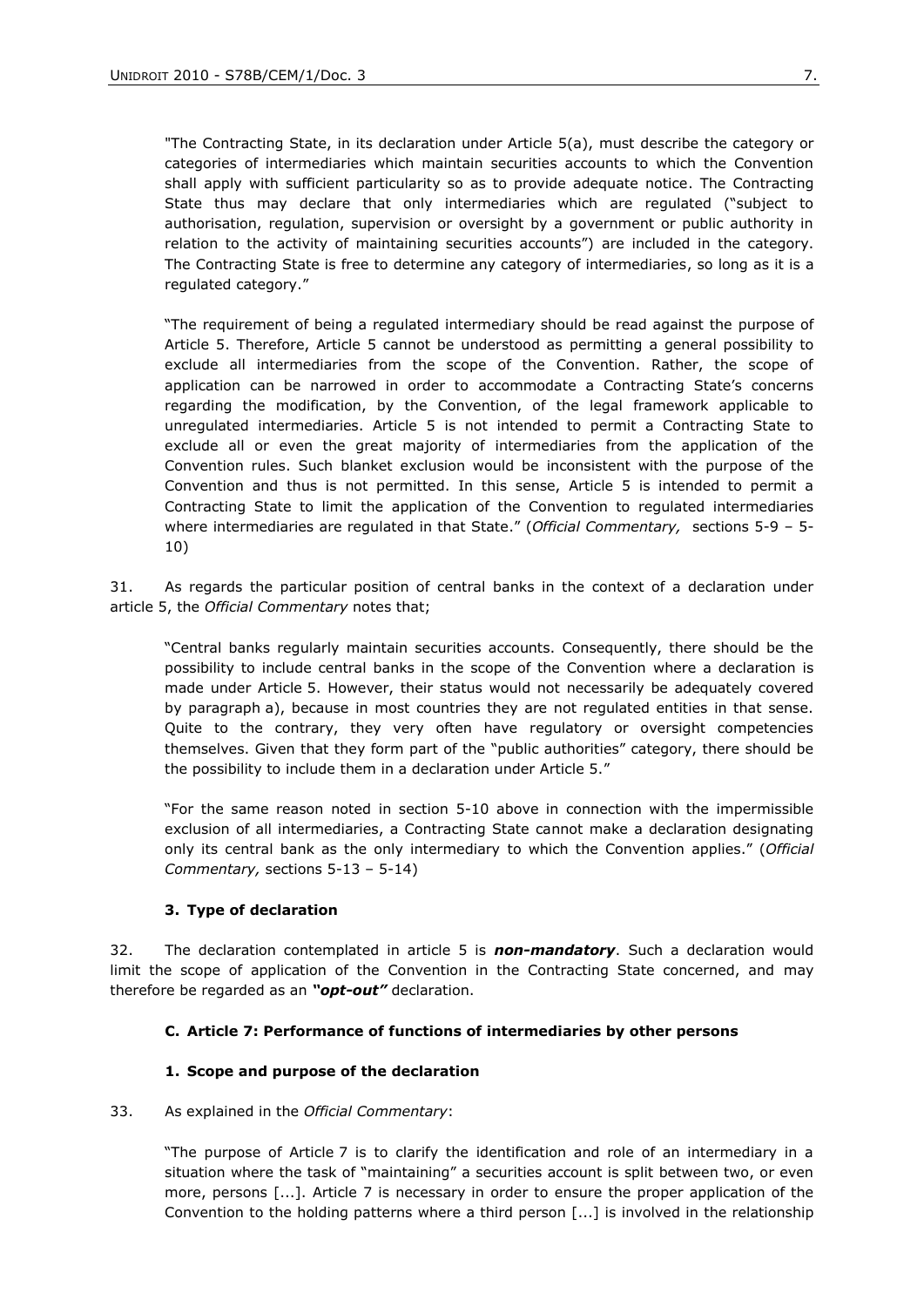between the relevant intermediary and its account holders, in particular in the scenario of a so-called "transparent" holding pattern." (*Official Commentary*, section 7-1)

#### **2. Content of the declaration**

34. In accordance with Article 7(2), the declaration contemplated in that article can be either general or in respect of intermediated securities, or securities accounts, of any category or description:

"Sub-paragraph 7(2)(a) makes it clear that, where applicable, the declaration shall specify the categories (e.g. shares, bonds, etc.) or description (e.g. registered or bearer shares, dematerialised or certificated, etc.) of the intermediated securities. The sub-paragraph refers also to the categories of securities accounts that may be specified, which could, for example, either relate to the tier on which the accounts are located in the holding system, in particular those at a CSD, or accounts maintained for foreign account holders, or any other description." (*Official Commentary*, section 7-22)

35. As regards the content and effect of the declaration, it is important to note that, in accordance with sub-paragraph 7(2)(b):

"the declaration shall identify the relevant intermediary in respect of the accounts as specified under sub-paragraph  $7(2)(a)$ , the parties to the account agreement on which the account is based and the third person performing functions as described in paragraph 7(1). A declaration has a constitutive effect in this regard, i.e., the roles of intermediary and other person as attributed by the declaration cannot be contested." (*Official Commentary*, section 7-23)

36. The *Official Commentary* further clarifies that such other person:

"Typically [is] a privately or publicly owned entity which provides services in the financial market. However, it is conceptually irrelevant whether the person is a natural or a legal person. In addition, it is irrelevant whether the person exclusively performs intermediary functions or whether the person offers other services as well. It must be distinct from the relevant intermediary ("other than"). Consequently, subsidiaries or affiliate companies of the relevant intermediary can be such other person as far as they are legally distinct persons, because the economic or organisational relationship between the relevant intermediary and the other person is irrelevant." (*Official Commentary*, section 7-12)

37. It is important to note that:

"It is not possible for the relevant intermediary to have *all* of its functions performed by another person or persons. If that were the case it would not be an intermediary at all and the other person or one of the other persons would be the relevant intermediary." (*Official Commentary*, section 7-15)

38. Therefore, according to Article  $7(2)(c)(i)$ , the declaration must "specify the function or functions for which the other person shall be responsible", but "[i]t is not necessary for the declaration to spell out any or all of the functions of the relevant intermediary itself. (*Official Commentary*, section 7-25). The declaration must further:

"Specify the provisions of the Convention that apply to the other person instead of the relevant intermediary. This element of the declaration must be perfectly congruent with the specification of the function under letter (i). Otherwise, the declaration would be internally inconsistent and impossible to apply."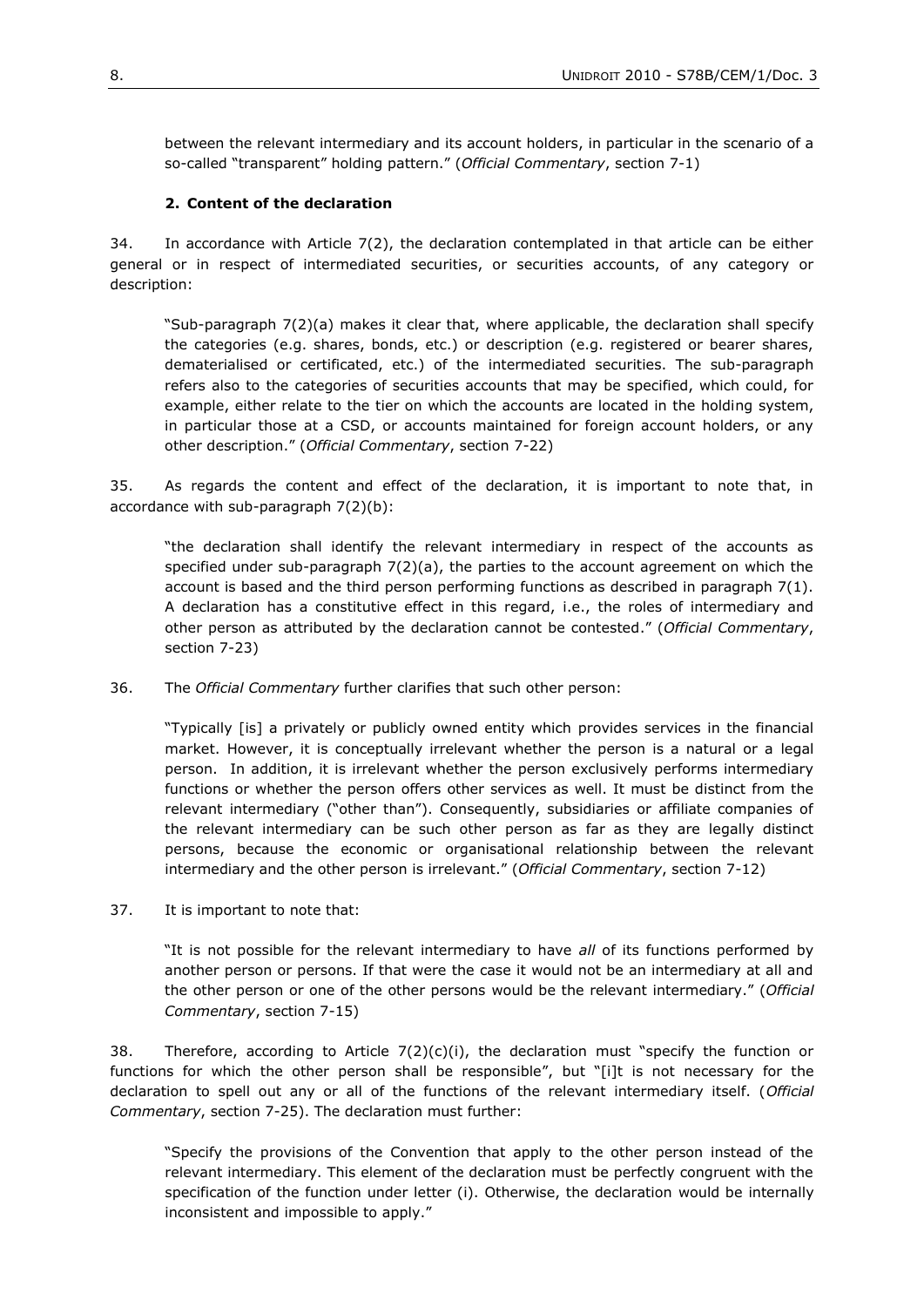"Under the second part of paragraph 2(c)(ii), the declaration shall specify the provisions of the Convention that apply to the other person, "including whether Article 9, Article 10, Article 15 or Article 23 applies to such person'. The declaration may specify articles other than the ones explicitly cited. The word "including" makes this clear."

"The text under Article  $7(2)(c)(iii)$  prescribes that, if the declaration does not apply in a general manner (see also paragraph  $7(1)$ ), it must specify, with respect to each person, the relevant category or description of securities or securities accounts." (*Official Commentary*, sections 7-26 – 7-28).

#### **3. Type of declaration**

39. The declaration under Article 7 is *non-mandatory*. It can be regarded as an *"opt-in"* declaration, since its purpose is to assimilate certain third parties to intermediaries for the purposes of the Convention.

#### **D. Article 12(5)-(7): Methods for granting an interest in intermediated securities**

#### **1. General remarks**

40. The Convention contains three provisions relating to the acquisition and disposition of intermediated securities: Articles 11, 12 and 13. Article 11 sets out the "universal" method of debit and credit. Article 12 relates to three other Convention methods for acquisition and disposition, which a Contracting State may declare applicable. Article 13 relates to methods envisaged under the non-Convention law.

41. Besides acquisitions and dispositions of intermediated securities by credits and debits, a Contracting State may declare, in accordance with Article 12, that one or more of the three methods specified below are sufficient to create an interest in intermediated securities under its law:

"(a) an account holder may grant an interest in intermediated securities to the relevant intermediary by entering into an agreement with that intermediary, and no further step is necessary to make that interest effective against third parties;"

"(b) an account holder may grant an interest in intermediated securities to another person by entering into an agreement with that person and by having a designating entry apply to those intermediated securities in its securities account, and no further step is necessary to make that interest effective against third parties;"

"(c) an account holder may grant an interest in intermediated securities to another person by entering into an agreement with that person and by entering into a control agreement in respect of these intermediated securities, and no further step is necessary to make that interest effective against third parties." (*Official Commentary*, section 12-1).

#### 42. As indicated in the *Official Commentary*:

"None of these methods is compulsory and Contracting States are entirely at liberty to provide for one, two, all or none of these methods in their non-Convention law. For the sake of international transparency and legal predictability, paragraph 5 requires a Contracting State to make a declaration in respect of each such method that it wishes to make available to account holders under its law (*Official Commentary*, section 12-4)

43. For the purpose of enhancing international transparency and legal predictability, article 12 contemplates three different declarations: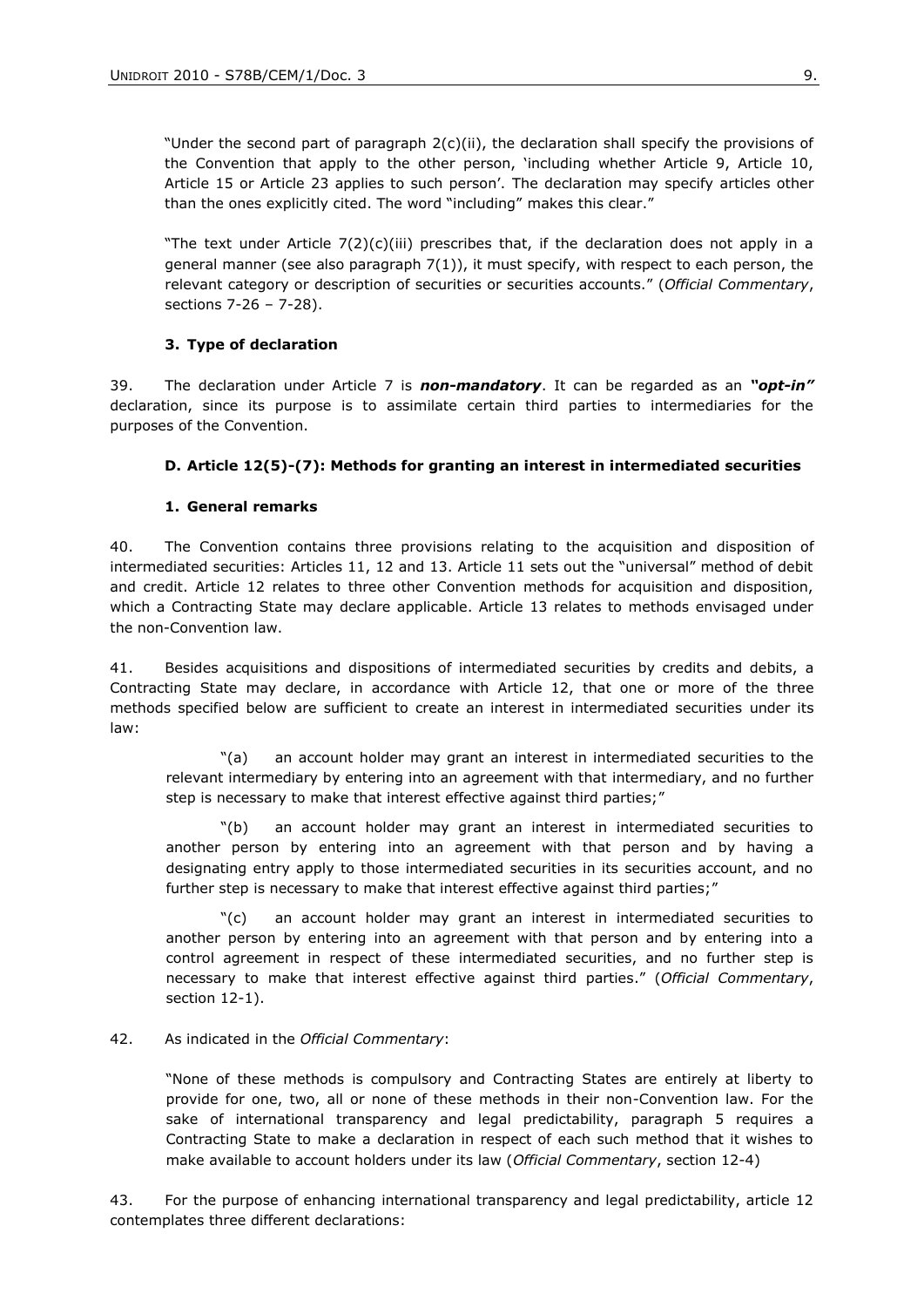(i) a declaration specifying which of the three methods applies in a Contracting State and in what way (see paragraphs 5(a), 6 and 7);

(ii) a declaration specifying categories of parties which are not permitted to grant an interest under Article 12 or to which an interest is not permitted to be granted under Article 12 (see paragraph 5(b)); and

(iii) a declaration relating to the application of paragraph 4 (see paragraphs  $5(c)$  and  $5(d)$ ).

### **2. Declaration under Article 12(5)(a), (6) and (7)**

#### *(a) Scope and purpose*

44. It follows from Article 12(1)(b) that, if a Contracting State wishes to apply the Convention to any of the methods listed in Article 12(3), it must make a declaration under *Article 12(5)(a)*. In such a declaration, a Contracting State specifies that under its law *any one or more of the methods listed in Article 12(3)* is sufficient to render an interest effective against third parties.

#### *(b) Content of the declaration*

45. Whenever a Contracting State makes a declaration in respect of control agreements or designating entries, that declaration must specify the type of control required (see Article 12(3), (6) and (7)). Therefore, as indicated in the *Official Commentary*:

"The type of control required for control agreements and/or designating entries so as to make an interest effective against third parties may vary among jurisdictions based upon the declaration made by a Contracting State under Article 12(5). The declaration made by a Contracting State under Article 12(6) may require "negative control", so that the "the relevant intermediary is not permitted to comply with any instructions given by the account holder in respect of the intermediated securities [...] without having received the consent of that other person" (see sub-paragraphs (i) of Article  $1(k)$  and (I)). Alternatively, the declaration may require "positive control", so that "the relevant intermediary is obliged to comply with any instructions given by that other person in respect of the intermediated securities […] in such circumstances and as to such matters as may be provided […]" (see sub-paragraphs (ii) of Article  $1(k)$  and (I)). Or, the declaration may require both positive and negative control." (*Official Commentary*, section 1-54)

46. It should be noted that a Contracting State that makes a declaration pursuant to 12 (5) (a) has further the possibility of declaring, pursuant to article 39 (2) that only interests in securities that are granted or repeated by one of those methods before a certain date will retain the priority they enjoyed before the entry into force of the Convention.

#### *(c) Types of declarations*

47. The declaration under *Article 12(5)(a)* is *non-mandatory* and can be regarded as an *"opt-in"* declaration, because the making of the declaration would mean that the satisfaction of any of the conditions listed in Article 12(3) will render an interest effective against third parties.

48. The information referred to in *Articles 12(6) and 12(7) is mandatory when a declaration is made under Article 12(5) in relation to paragraph 3(b) or 3(c)* respectively.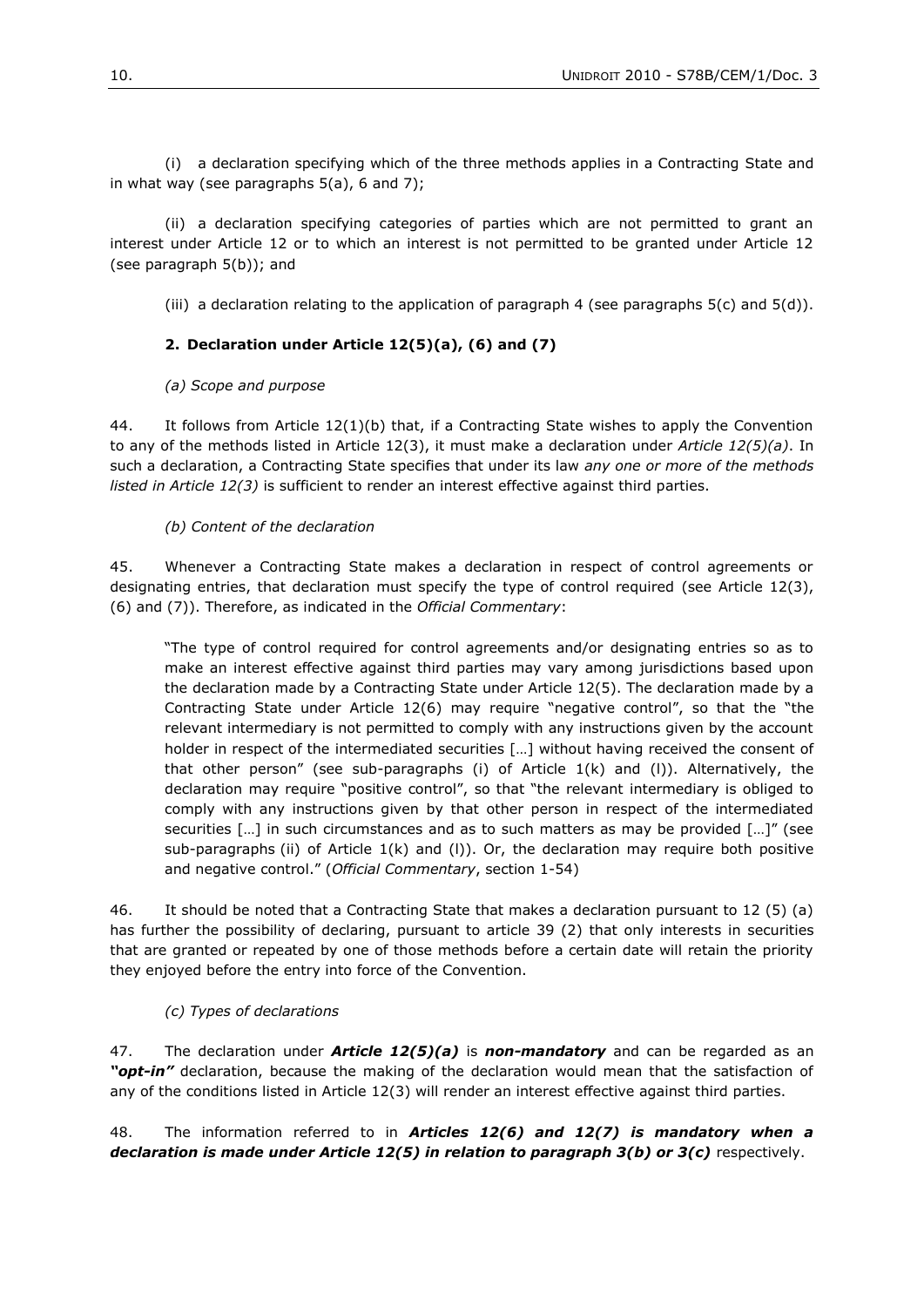### **3. Declaration under Article 12(5)(b)**

#### *(a) Scope and purpose*

49. Under *Article 12(5)(b)* a Contracting State may limit the scope of Article 12 by declaring that under its law this provision will not apply in relation to *interests in intermediated securities granted by or to parties falling within such categories as may be specified in the declaration*. A Contracting State may, for example, wish to preserve the possibility of establishing additional requirements for the effectiveness of interests granted by consumers on intermediated securities owned by them, or generally reserve the methods set forth in article 12 for professional counterparties only.

#### *(b) Type of declaration*

50. The declaration under *Article 12(5)(b)* is not mandatory and may be regarded as an *"opt-out"* declaration, because it limits the scope of application of Article 12.

#### **4. Declaration under Article 12(5)(c)-(d)**

51. Article 12(4) allows for the granting of an interest:

"- in respect of a securities account generally, in which case the interest attaches to any and all intermediated securities from time to time credited to that securities account;"

"- in respect of a specified category of intermediated securities, in which case the parties need to specify the class or classes of securities subject to the interest or any other method making it possible to determine at any given time which intermediated securities are subject to the interest, and which are not;"

"- in respect of a specified quantity or value of intermediated securities, terms that are meant to make the granting of floating charges and similar interests possible." (*Official Commentary*, section 12-16)

52. However, "[n]ot all jurisdictions are familiar with or may want to include such determinations of the subject-matter of an interest" (*Official Commentary*, section 12-16).

#### *(a) Content of the declaration*

53. Article 12(5)(c) and (d) allow Contracting States to disapply paragraph 4(a) and/or paragraph 4(b), or to modify paragraph 4(b) as specified in the declaration. The declarations of a Contracting State should, of course, be consistent. If a Contracting State were to make a declaration under Article 12(5)(c) that excluded either Article 4 in its entirety or Article 4(b), no modifications would, of course, be able to be specified in a declaration under Article 12(5)(d).

#### *(b) Type of declaration*

54. The declarations permitted by *Article 12(5)(c) and Article 12(5)(d)* are *non mandatory* and may be regarded as *"opt-out"* declarations, as they limit the options given under Article 12(4) of the Convention.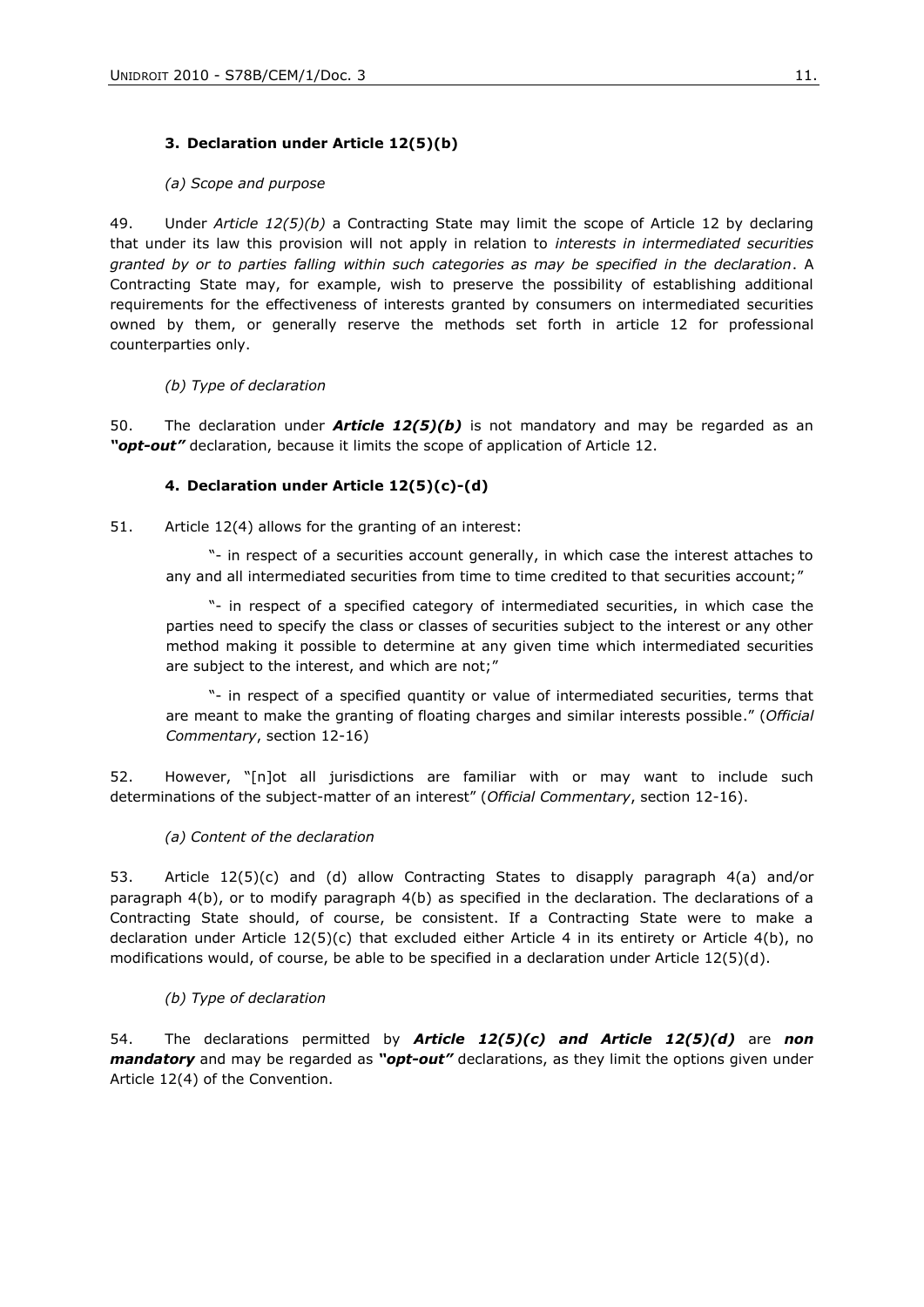### **E. Article 19(7): Priority of an interest granted by designating entry**

#### **1. Scope and purpose of the declaration**

#### 55. As indicated in the *Official Commentary*:

"[Article 19(7)] provides a declaration mechanism that permits a Contracting State to make a declaration concerning the priority of an interest granted under Article 12 made by designating entry. A Contracting State may declare that such an interest has priority over interests granted by other methods under Article 12. If such a declaration is made, it is implicit in this priority scheme that the priorities as among competing designating entry interests *inter se* would be governed by the first-in-time priority rule of paragraph 3." (*Official Commentary*, section 19-17)

56. The differences between those methods, and thus the rationale for allowing a Contracting State to ensure priority of designating entries over other Article 12 interests, in particular control agreements, is explained in the *Official Commentary* as follows:

"A designating entry is a "book-entry", or most often an electronic entry into an electronically maintained securities account. The notion of "an entry in a securities account" (see Article 1(l)) suggests that the entry is visible to whoever has access to the account. Several delegations considered that designating entries are superior to control agreements because they create an element of transparency, even though it is restricted to the persons who have access to the account and only provides a snapshot of existing interests at the time of the access." (*Official Commentary*, section 12-30)

#### **2. Type of declaration**

57. A declaration under Article 19(7) is *non-mandatory*. To the extent that it permits a deviation from the first-in-time priority rule set out in Article 19(3), such a declaration may be regarded as an *"opt-out"* declaration.

#### **F. Article 22(3): Prohibition of upper-tier attachment**

#### **1. Scope and purpose of the declaration**

58. The declaration mechanism envisaged in *Article 22(3)* should be understood in the light of the baseline rule prohibiting *upper-tier attachment* of Article 22(1). The *Official Commentary* explains that basic rule as follows:

"Paragraph 1 contains the general prohibition of upper-tier attachment. It is designed to make sure that an attachment of intermediated securities must happen 'at the right place' in the holding chain. It is built on the understanding that there are three parties involved in an attachment situation: (a) the debtor, who has securities credited to an account maintained by an intermediary and whose intermediated securities are the subject matter of the attachment; (b) the creditor, who tries to attach the debtor's intermediated securities with a view to satisfying its claim against the debtor; and, (c) the addressee of the attachment order (here the relevant intermediary) who is compelled to make the intermediated securities of the debtor available to the creditor."

"Paragraph 1 reflects the logic that the intermediated securities of an account holder can only be attached at the level of the relevant intermediary, i.e. the intermediary maintaining the securities account of the account holder. An attachment which is not made at the right level, i.e. which would affect any other securities account than that maintained by the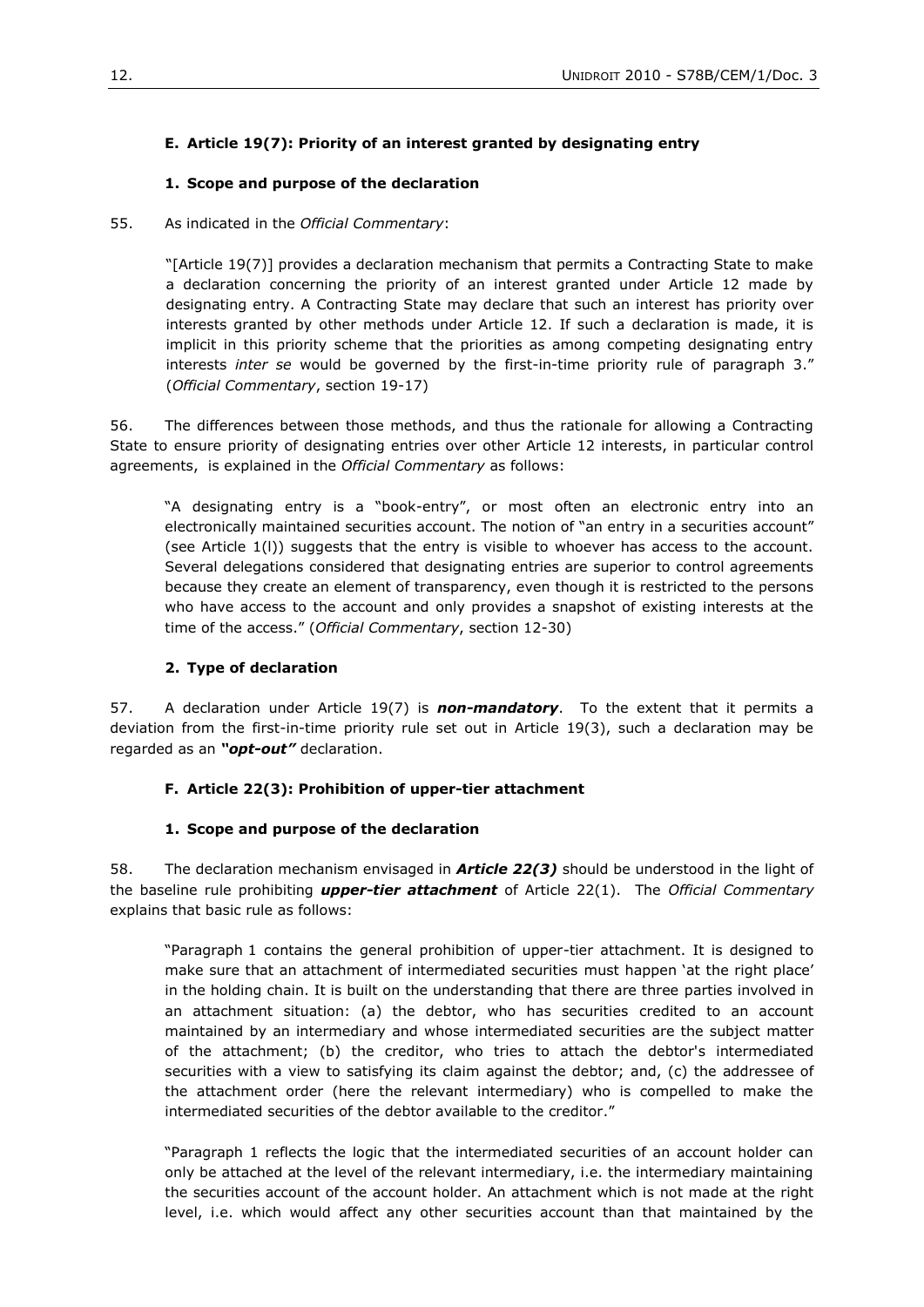relevant intermediary may hinder the ability of intermediaries to perform their function, creating inefficiencies and possible inconsistencies, especially in cross-border situations. Consequently, the rule ensures that the attachment affects the right account (the one of the debtor) and addresses the right person(s), i.e., the account holder, its relevant intermediary, or both." (*Official Commentary*, section 22-9 and 22-10)

59. However, Article 22(3) makes it possible for a Contracting State to make a declaration to the effect that *"an attachment of intermediated securities of an account holder made against or so*  as to affect a person other than the relevant intermediary has effect also against the relevant *intermediary"* under its non-Convention law. As explained in the *Official Commentary*:

"Paragraph 3 [of Article 22] is intended to accommodate holding patterns where an attachment is permitted to be made against a person other than the relevant intermediary. This is often the case in the context of holding patterns (the so-called "transparent systems") where the relevant intermediary shares its functions with a third person [...]. However, the exception of paragraph 3 can also apply where there is no holding pattern built on such shared functions in the sense of Article 7 [...]."

[...]

"The rationale for this exception lies in the general purpose of the prohibition of upper-tier attachment, i.e., upper-tier attachment bears the risk of disrupting the holding chain. However, this detrimental effect can be avoided where the applicable law provides for special safeguards avoiding such disruption, in particular reconciliation mechanisms which allow the relevant intermediary and the other person to communicate with each other and have procedures in place which guarantee that an attachment made at the level of one entity is correctly reflected in the accounts maintained by the other entity." (*Official Commentary*, sections 22-19 and 22-20)

60. It follows from the above that:

"In many (probably most) cases, a Contracting State making a declaration under Article 22(3) will also have made a declaration under Article 7 with respect to the sharing of intermediary functions [...]. However, Article 22(3) does not limit its applicability to such Contracting States. It is based on the assumption that a Contracting State that elects to become a party to the Convention and that also elects to make a declaration under paragraph 3 will do so rationally. A Contracting State should make such a declaration only if a system is in place (through the use of information technology or otherwise) which ensures that the problems and risks that Article 22(1) is intended to prevent are adequately addressed [...]." (*Official Commentary*, section 22-21)

#### **2. Content of the declaration**

61. The *Official Commentary* describes the content of a declaration as follows:

"Where a declaration under Article 22(3) is made, it must identify the other person by name or description. Furthermore, it must specify the time at which such an attachment becomes effective against the relevant intermediary. The latter requirement shows that the decisive account to look at remains under all circumstances the one held for the debtor by the relevant intermediary. Only if and when the attachment of intermediated securities standing to the credit of that account takes legal effect, the intermediated securities are validly frozen, restricted or impounded. Until that point in time, the intermediated securities can be disposed of." (*Official Commentary*, section 22-22)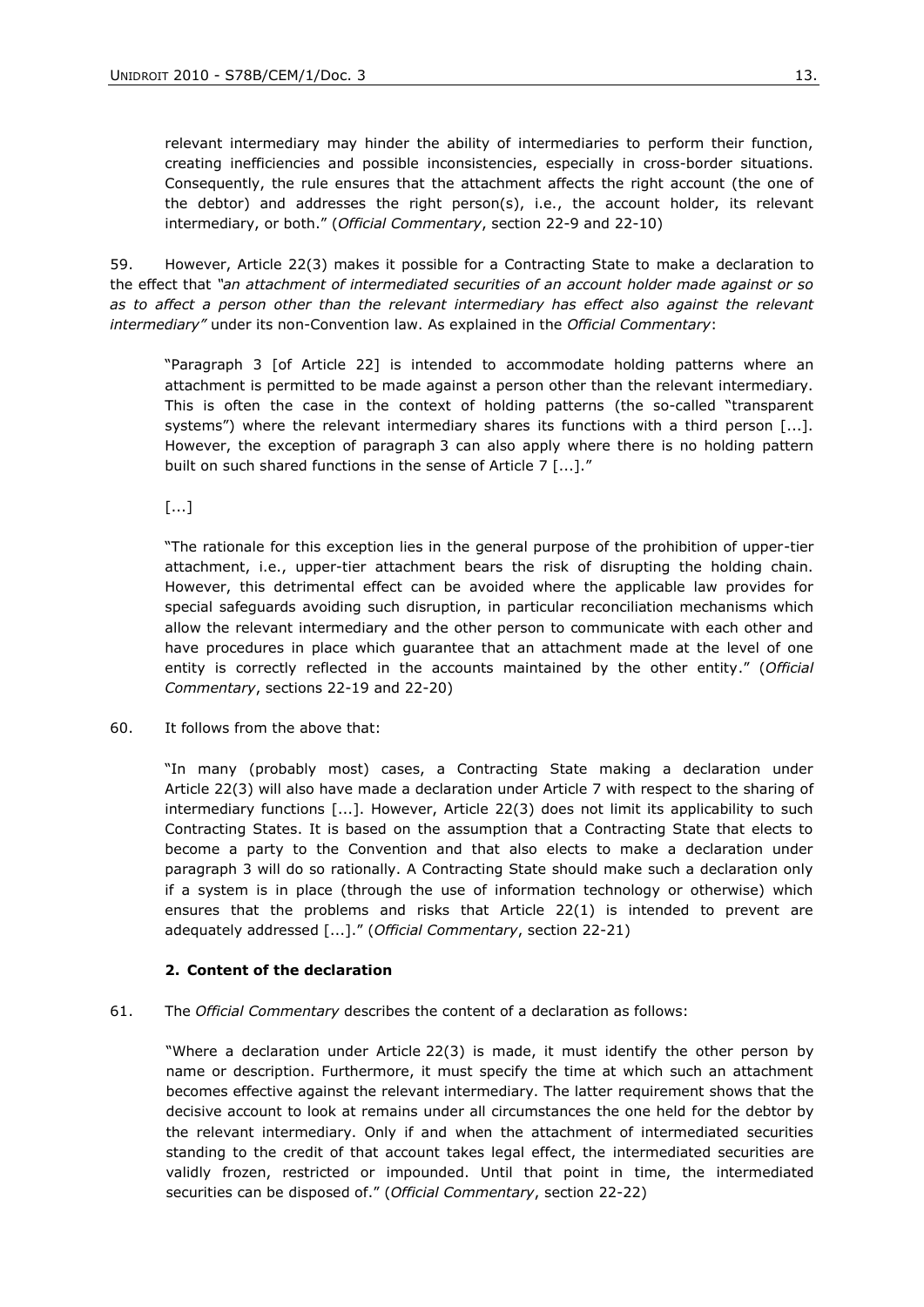#### **3. Type of declaration**

62. The declaration contemplated by Article 22(3) is *non-mandatory*. Since it allows for a limited exception to the baseline prohibition of upper-tier attachment set out in Article 22(1), it may be regarded as an *"opt-out"* declaration.

#### **G. Article 25(5): Allocation of securities**

#### **1. Scope and purpose of the declaration**

63. As explained in the *Official Commentary*:

"Article 25 is a fundamental rule for investor protection, closely related to Article 24. Article 24(1)(a) imposes an obligation on the intermediary to hold sufficient securities or intermediated securities of each description for its account holders, other than itself. Article 25 provides that the securities or intermediated securities held by the intermediary under Article 24(1)(a) must first be allocated to its account holders. That is, the financial assets held by an intermediary are held for its account holders to the extent necessary to satisfy Article 24(1)(a). This allocation principle applies to the securities or intermediated securities of *each description* held by the intermediary for the benefits of the corresponding account holders, i.e., those in whose accounts the securities of that description have been credited, and not to other securities or intermediated securities that the intermediary may hold."

"Paragraph 2 establishes the natural consequence of the allocation rule. If the securities or intermediated securities held by the intermediary belong to the account holders, they do not form part of the intermediary's estate available for creditors; i.e., creditors cannot realise their claims over the securities held by the intermediary on account of its account holders." (*Official Commentary*, section 25-12 and 25-13)

64. The *Official Commentary* notes further that:

"The Convention presupposes that the segregation mechanism is a method of complying with the allocation rule of paragraph 1. But segregation itself cannot be invoked to frustrate that rule. Hence, if an intermediary has not segregated sufficient securities or intermediated securities to satisfy its account holders' rights, the allocation rule extends its application – *ex Conventione* – to the securities or intermediated securities of the same description that the intermediary may hold for itself." (*Official Commentary*, section 25-12 and 25-19)

65. Article 25(5) allows, however, Contracting States to make an exception to this solution by a declaration:

"Under this provision, a Contracting State may declare that, where all securities and intermediated securities held by an intermediary for its account holders are in segregated form under arrangements such as are referred to in paragraph 4, under its non-Convention law the allocation required by paragraph 1 applies only to those securities and intermediated securities and does not apply to securities and intermediated securities held by an intermediary for itself. The option to make a declaration is expected to be particularly relevant for those jurisdictions that draw proprietary law consequences from the segregation mechanism." (*Official Commentary*, section 25-20)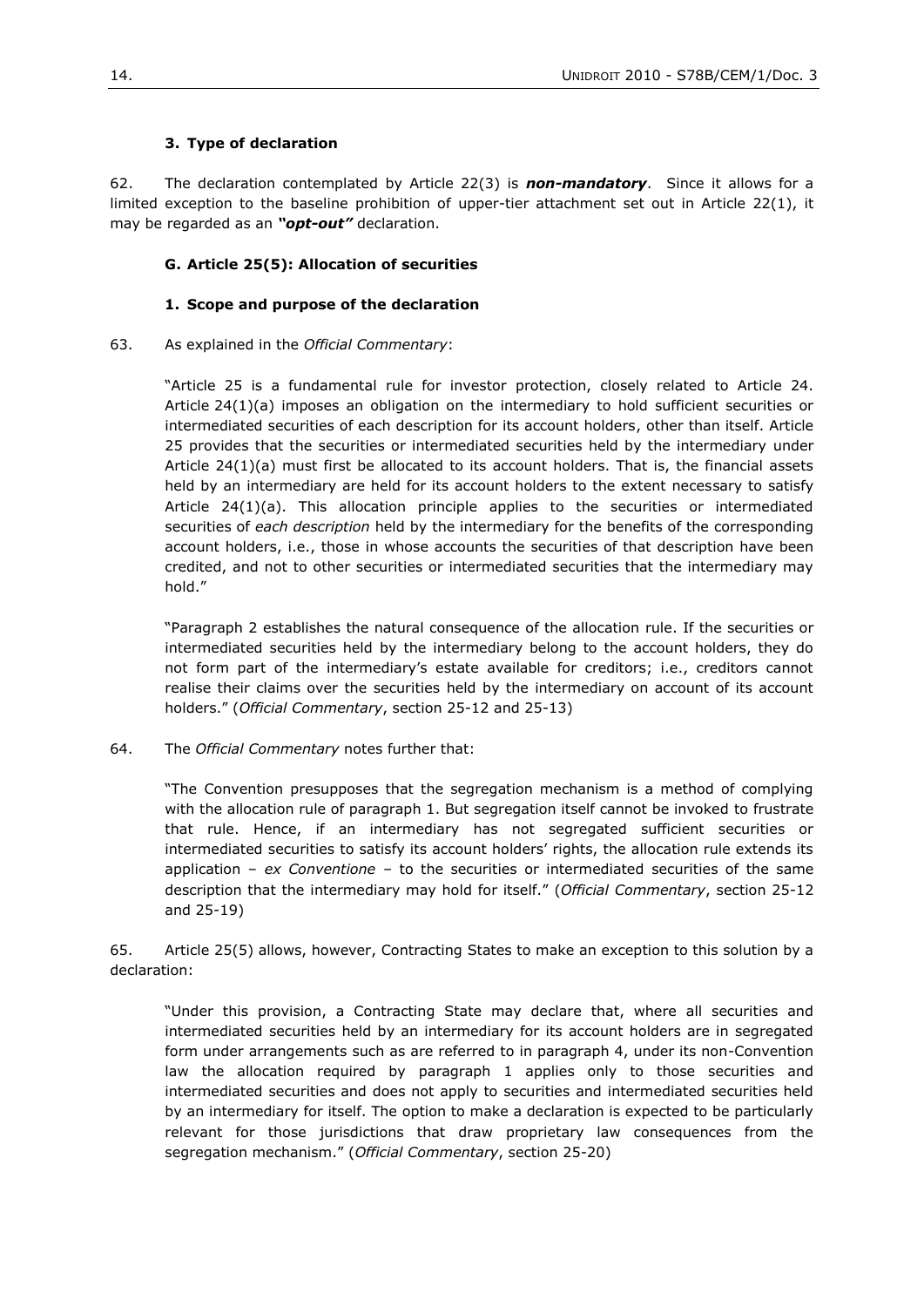#### **2. Type of declaration**

66. A declaration under Article 25(5) is *non-mandatory*. By allowing an exception to the baseline rule of Article 25(1), it may be regarded as an *"opt-out"* declaration.

#### **H. Article 36(2): Credit risk top-up of collateral**

#### **1. Scope and purpose of the declaration**

#### 67. As explained in the *Official Commentary*:

"Collateral agreements in many instances contain provisions for "top-up" and substitution of collateral. Top-up refers to the situation where one of the parties to a collateral agreement delivers additional collateral or returns excess collateral in order to ensure that the outstanding obligations of the parties are balanced. An imbalance may occur as a result of price fluctuations in the financial market affecting the value of the collateral or the amount of the relevant obligations (see Article  $36(1)(a)(i)$ ). An obligation to transfer top-up collateral may also arise when credit ratings change (Article  $36(1)(a)(ii)$ ) or in other circumstances specified in the collateral agreement (Article 36(1)(a)(iii))."

[...]

"The purpose of Article 36 is to protect top-up and substitution arrangements against the "timing claw back rule" in insolvency law that is found in some jurisdictions. Specifically, it provides that the delivery of top-up or substitution collateral is not to be treated as invalid, reversed or declared void solely because such collateral is given during a prescribed period before, or on the day of but before the commencement of, an insolvency proceeding in respect of the collateral provider." (*Official Commentary*, sections 36-1 and 36-3)

68. Article 36(2) provides a Contracting State with the possibility to exclude the application of Article 36(1)(a)(ii), which recognises an obligation to deliver additional collateral securities, in order to take account of *"any circumstances giving rise to an increase in the credit risk incurred by the collateral taker as determined by reference to objective criteria relating to the creditworthiness, financial performance or financial condition of the collateral provider or other person by whom the relevant obligations are owed"* (*credit risk top-up of collateral*). This possibility is explained in the *Official Commentary* as follows:

"A deteriorating general financial condition may be a prelude to insolvency. Article 36(2) recognises that a Contracting State may consider the protection of the provision of collateral in that circumstance to be undesirable, in particular in light of rules such as those relating to avoidance or preference in fraud of other creditors." (*Official Commentary*, section 36-20)

#### **2. Type of declaration**

69. The *non-mandatory* declaration contemplated in Article 36(2) disapplies the Convention rule set out in Article 36(1)(a)(ii), and may be regarded as an *"opt-out"* declaration.

#### **I. Article 38: Declarations in relation to Chapter V**

#### **1. Scope and goal of the declaration**

70. Chapter V contains a number of specific provisions that define the legal relationship between *collateral providers and collateral takers* where intermediated securities are provided as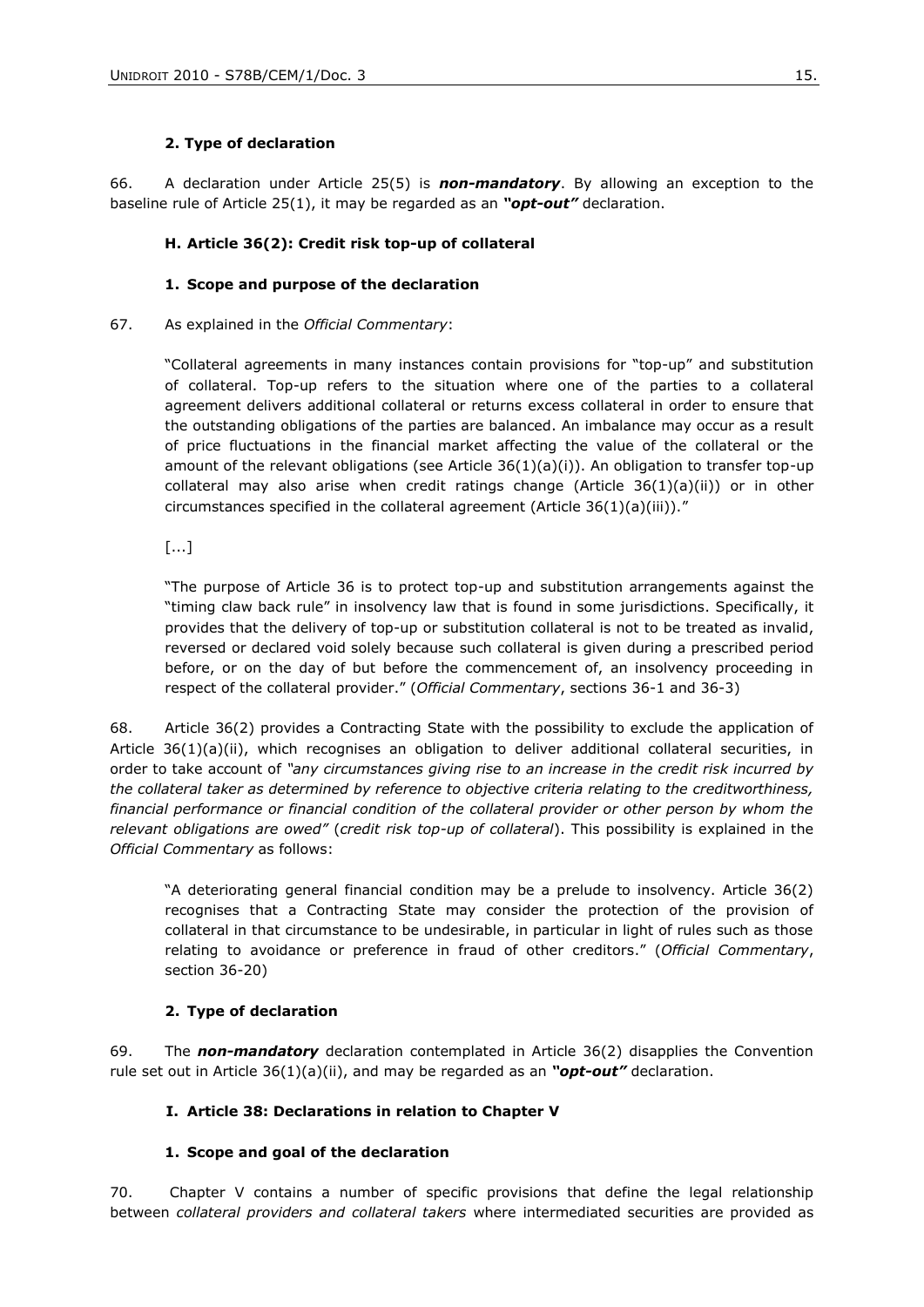collateral. Article 38 sets out a number of possible declarations that a Contracting State may make in respect of Chapter V, in addition to the declaration option envisaged in Article 36(2).

71. Under Article 38(1), a Contracting State may declare that it will *not apply Chapter V in its entirety*. The *Official Commentary* notes, in this respect, the following

"Even though harmonisation of the rules relating to collateral transactions as set out in Chapter V is highly beneficial to ensuring legal certainty with respect to cross border transactions, the proper and sound functioning of the intermediated securities system envisaged in Chapters I-IV does not necessarily require the harmonisation of the rules on collateral transactions. Because Chapter V touches upon important public policy issues, notably consumer protection and insolvency, the opt-out option set out in Article 38(1) was introduced to permit Contracting States to opt out of the whole of Chapter V." (*Official Commentary*, section 38-7)

72. Contracting States wishing to apply Chapter V may nonetheless limit its scope in respect of the matters mentioned in Article 38(2). These possibilities are explained in the *Official Commentary* as follows:

"Article 38(2)(a) provides Contracting States with the option to make a declaration to protect natural persons or other categories of persons by excluding them from the application of Chapter V. Chapter V has the goal of enhancing liquidity in the securities market and, to that end, gives a number of rights to collateral takers, e.g., in the form of enforcement without traditional procedural safeguards or the right of use. In some jurisdictions, there may be policy reasons to protect a natural person or another person which is in a weak bargaining position against the collateral taker. Article  $38(2)(a)$  thus gives Contracting States the possibility to provide for such protection. [..]"

"Article 38(2)(b) provides Contracting States with the option to make a declaration to not apply Chapter V to intermediated securities which are not permitted to be traded on an exchange or regulated market. This provision should be read together with the definition of "collateral securities" in Article 31(3)(e), which covers both tradable and non-tradable securities. The aim of most provisions of Chapter V is to enhance the liquidity of the securities market. This aim can be reached where rules on tradable securities are harmonised, but some jurisdictions may have a policy reason for excluding non-tradable securities from Chapter V."

"Article 38(2)(c) should be read in close connection with the definition of "relevant obligations" in Article 31(3)(d), which specifies that relevant obligations are "any existing, future or contingent obligations of a collateral provider or a third person". Because different national policies can exist about what obligations should be secured, Article 38(2)(c) provides a declaration mechanism for Contracting States to limit the scope of Chapter V by specifying to what kind of relevant obligations it applies." (*Official Commentary*, sections 38-9 – 38-11)

#### **2. Content of declarations**

73. The declarations under Article 38 should be consistent. Where a Contracting State declares under Article 38(1) that Chapter V as a whole shall not apply, there is, of course, no room for the specific declarations under Article 38(2).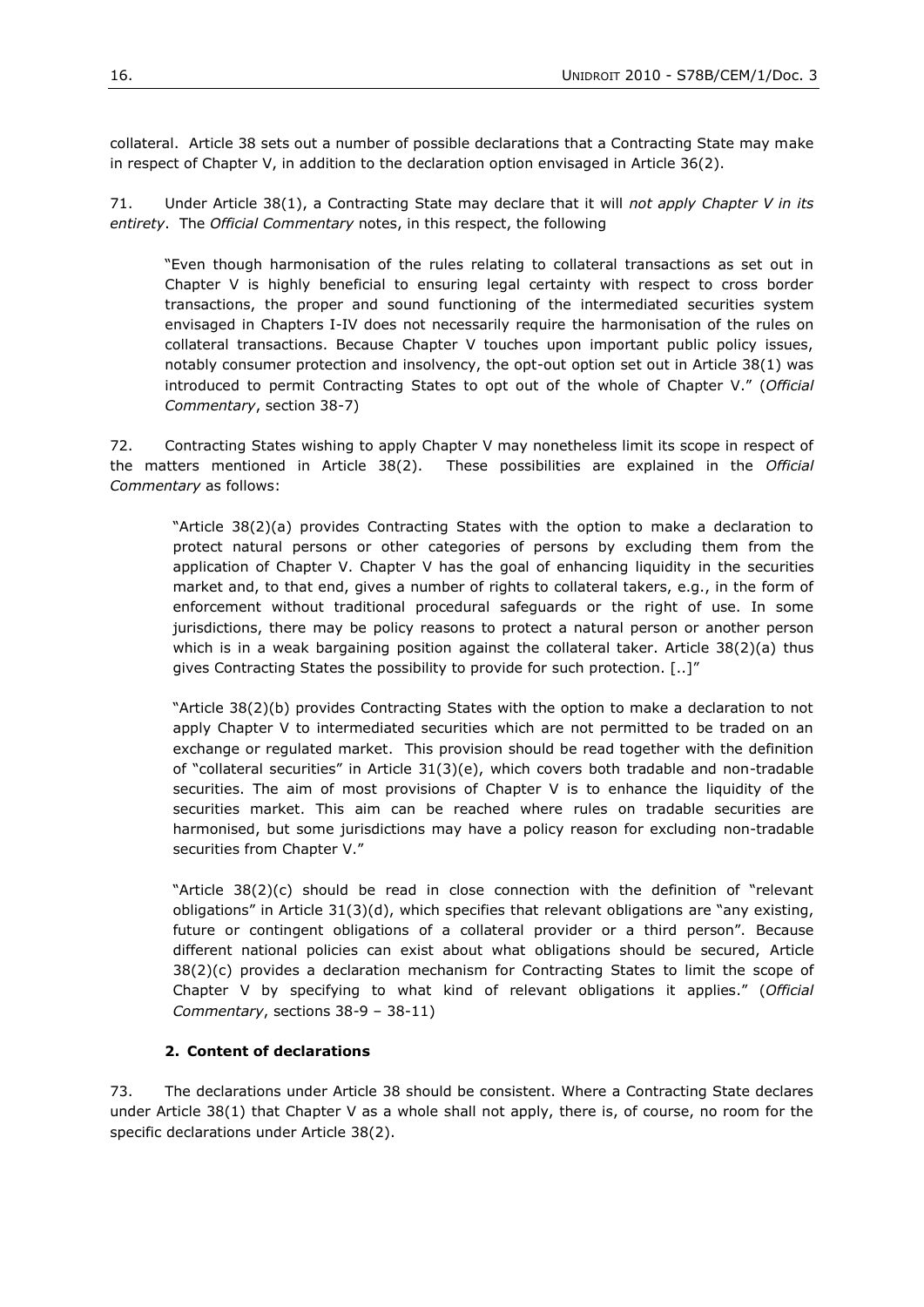#### **3. Type of declaration**

74. The *non-mandatory* declarations under Article 38 may be regarded as *"opt-out"* declarations, because they allow for a full or partial opt-out of the rules set out in Chapter V of the Convention.

### **J. Article 39(2): Transitional provision**

### **1. Scope and purpose of the declaration**

75. The purpose of the transitional provision contained in Article 39(1) is explained in the *Official Commentary* as follows:

"... the Convention does not affect the priority of interests granted under the law in force in a Contracting State before the date on which the Convention has entered into force in respect of that Contracting State. Under that law, priority may be based on the respective times when competing interests have been made effective or on some other criteria. It may also be the case that a Contracting State varies its priority rules over time, including at the time it proposes to ratify the Convention." (*Official Commentary*, section 39-11)

76. This general rules reflects the following policy concern:

"[...] legal certainty requires that, unless it consents, the beneficiary of a collateral interest or other interest in intermediated securities should not face the risk of losing priority, that their interest enjoyed before the Convention"s entry into force, to interests that are subsequently created by the account holder in the same intermediated securities after the Convention has entered into force." (*Official Commentary*, section 39-6)

77. The countervailing concern, however, is that:

"[....] the international harmonisation promoted by this Convention for the creation of interests in intermediated securities requires that an acquirer of such interest should not need to investigate about interests that were created before the entry into force of the Convention and possibly a long time ago, in accordance with a method then recognised by the law of the relevant Contracting State. [...]"

"Protecting the beneficiaries of the interests granted before the Convention"s entry into force, irrespective of the method used, would require all collateral takers and acquirers of other interests after such date to research whether prior interests have been granted in the same securities under any method that was then applicable in the relevant State. This could be a quite difficult and costly task, given that the current rules governing security interests in many jurisdictions were promulgated a long time ago for movable assets and do not easily adapt to the operation and market practices of intermediated securities. Thus, protecting the priority of all interests acquired before the Convention's entry into force would produce significant inefficiencies and legal uncertainty for the parties which transact on intermediated securities after the Convention"s entry into force." (*Official Commentary*, sections 39-7 – 39-8)

78. Article 39(2), therefore, allows a Contracting State to make a declaration and limit the duration of the protection afforded by Article  $39(1)$  by setting a date ("the relevant date") after which Article 19(2) will apply to pre-Convention interests.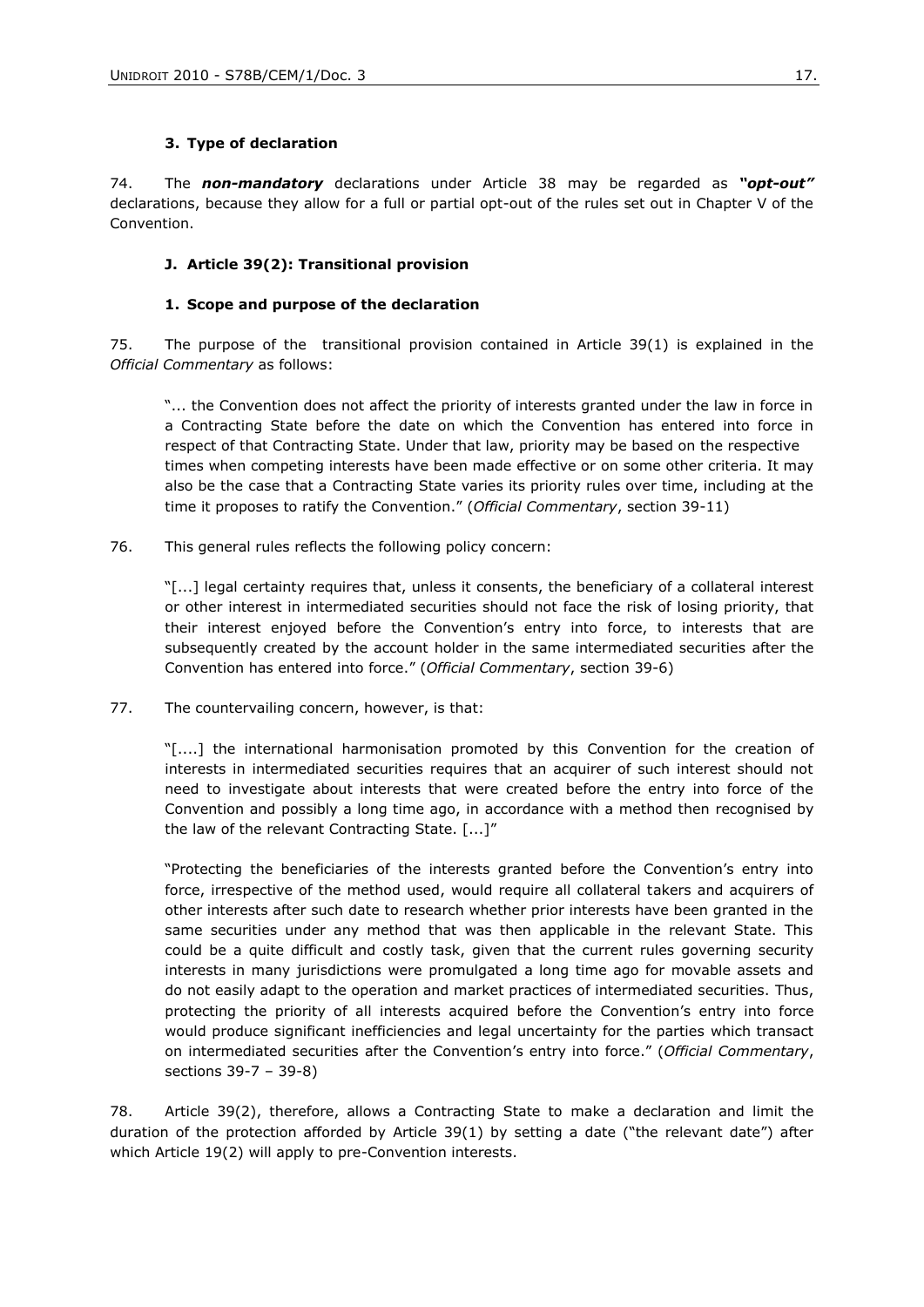## **2. Content of the declaration**

79. In accordance with Article 45(1), declarations under the Convention may be submitted at any time. Article 39(3)(b) defines "the relevant date" for the purposes of Article 39 as the date "stated by the Contracting State in the declaration made under this article". A Contracting State wishing to submit a declaration under article 39(2) has, therefore, ample freedom to set the time limit for the protection of pre-existing interests, provided that it is not later than 2 years after the time that the declaration becomes effective under Article 45. A declaration under article 39 is not affected by article 45(5).

80. It should be noted that declaration under Article 39(2) is only possible of the State has also made a declaration pursuant to article 12(5)(a).

## **4. Type of declaration**

81. The *non-mandatory* declaration under Article 39(2) may be regarded as an *"opt-out"* declaration because it allows Contracting States to enact a rule differing from the baseline rule set out in Article 39(1).

### **K. Article 41(2): Regional Economic Integration Organisations**

### **1. Scope and purpose of the declaration**

82. Article 41 enables a Regional Economic Integration Organisation constituted by sovereign States to sign, accept, approve or accede to the Convention to the extent that it has competence over the matters governed by the Convention. The declaration specifies that competence.

#### **2. Content of the declaration**

83. The competence of the Regional Economic Integration Organisation over matters governed by the Convention must be described in a declaration that is made to the Depositary pursuant to Article 41(2), and which specifies the matters governed by the Convention in respect of which competence has been transferred to that Organisation by its Member States. Article 41(2) further requires the Organisation concerned to promptly notify the Depositary in writing of any changes to the distribution of competence between itself and its Member States, including new transfers of competence, to the Organisation.

#### **3. Type of declaration**

84. The declaration under Article 41(2) is *mandatory* in nature.

#### **L. Article 43: Territorial units**

#### **1. Scope and goal of the declaration**

85. Article 43 permits a Contracting State that has two or more territorial units in which different systems of law apply to declare, at the time of its signature, ratification, acceptance, approval or accession to the Convention, that the Convention is to extend to all of its territorial units or only to one or more of them. Article 43(1) does not require that the differences between systems of law in the relevant State must derive from that State"s constitution.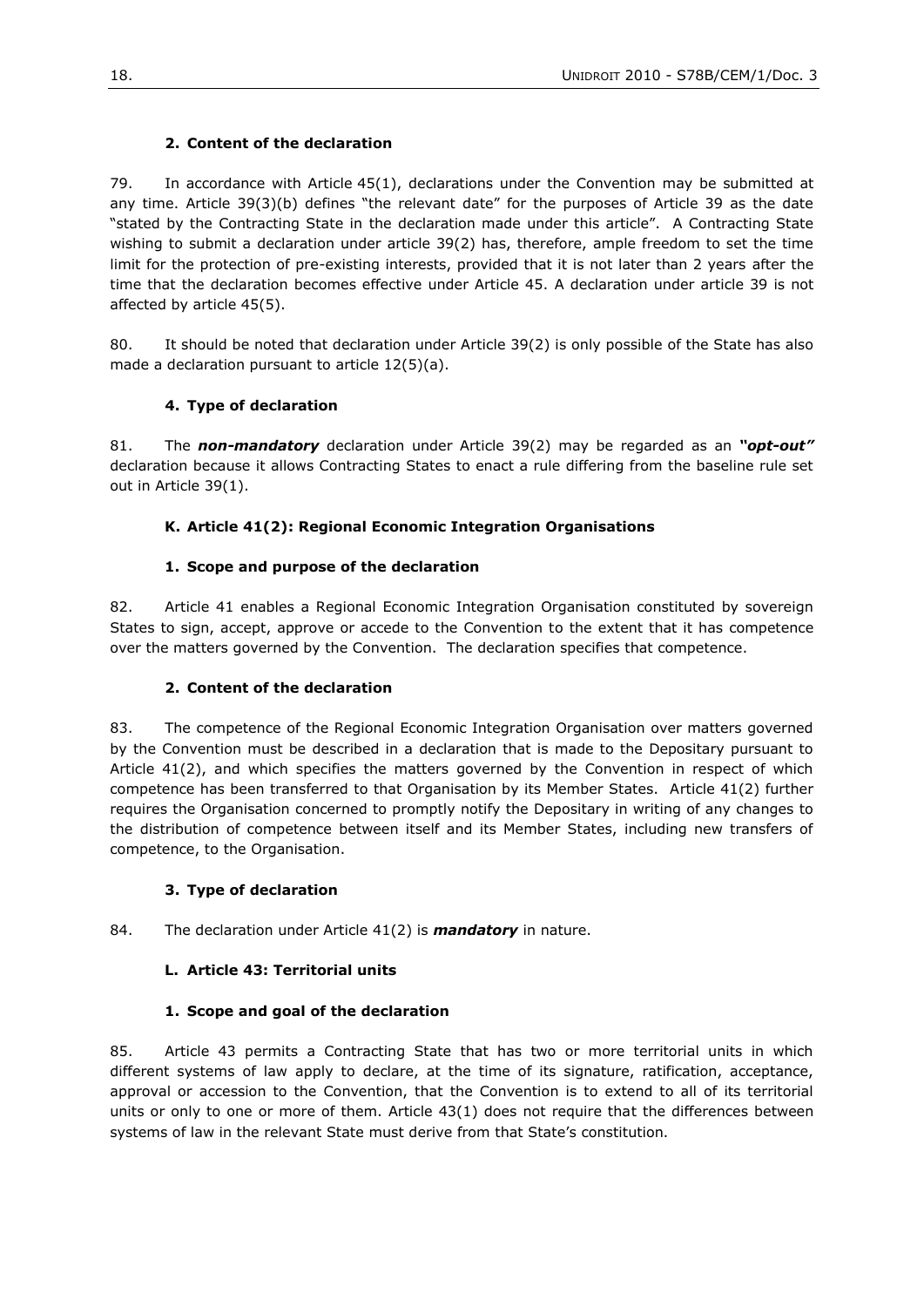### **2. Content of declaration**

86. A declaration by a Contracting State under Article 43 can be made only at the time of that State"s signature, ratification, acceptance or approval of, or accession to, the Convention, but the State concerned may amend its declaration by submitting another declaration at any subsequent time. Article 43(2) provides that the initial declaration must be made in writing and formally notified to the Depositary, and must state expressly the territorial units to which the Convention extends. Modifying declarations should also be made in writing and formally notified to the Depositary on the basis of Article 45(2).

87. Where a Contracting State has made a declaration under Article 43(1), the other declarations permitted to be made under the Convention may be made by that State in respect of all or only some of the territorial units to which the application of the Convention is extended, and those declarations may differ as between one of those territorial units and another (Article 43(4)).

### **3. Type of declaration**

88. A declaration under Article 43 is *non-mandatory*. If no declaration is submitted by a Contracting State at the time of its signature, ratification, acceptance, approval or accession, the Convention will extend to all territorial units of that State in accordance with Article 43(3). 89.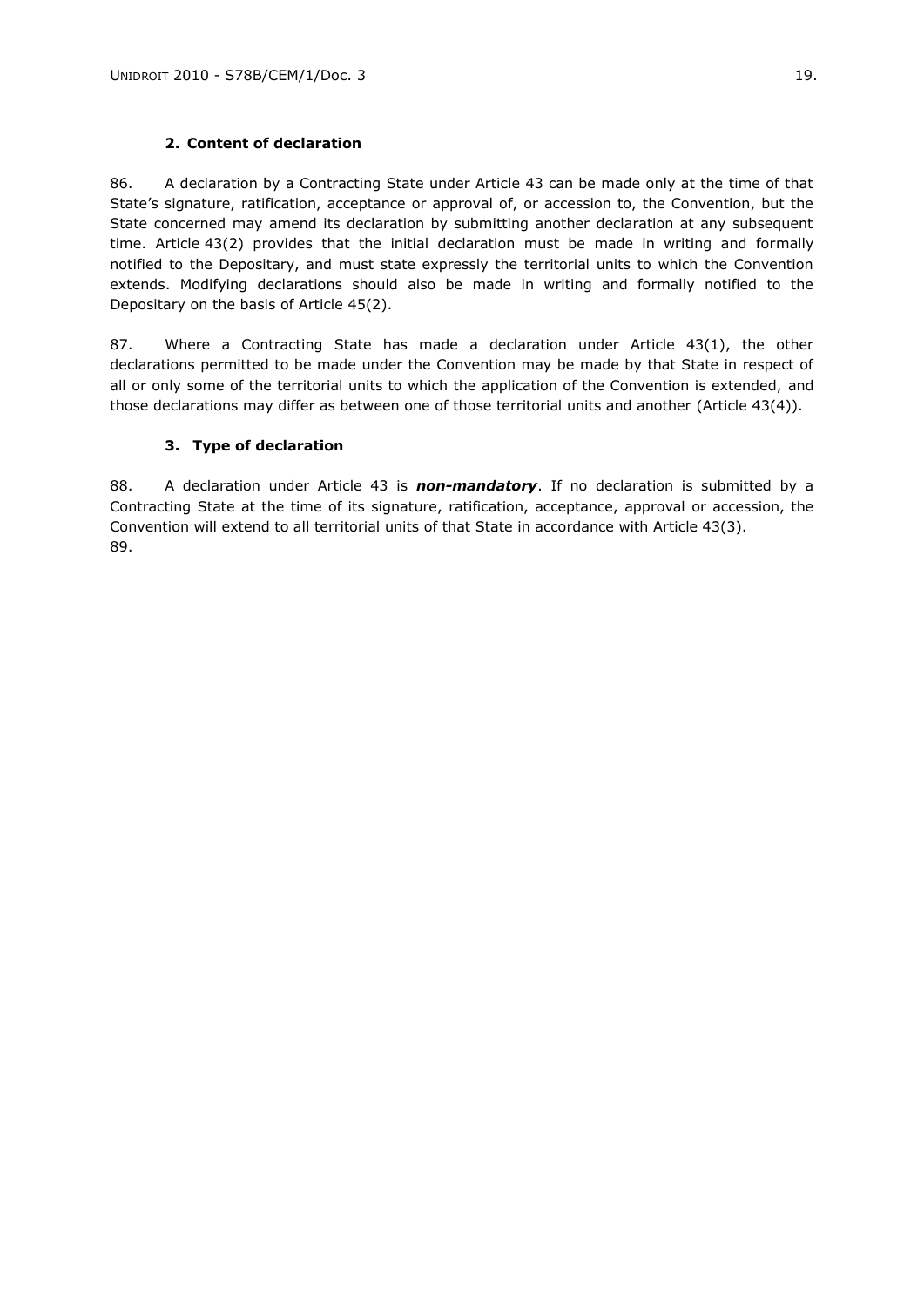# **Annex I**

## **Declaration Forms**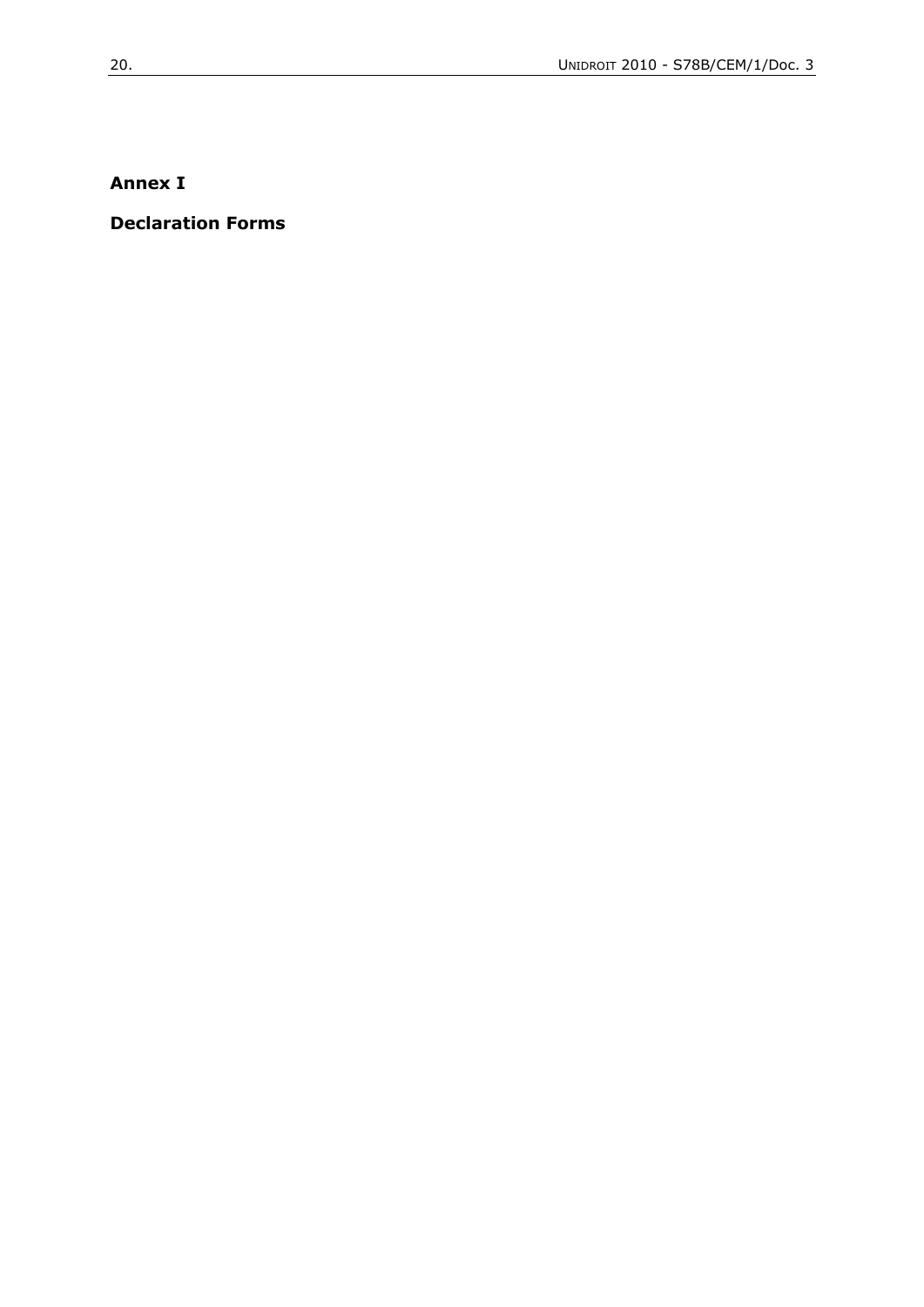# **Form No. 1 – Declarations under Article 1(n)(iii) and Article 1(o)(iii)**

### **• Identification of securities settlement system (Article 1(n)(iii))**

*(Name of State)*……..……………………………………………………

[, on the ground of the reduction of risk to the stability of the financial system], declares that *(insert description of the securities settlement system)* …………………………………………………….. is a securities settlement system.

### **• Identification of securities clearing system (Article 1(o)(iii))**

*(Name of State)* ……..……………………………………………………

[, on the ground of the reduction of risk to the stability of the financial system], declares that *(insert description of the securities clearing system)* ………………………………………………………….. is a securities clearing system.

UNIDROIT 2009 - CONF. 11/2 – Doc. 5 : paras. 1-75 and 1-81 et 1-92 Official Commentary : paras. 1-82 and 1-88 et 1-99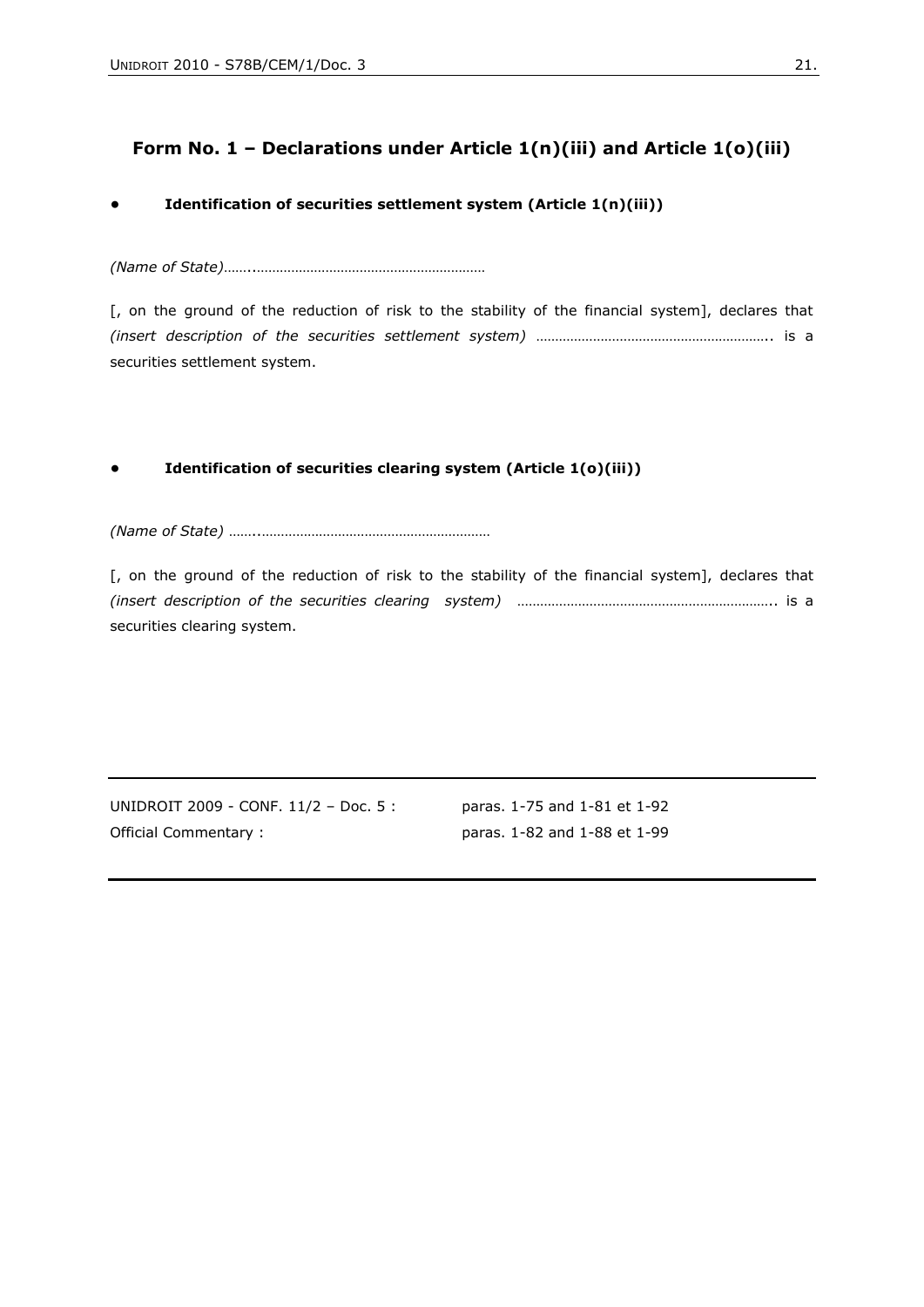## **Form No. 2 – Declaration under Article 5**

*(Name of State)* ……..……………………………………………………

……………………………………………..…………

declares that the Convention shall apply only to securities accounts held by :

- a) the following *category/categories* (*delete whichever is inapplicable*) of intermediaries (*insert description of the category/categories of intermediaries, which must be subject to authorisation, regulation, supervision or oversight by a government or public authority in relation to the activity of maintaining securities accounts*)
- b) the following central bank *(insert, as applicable, the official designation of the central bank)*  ………………………………..…………………………

UNIDROIT 2009 - CONF. 11/2 – Doc. 5 : paras. 4-6 and 4-13 Official Commentary : paras. 5-7 and 5-14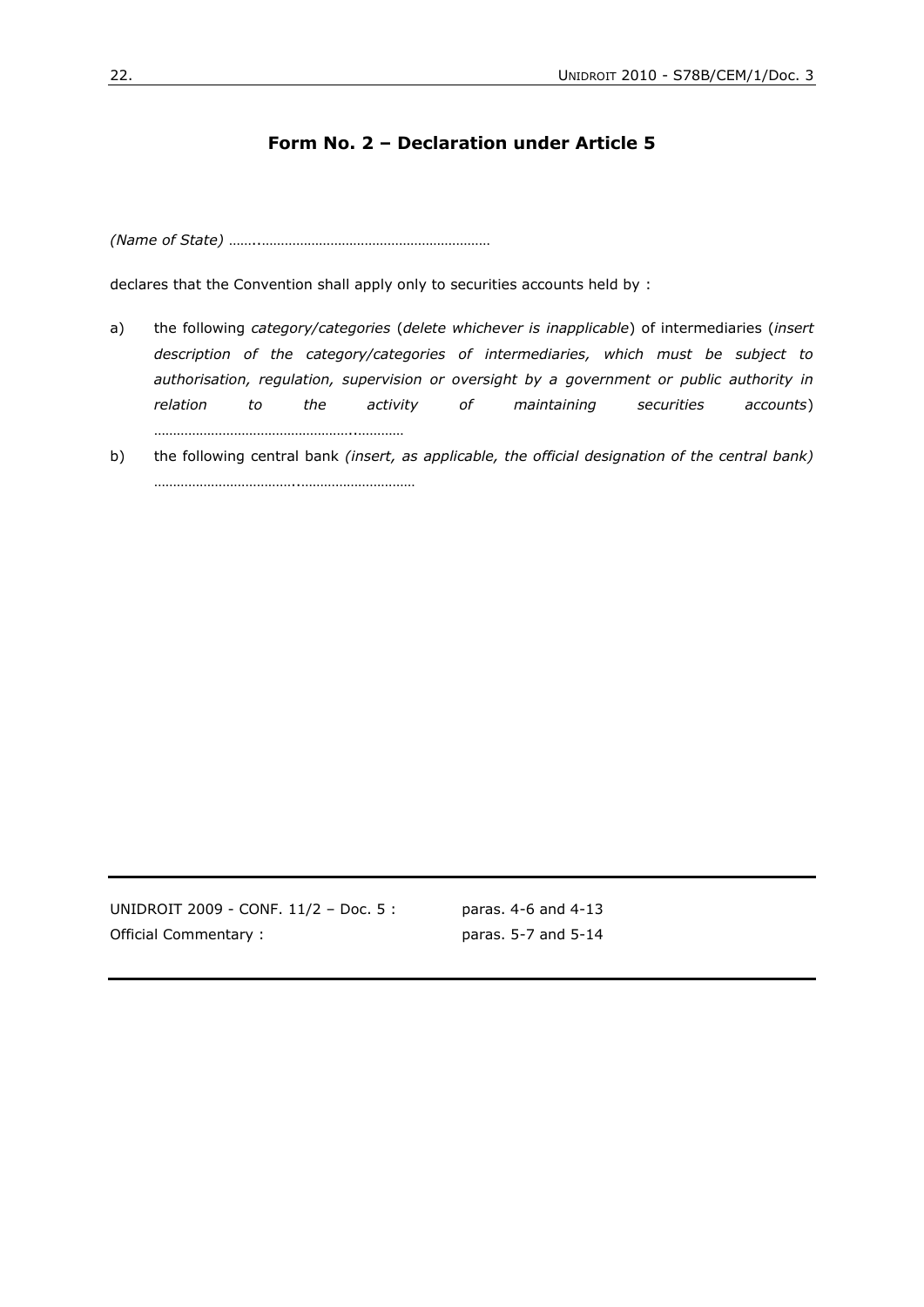## **Form No. 3 A – Declaration under Article 7**

*(Name of State)* ……..…………………………………………………… declares that under its non-Convention law a person other than the relevant intermediary is responsible for the performance of a function or functions<sup>1</sup> of the relevant intermediary under the Convention<sup>2</sup> for all intermediated securities and securities accounts, as follows: <sup>3</sup>

- a) the relevant intermediary is (*describe the relevant intermediary by name or category*) ………………………………………………………..…
- b) the parties to the account agreement are (*describe the parties to the account agreement by name or category*) ……………………..………………………………...…
- c) the person or persons other than the relevant intermediary who are responsible for exercising one or more functions of the relevant intermediary *is/are* (*delete whichever is inapplicable*) (*identify the person or persons by name or category*) *…………..……………………….*
- d) for each such person:
	- i) the function or functions that the person is entrusted with is/are (*delete whichever is inapplicable*):…………………………….………….…………………
	- ii) the provisions of the Convention which apply to the person<sup>4</sup> are : ……..…………………………………………………… *(Where more than one person is responsible for exercising one or more functions of the relevant intermediary, specify in the same way for the second person and any subsequent person their functions, and the applicable provisions of the Convention.)*

UNIDROIT 2009 - CONF. 11/2 – Doc. 5 : paras. 6-18 and 6-29 Official Commentary : paras. 7-19 and 7-30

<sup>&</sup>lt;sup>1</sup> Pursuant to Article 7(1) of the Convention, a declaration made pursuant to Article 7 cannot provide that a person other than the relevant intermediary is responsible for the performance of all of the functions of the relevant intermediary.

Article 7(3) of the Convention provides : "Unless otherwise provided in this Convention, if a declaration under this Article applies, references in any provision of this Convention to an intermediary or the relevant intermediary are to the person or persons responsible for performing the function to which that provision applies."

This form should be used by a Contracting State that wishes to make a declaration under Article 7 of the Convention, and wishes that declaration to relate generally to intermediated securities or securities accounts. For a declaration that relates to specified categories or descriptions of intermediated securities or securities accounts, Form 3 B should be used.

<sup>4</sup> The declaration, in specifying the provisions of the Convention which apply to the person, must *inter alia* specify whether Article 9, Article 10, Article 15 or Article 23 applies to the person (see Article 7(2)(c)(ii) of the Convention).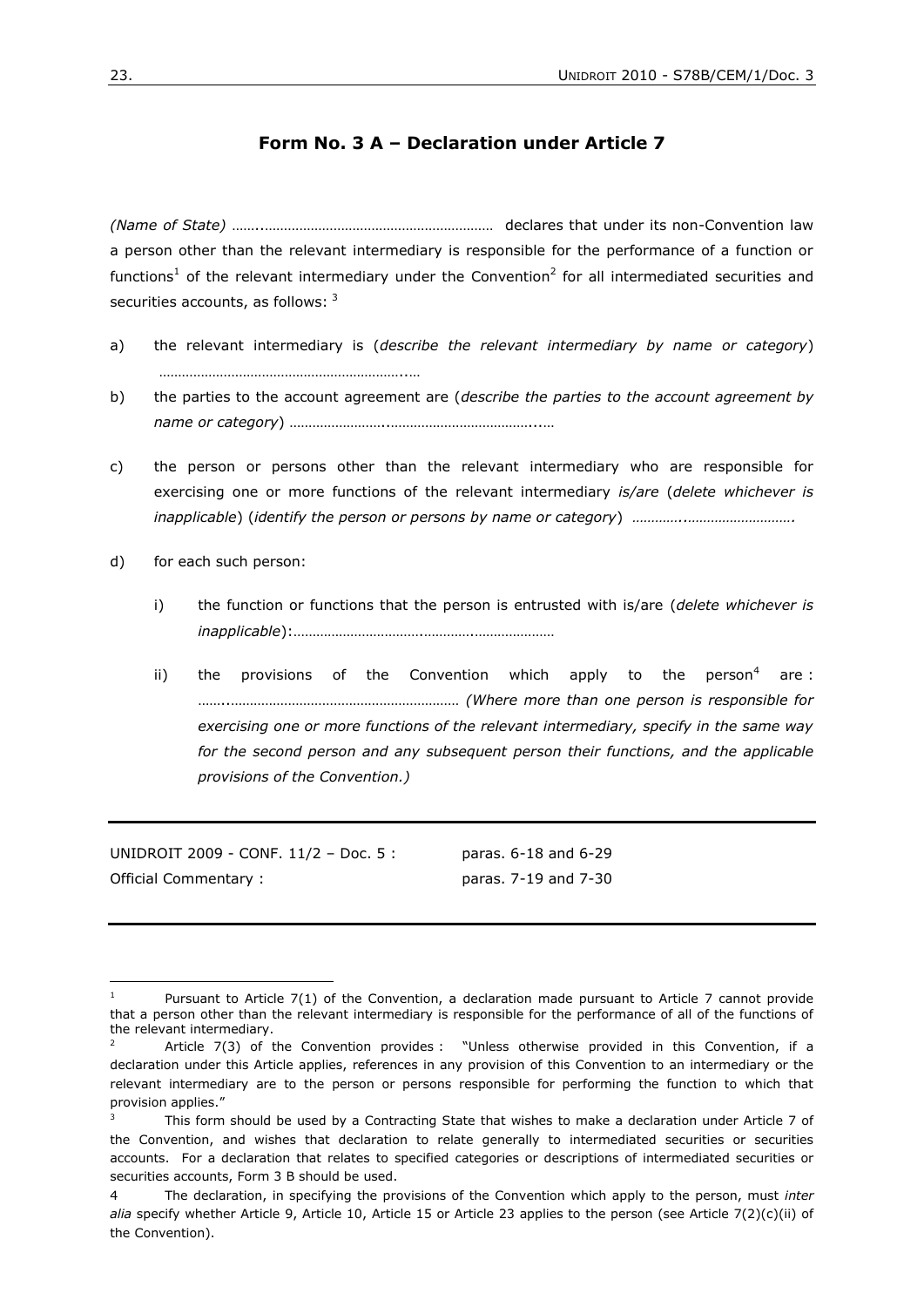# **Form No. 3 B – Declaration under Article 7**

*(Name of State)* ……..…………………………………………………… declares that under its non-Convention law a person other than the relevant intermediary is responsible for the performance of a function or functions<sup>1</sup> of the relevant intermediary under the Convention<sup>2</sup> for some categories of intermediated securities and securities accounts, as follows: <sup>3</sup>

- a) the relevant intermediary is (*describe the relevant intermediary by name or category*) ………………………………………………………..…
- b) the parties to the account agreement are (*describe the parties to the account agreement by name or category*) ……………………..………………………………...…
- c) the person or persons other than the relevant intermediary who are responsible for exercising one or more functions of the relevant intermediary *is/are* (*delete whichever is inapplicable*) (*identify the person or persons by name or category*) *…………..……………………….*
- d) for each such person:
	- i) the function or functions that the person is entrusted with is/are (*delete whichever is inapplicable*):…………………………….………….…………………
	- ii) the provisions of the Convention which apply to the person<sup>4</sup> are: ……..……………………………………………………
	- iii) the category or description of intermediated securities or securities accounts (*specify the categories or description of intermediated securities or securities accounts*): …………………………….………….…………………

*(Where more than one person is responsible for exercising one or more functions of the relevant intermediary, specify in the same way for the second person and any subsequent person their functions, and the applicable provisions of the Convention and, where appropriate, the categories or description of intermediated securities.)*

UNIDROIT 2009 - CONF. 11/2 – Doc. 5 : paras. 6-18 and 6-29 Official Commentary : paras. 7-19 and 7-30

Pursuant to Article 7(1) of the Convention, a declaration made pursuant to Article 7 cannot provide that a person other than the relevant intermediary is responsible for the performance of all of the functions of the relevant intermediary.

Article 7(3) of the Convention provides : "Unless otherwise provided in this Convention, if a declaration under this Article applies, references in any provision of this Convention to an intermediary or the relevant intermediary are to the person or persons responsible for performing the function to which that provision applies."

This form should be used by a Contracting State that wishes to make a declaration under Article 7 of the Convention, and wishes that declaration to intermediated securities or securities accounts of specified categories or descriptions. For a declaration that relates generally to intermediated securities or securities accounts, Form 3 A should be used.

<sup>4</sup> The declaration, in specifying the provisions of the Convention which apply to the person, must *inter alia* specify whether Article 9, Article 10, Article 15 or Article 23 applies to the person (see Article 7(2)(c)(ii) of the Convention).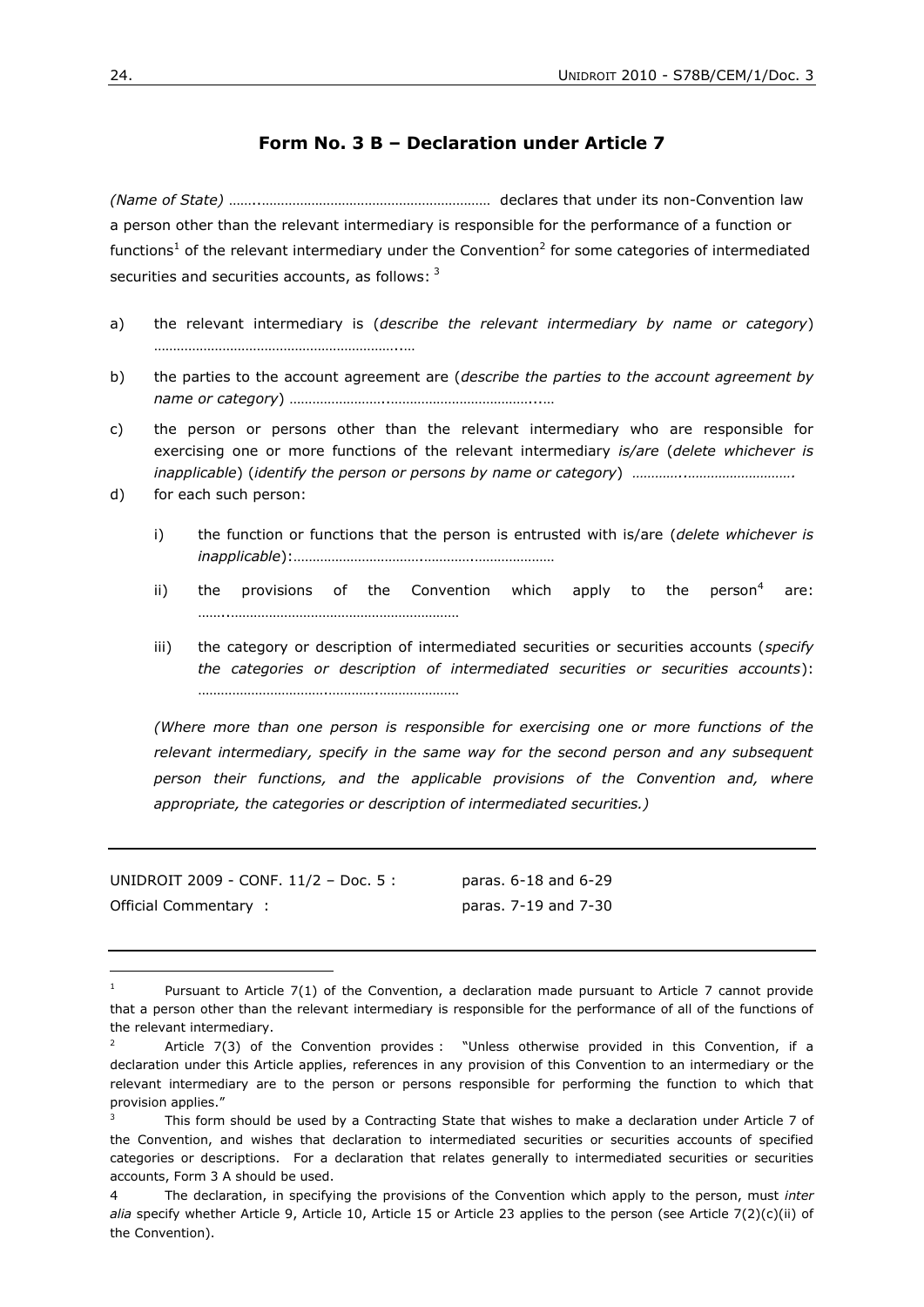# **Form No. 4 A – Declaration under Article 12(5)(a)**

*(Name of State)* ……..……………………………………………………

declares that under its law,

(*delete whichever of the following are not applicable)*

- the requirement under Article 12(3)(a) of the Convention;
- the requirement under Article 12(3)(b) of the Convention;<sup>1</sup>
- the requirement under Article  $12(3)(c)$  of the Convention;<sup>2</sup>

is/are (*delete whichever is inapplicable*) sufficient to render an interest effective against third parties.<sup>3</sup>

UNIDROIT 2009 - CONF. 11/2 – Doc. 5 : paras. 12-32 and 12-34 Official Commentary : paras. 12-32 and 12-35

<sup>&</sup>lt;sup>1</sup> Article 12(6) of the Convention provides : "A declaration in relation to paragraph 3(b) shall specify whether a designating entry has the effect described in Article 1(l)(i) or Article 1(i)(ii) or both." See Form No. 4 E.

<sup>&</sup>lt;sup>2</sup> Article 12(7) of the Convention provides : "A declaration in relation to paragraph 3(c) shall specify whether a designating entry has the effect described in Article 1(l)(i) or Article 1(l)(ii) or both." See Form No. 4F.

<sup>&</sup>lt;sup>3</sup> Article 39(2) of the Convention provides: "A Contracting State may declare that a pre-existing interest shall retain the priority it enjoyed before the relevant date only if, at any time before that date, the interest has become effective against third parties by satisfying a condition specified in the declaration made by that Contracting State in accordance with Article 12(5)(a).".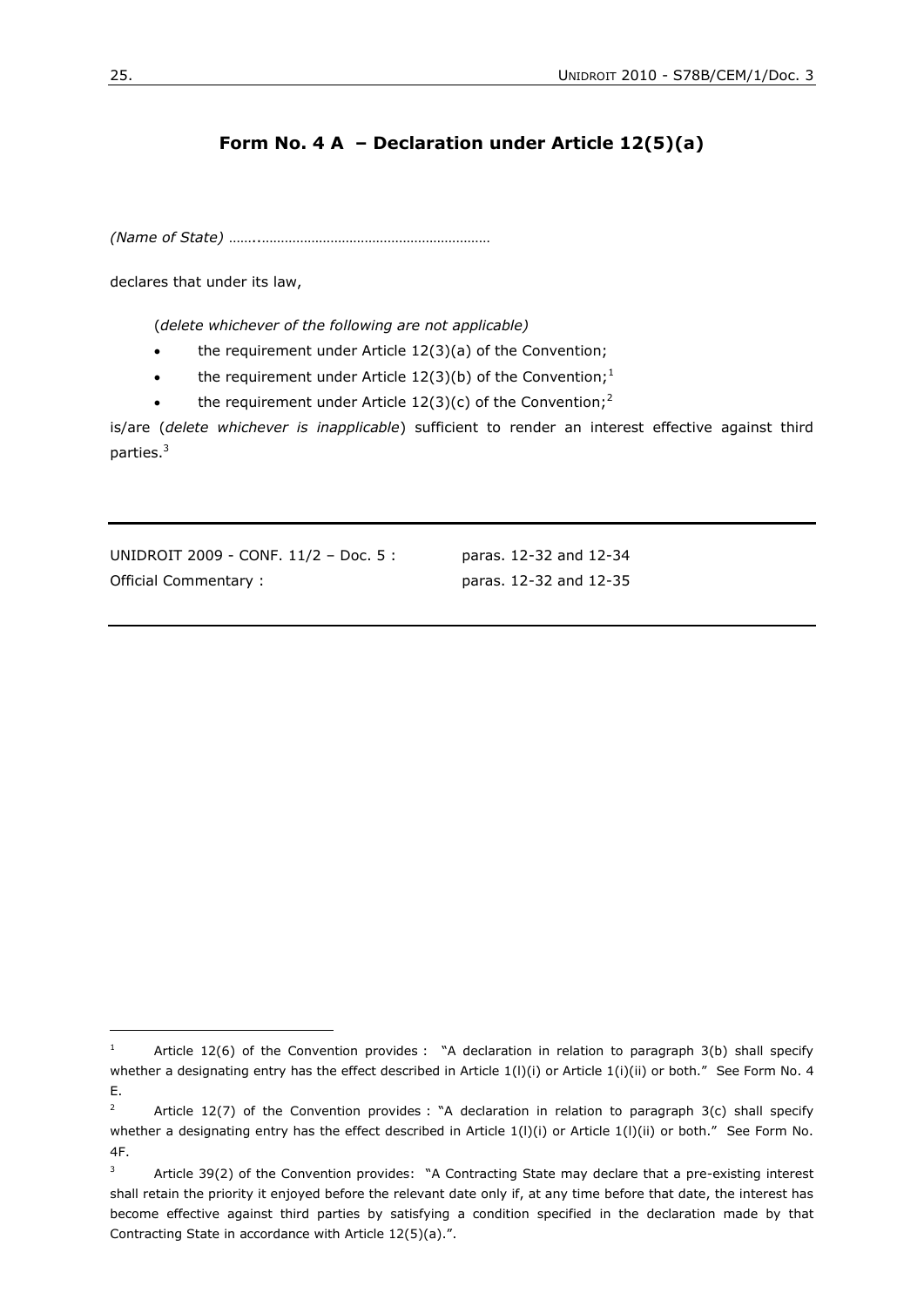# **Form No. 4 B– Declaration under Article 12(5)(b)**

*(Name of State)* ……..……………………………………………………

declares that under its law, Article 12 shall not apply in relation to interests in intermediated securities granted by or to parties falling within the following category/categories (*delete whichever is inapplicable*) (*specify the category or categories*): ………………………………………….……………

UNIDROIT 2009 - CONF. 11/2 – Doc. 5 : paras. 12-32 and 12-34 Official Commentary : paras. 12-32 and 12-35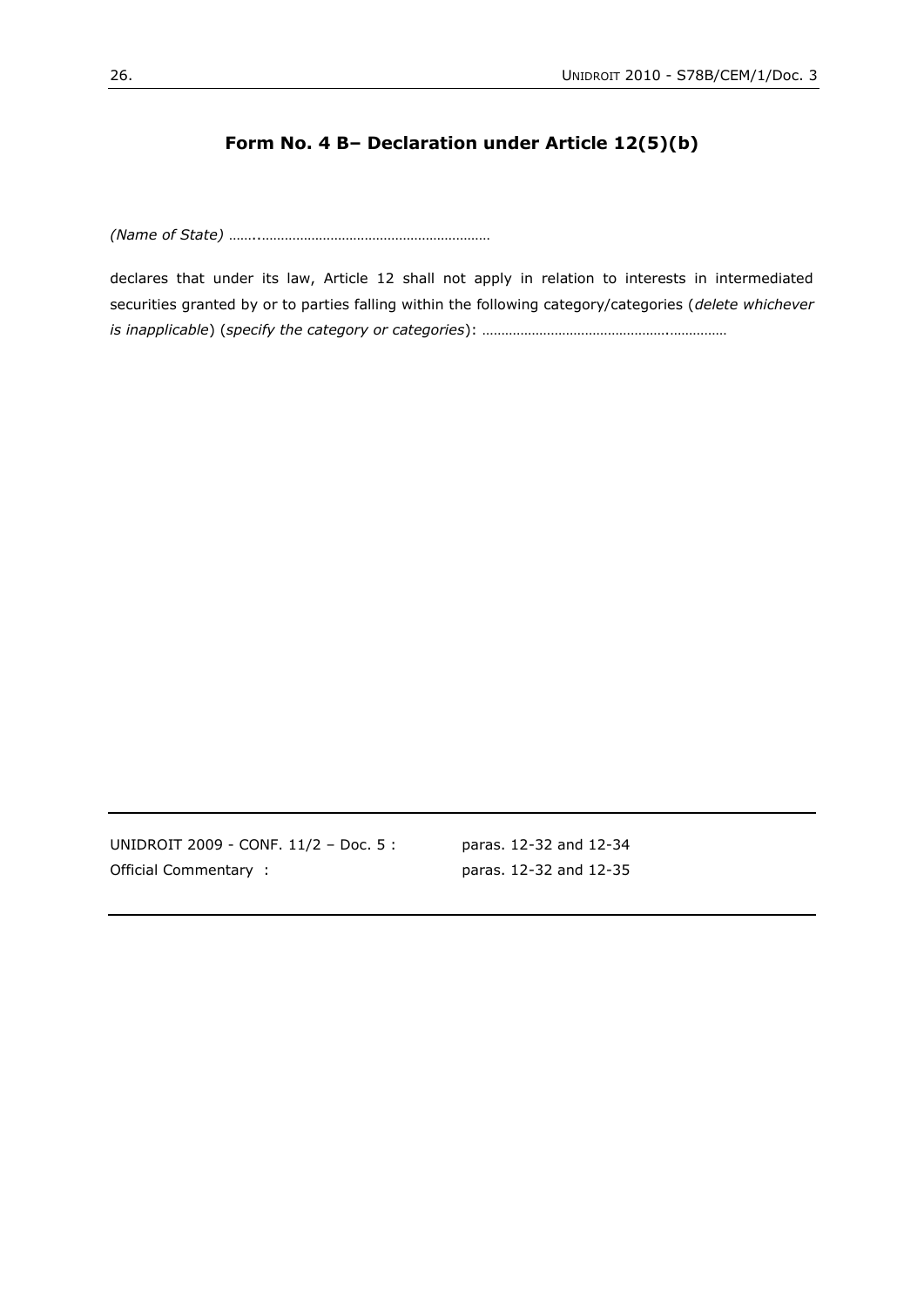# **Form No. 4 C – Declaration under Article 12(5)(c)**

*(Name of State)* ……..……………………………………………………

declares that under its law,

(*delete whichever two of the following three options are not applicable)*

- Article 12(4) as a whole
- Article  $12(4)(a)$
- Article  $12(4)(b)$

does not apply.

UNIDROIT 2009 - CONF. 11/2 – Doc. 5 : paras. 12-32 and 12-34 Official Commentary: paras. 12-32 and 12-35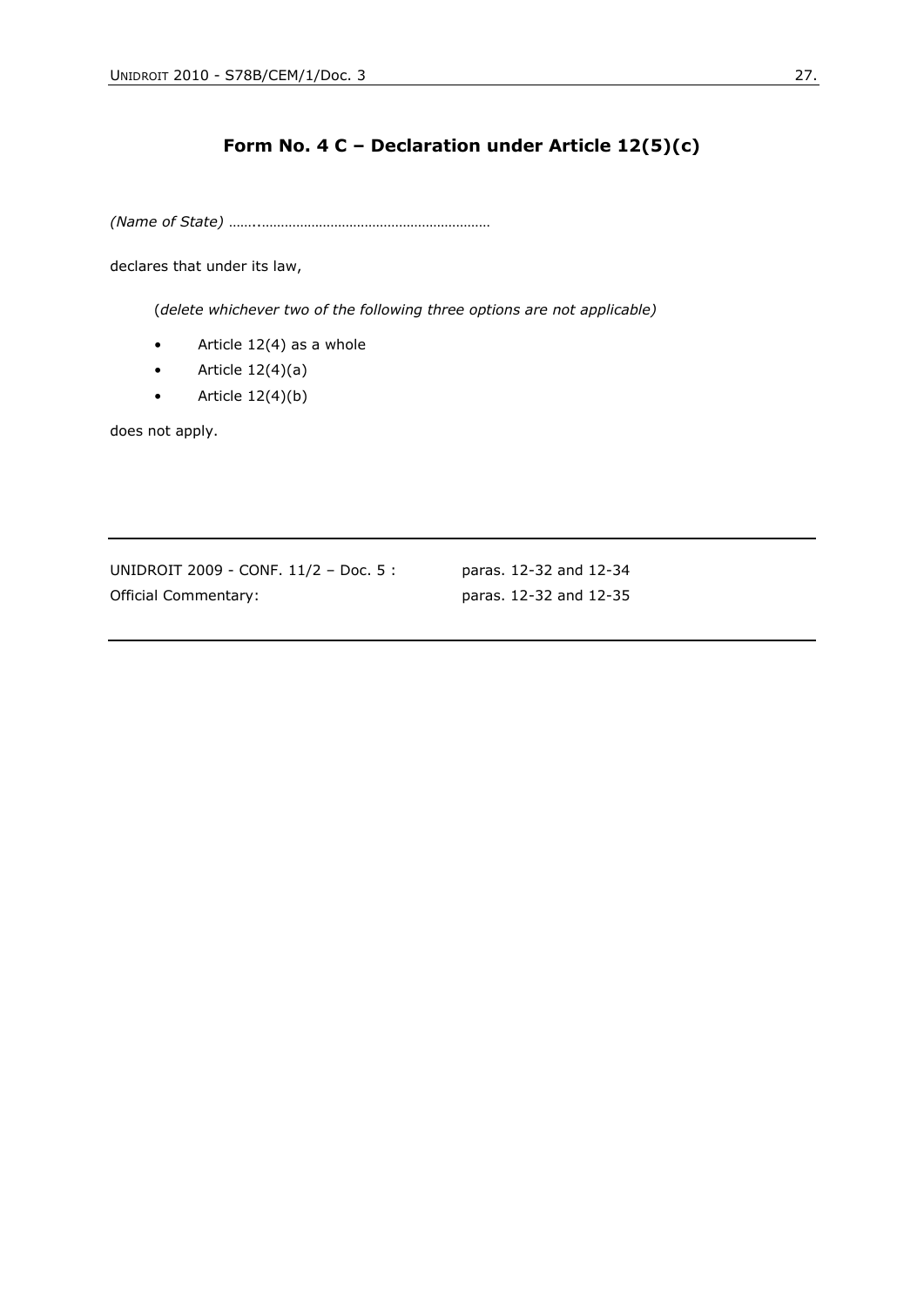# **Form No. 4 D – Declaration under Article 12(5)(d)**

*(Name of State)* ……..……………………………………………………

declares that, under its law, Article 12(4)(b)**<sup>1</sup>** applies with the following modifications (*specify the modifications*) : …………………………………………………….

UNIDROIT 2009 - CONF. 11/2 – Doc. 5 : paras. 12-32 and 12-34 Official Commentary : paras. 12-32 and 12-35

 $1$  A Contracting State should not made a declaration as provided in this form if it has made a declaration under Article 12 (5)(c) of the Convention (Form No. 4 C) providing that Article 12(4) in general, or Article 12(4)(b) in particular, does not apply under its law.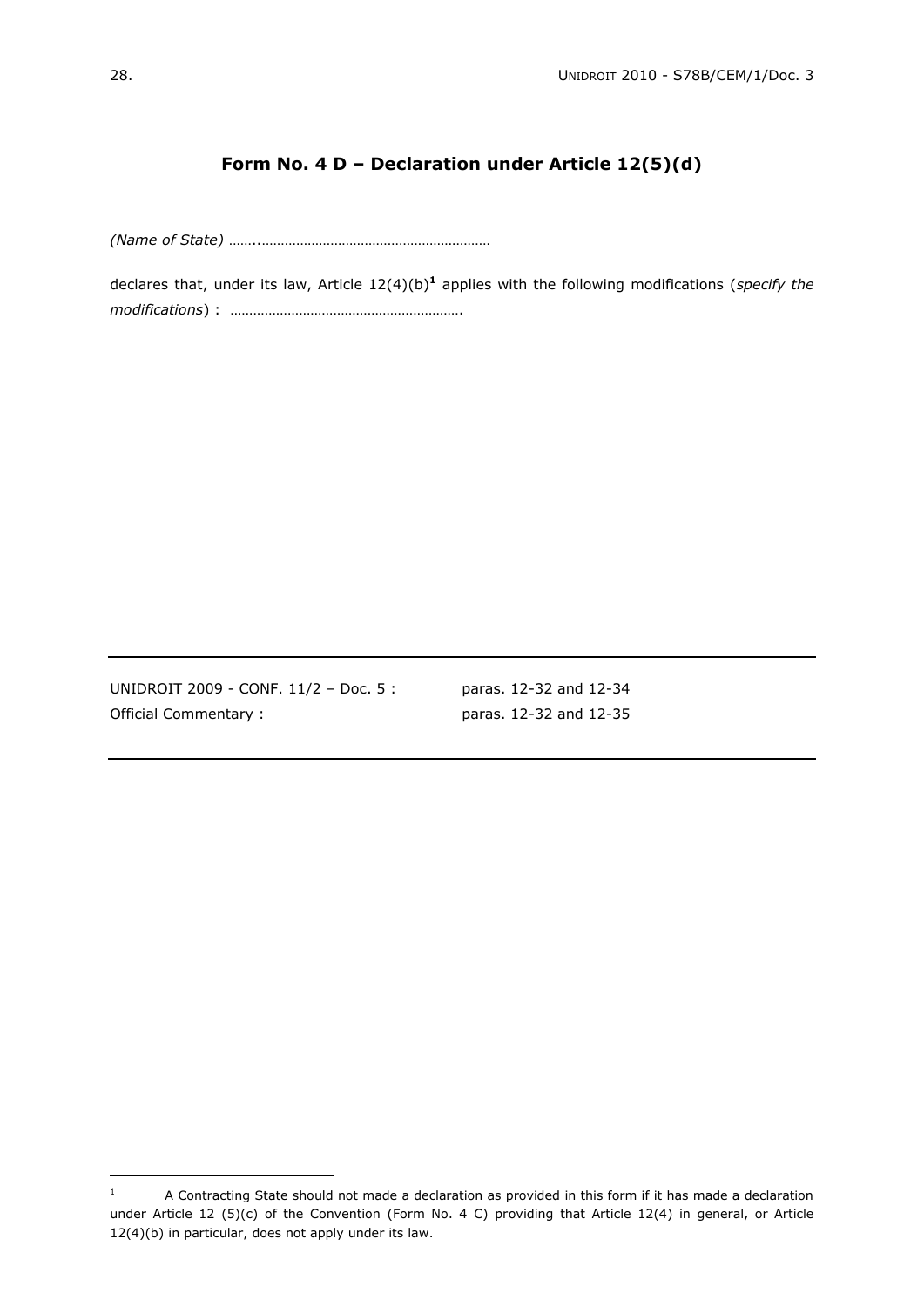# **Form No. 4 E – Declaration under Article 12(6)**

*(Name of State)* ……..……………………………………………………

declares that, in relation to its declarations in relation to Article  $12(3)(b)^1$  of the Convention, that a designating entry has the effect described in :

(*delete whichever two of the following three options are not applicable)*

- Article 1(I)(i) only;
- Article 1(I)(ii) only;
- both Article 1(l)(i) and Article 1(l)(ii).

UNIDROIT 2009 - CONF. 11/2 – Doc. 5 : paras. 12-32 and 12-34 Official Commentary : paras. 12-32 and 12-35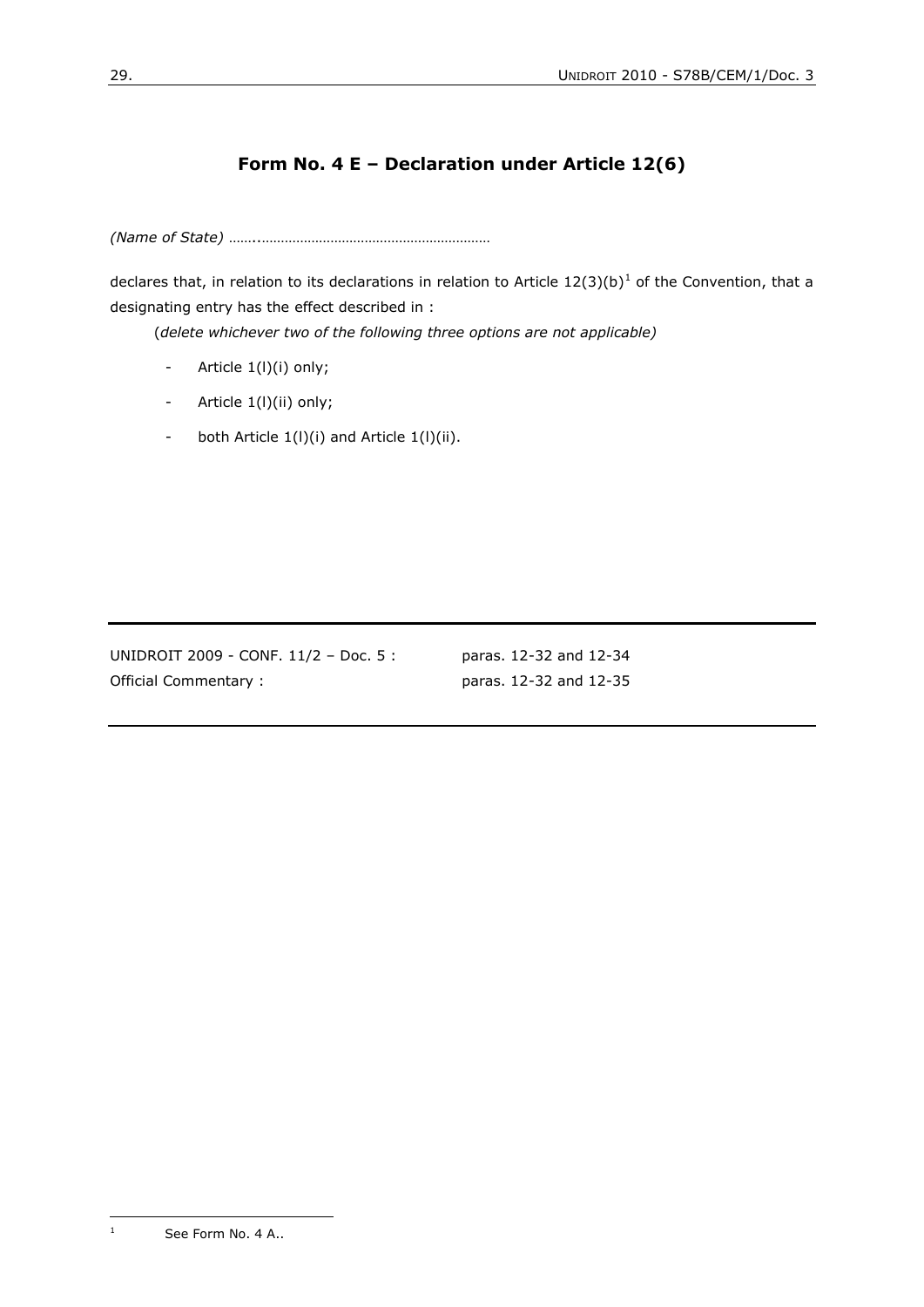# **Form No. 4 F – Declaration under Article 12(7)**

*(Name of State)* ……..……………………………………………………

declares that, in relation to its declarations in relation to Article  $12(3)(c)^{1}$  of the Convention, that a control agreement must include the provision described in:

(*delete whichever two of the following three options are not applicable)*

- Article 1(k)(i) only
- Article 1(k)(ii) only
- both Article  $1(k)(i)$  and Article  $1(k)(ii)$ .

UNIDROIT 2009 - CONF. 11/2 – Doc. 5 : paras. 12-32 and 12-34 Official Commentary : paras. 12-32 and 12-35

 $\mathbf 1$ See Form No. 4 A..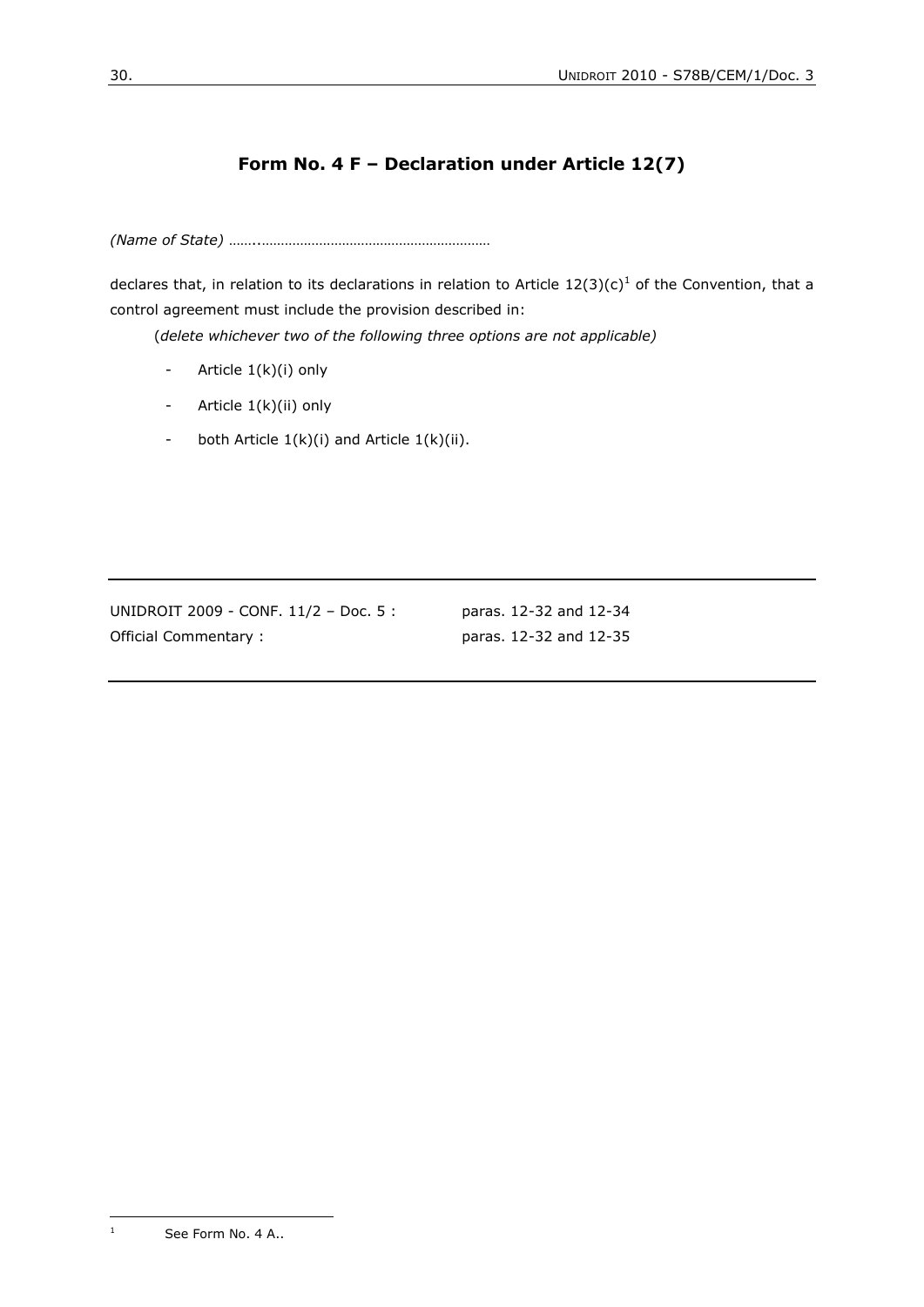# **Form No. 5 – Declaration under Article 19(7)**

*(Name of State)* ……..……………………………………………………

declares that under its non-Convention law, and subject to Article 19(4) of the Convention, an interest granted by a designating entry has priority over an interest granted by any other method provided by Article 12 of the Convention.

| UNIDROIT 2009 - CONF. 11/2 - Doc. 5 : | para. 19-16 |
|---------------------------------------|-------------|
| Official Commentary:                  | para. 19-17 |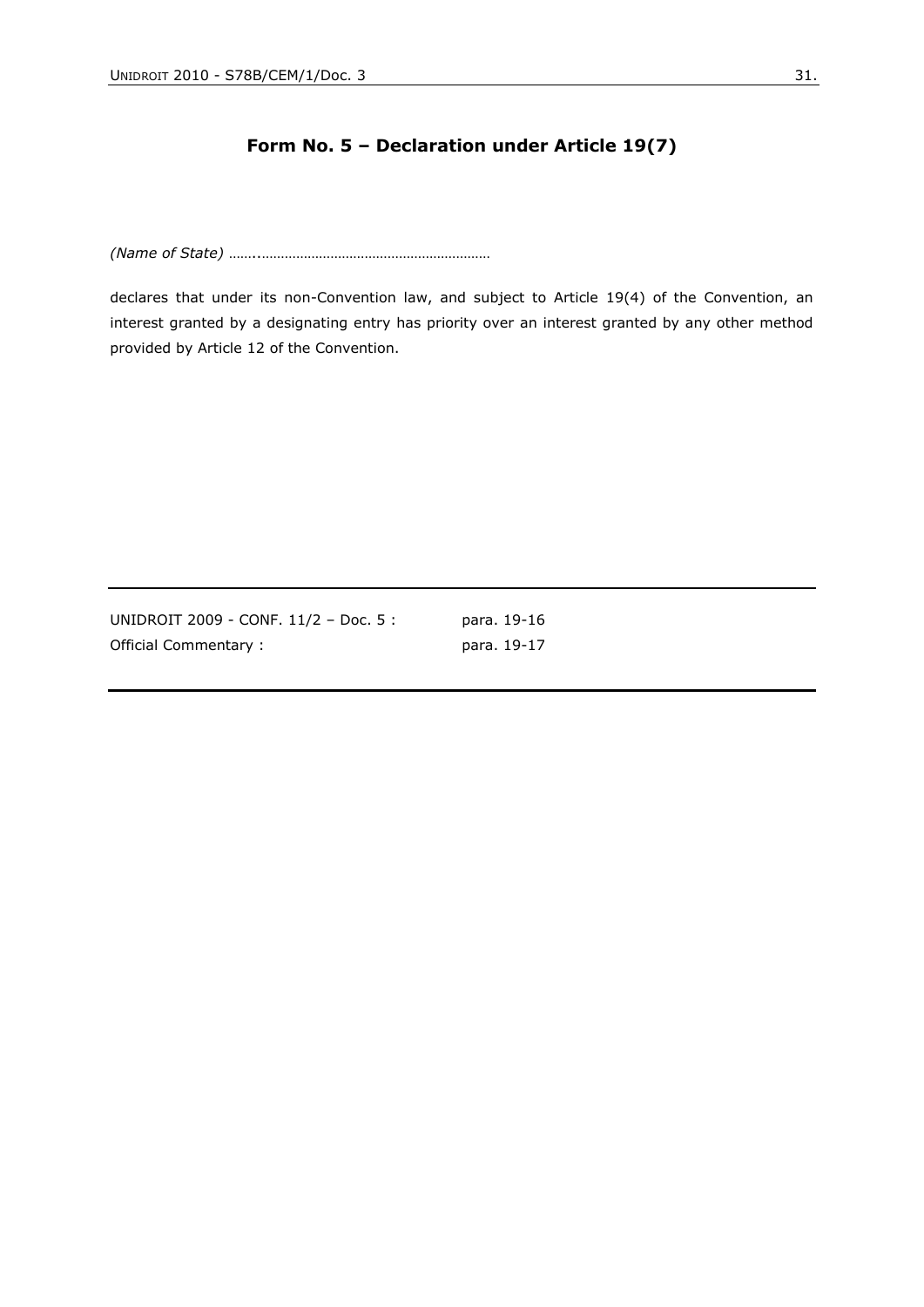## **Form No. 6 – Declaration under Article 22(3)**

*(Name of State)* ……..……………………………………………………

declares that under its non-Convention law an attachment of intermediated securities of an account holder made against or so as to affect (*identify by name or description the person, other than the relevant intermediary*) ……………………………………………………

has effect also against the relevant intermediary, and that the time at which such attachment becomes effective against the relevant intermediary is (*specify the time at which the attachment becomes effective against the relevant intermediary*) ……………………………….…….

UNIDROIT 2009 - CONF. 11/2 – Doc. 5 : paras. 22-21 and 22-24 Official Commentary : paras. 22-19 and 22-22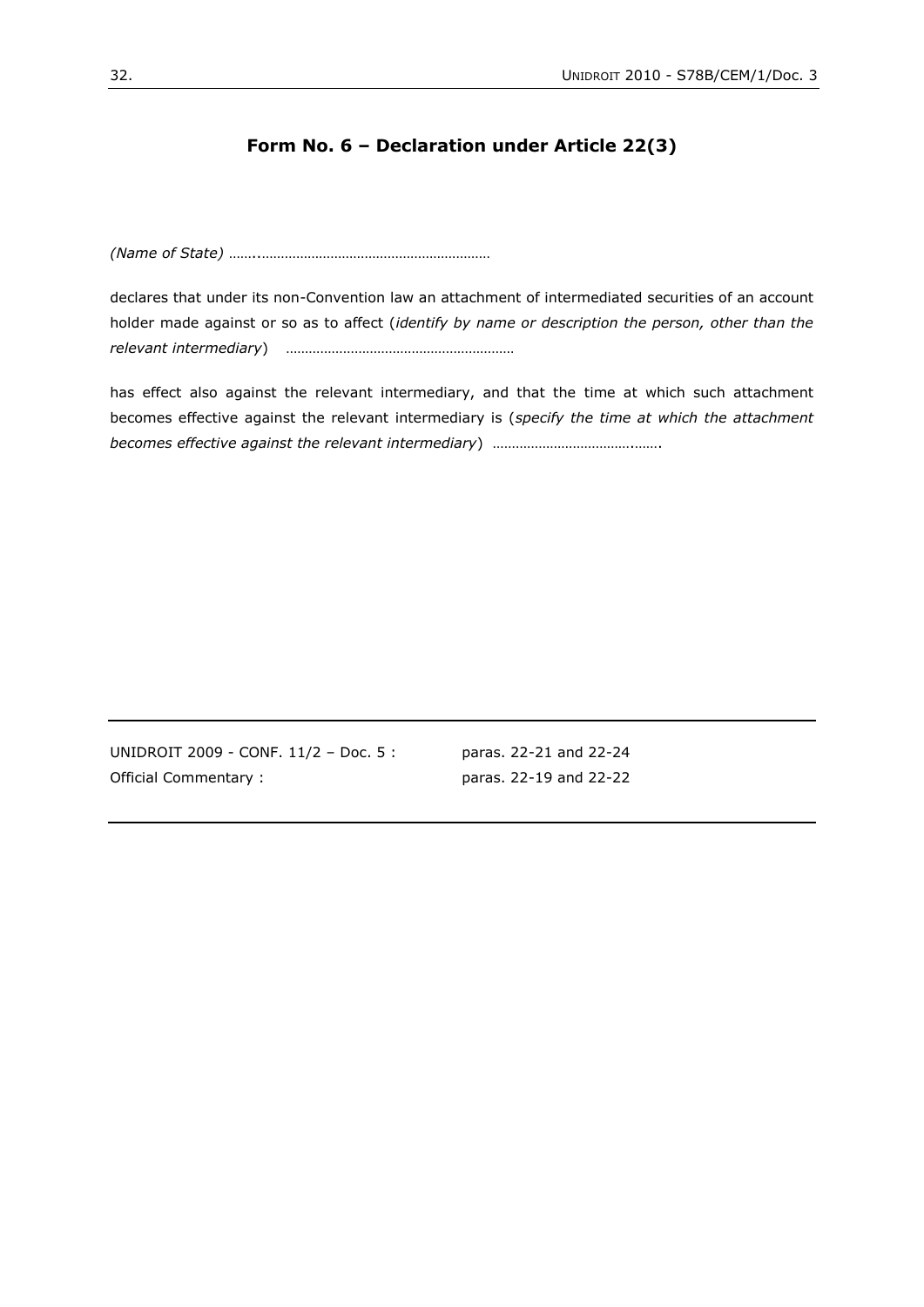## **Form No. 7 – Declaration under Article 25(5)**

*(Name of State)* ……..……………………………………………………

declares that, in cases where all securities and intermediated securities held by an intermediary for its account holders, other than itself, are in segregated form under arrangements such as are referred to in Article 25(4) of the Convention, under its non-Convention law the allocation required by Article 25(1) of the Convention applies only to those securities and intermediated securities and does not apply to securities and intermediated securities held by an intermediary for its own account.

UNIDROIT 2009 - CONF. 11/2 - Doc. 5: paras. 25-18 and 25-19 Official Commentary : paras. 25-19 and 25-21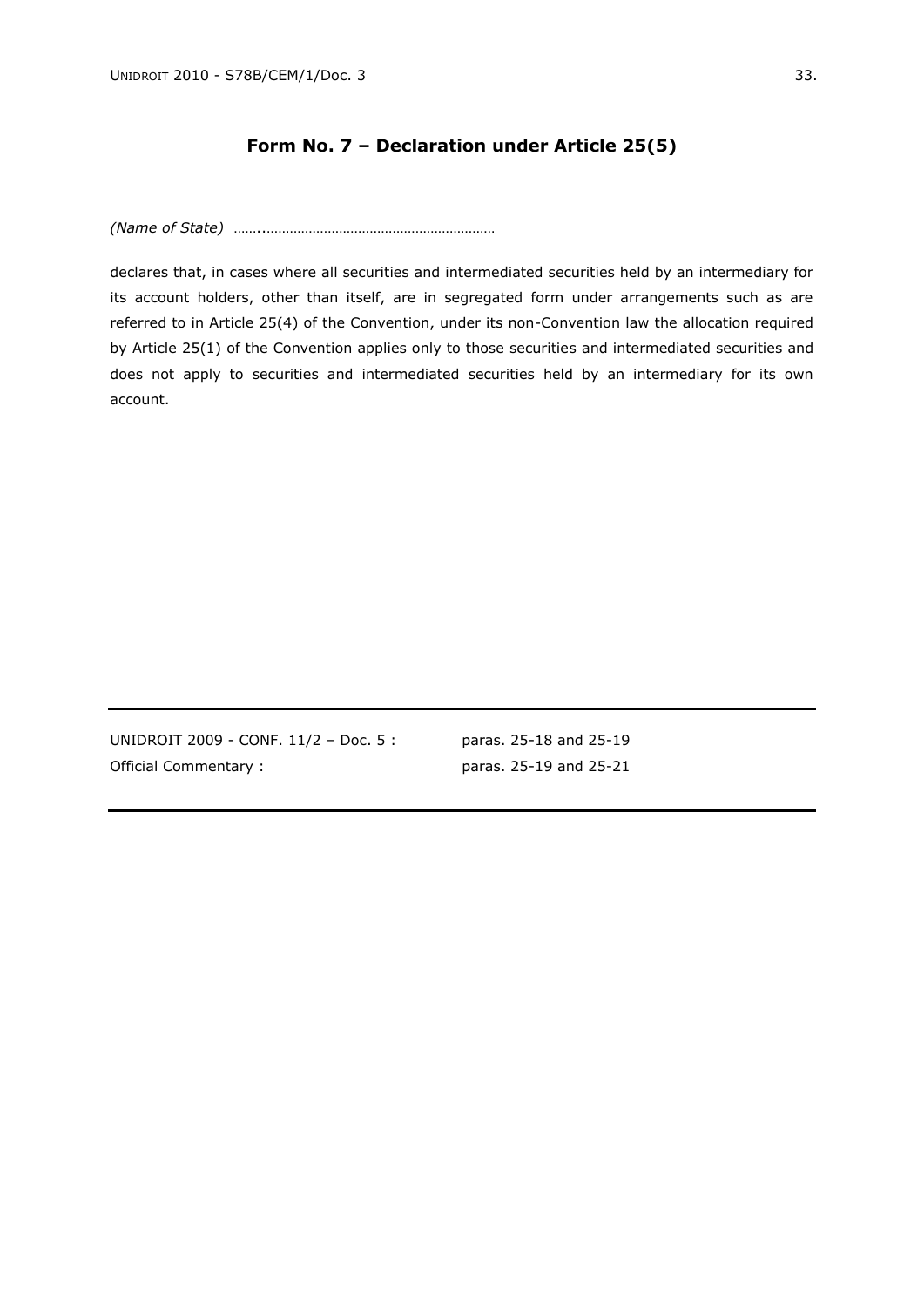# **Form No. 8 – Declaration under Article 36(2)**

*(Name of State)* ……..……………………………………………………

declares that Article 36(1)(a)(ii) of the Convention does not apply.

UNIDROIT 2009 - CONF. 11/2 – Doc. 5 : para. 36-20 Official Commentary : para. 36-20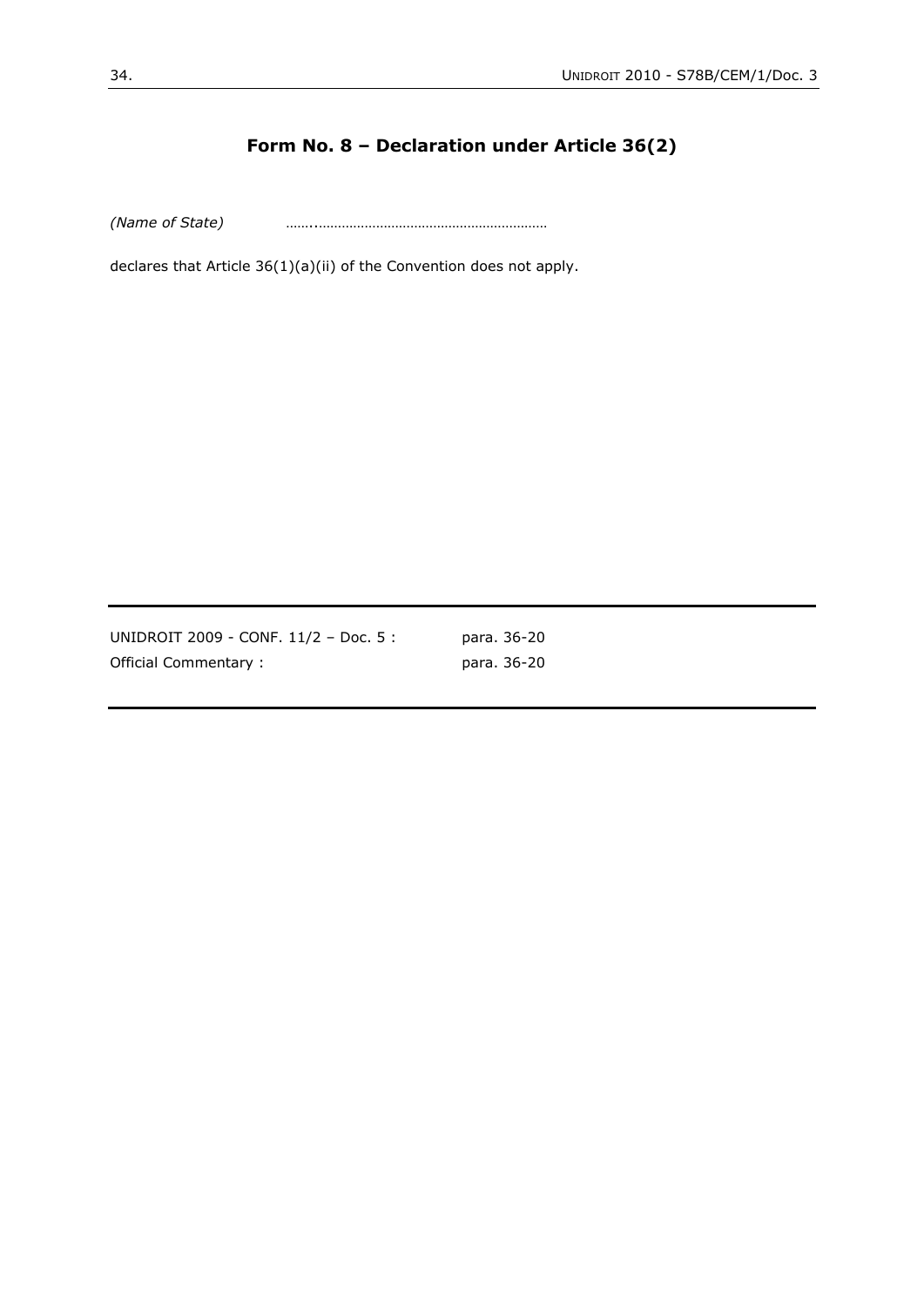# **Form No. 9 – Declaration under Article 38**

*(Name of State)* ……..…………………………………………………… declares that

(*delete whichever one of the following two options is not applicable)*

- the whole of Chapter V of the Convention does not apply<sup>1</sup>
- the whole of Chapter V of the Convention does not apply:<sup>2</sup>

(*delete whichever of the following options is not applicable)*

- a) in relation to collateral agreements entered into by natural persons or other persons falling within the following categories (specify the categories of persons) ……………..…………………………………………
- b) in relation to intermediated securities that are not permitted to be traded on an exchange or regulated marked
- c) in relation to collateral agreements that relate to relevant obligations falling within the following categories (specify the categories of obligations) ……………………………

UNIDROIT 2009 - CONF. 11/2 - Doc. 5: para. 38-7 and 38-11 Official Commentary : para. 38-7 and 38-11

 $\,1\,$ <sup>1</sup> Under Article 38(1) of the Convention.<br><sup>2</sup> Under Article 38(2) of the Convention.

Under Article  $38(2)$  of the Convention.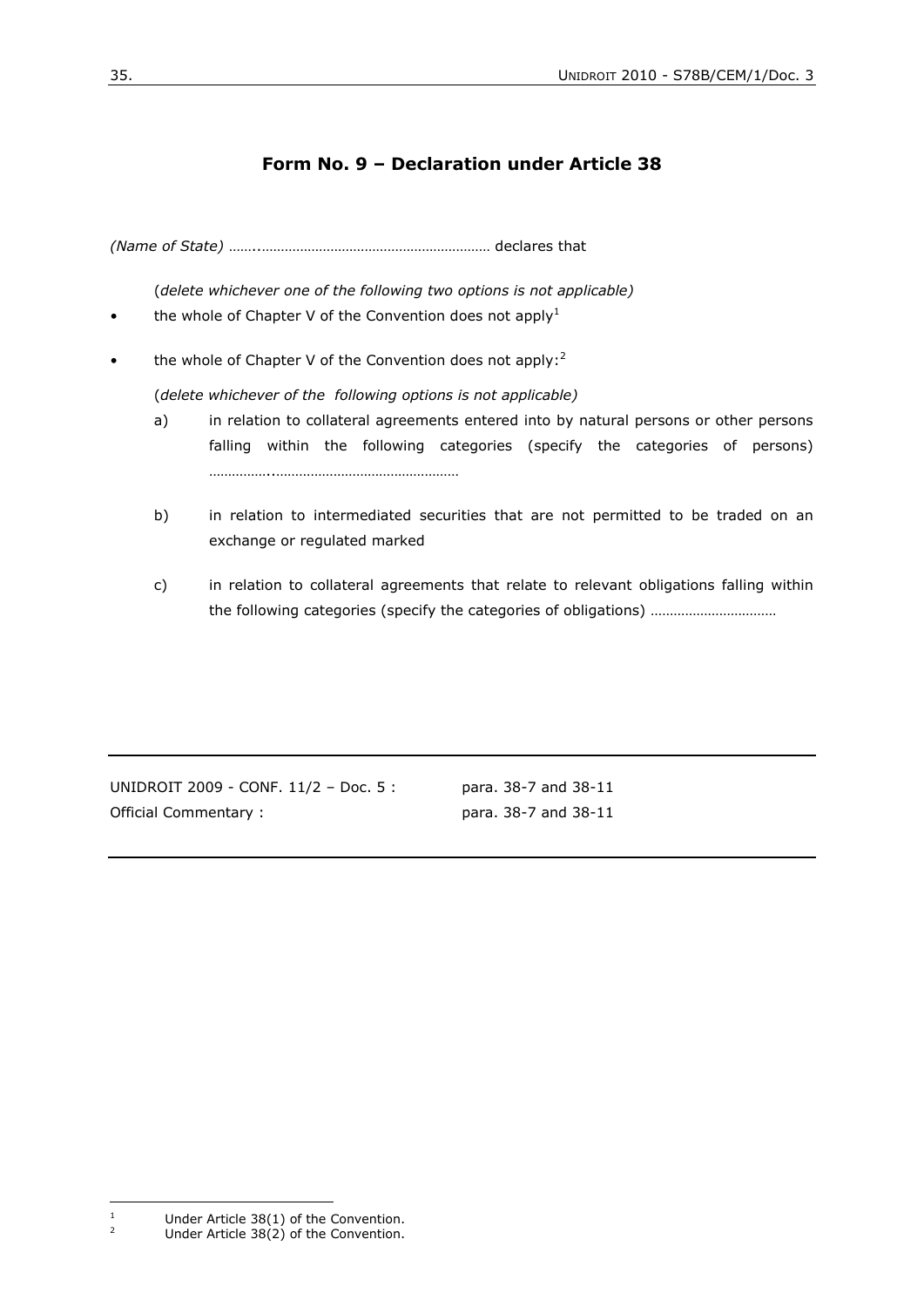# **Form No. 10 – Declaration under Article 39(2)**

*(Name of State)* ……..…………………………………………………… declares that, after (*specify the relevant date*) <sup>1</sup> …………………………………………………….…… only:

(*delete any of the following options which are not applicable)*

- an interest granted to the relevant intermediary
- a designating entry in favour of another person
- a control agreement in favour of another person

that has/have (*strike out whichever is inapplicable*) become effective against third parties before that date shall retain the priority it/they (*strike out whichever is inapplicable*) enjoyed pursuant to the declaration made by (*name of State*) ……..…………………………………………………… under Article 12(5)(a).

UNIDROIT 2009 - CONF. 11/2 – Doc. 5 : paras. 39-11 and 39-15 Official Commentary : paras. 39-12 and 39-16

 $\frac{1}{1}$ 

Article 39(2) of the Convention provides: " A Contracting State may declare that a pre-existing interest shall retain the priority it enjoyed before the relevant date only if, at any time before that date, the interest has become effective against third parties by satisfying a condition specified in the declaration made by that Contracting State in accordance with Article 12(5)(a).".

<sup>-</sup> Article 39(3)(b) provides that in Article 39, "the relevant date" means "the date stated by a Contracting State in the declaration made under this Article and that date shall not be later than two years after the effective date of that declaration.".

Article 45(3) of the Convention determines the date that a declaration made by a Contracting State shall take effect. Pursuant to Article 39(4) of the Convention, Article 45(5) of the Convention, dealing with rights and interests arising prior to the effective date of a declaration, does not apply in relation to a declaration made pursuant to Article 39.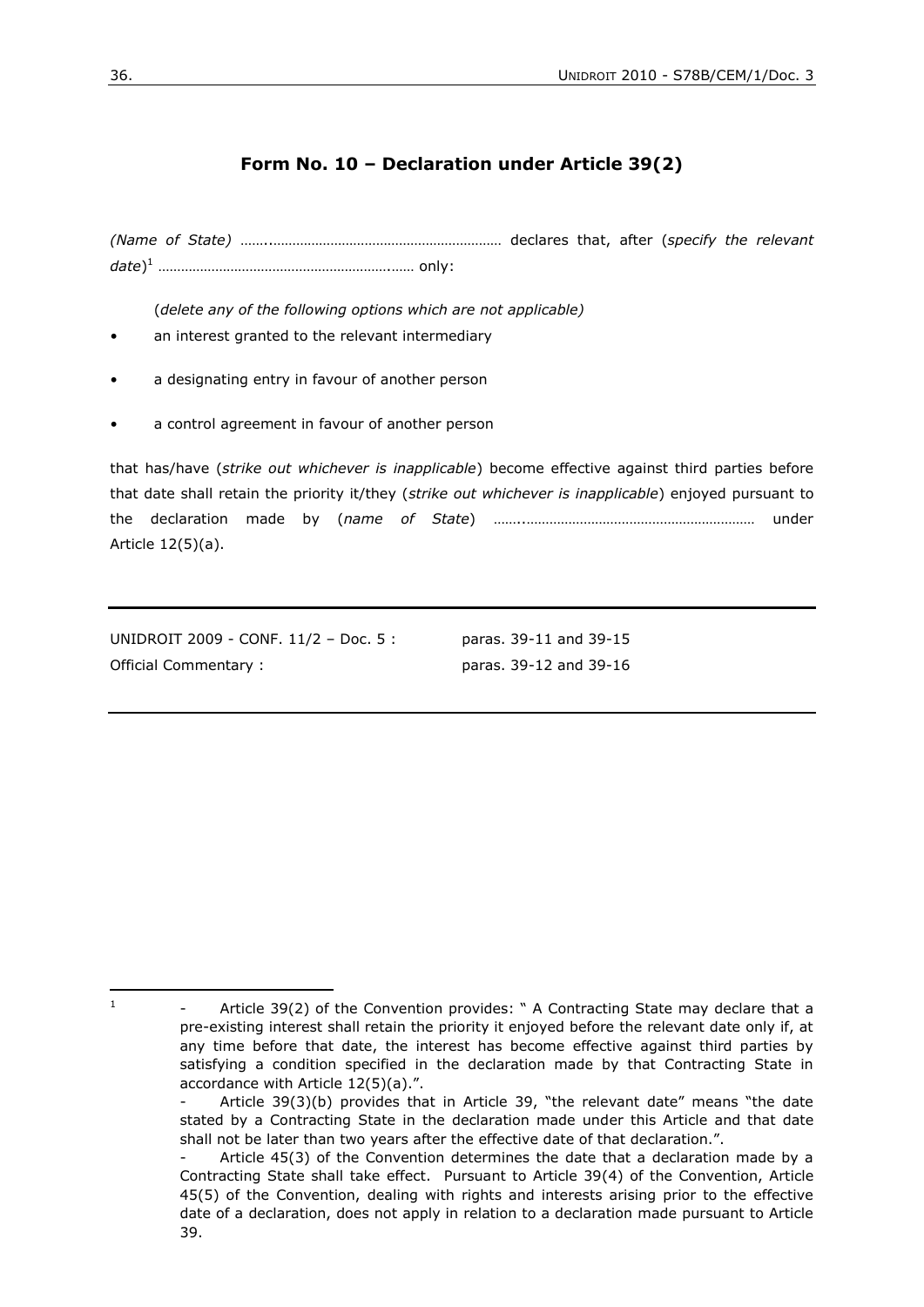# **Form No. 11 – Declaration under Article 41(2)**

*(Name of Regional Economic Integration Organisation)* …………………………………………… declares that its member states have transferred to it competence over the following matters governed by the Convention (*specify the matters for which competence has been transferred*): …………………………………………………..…..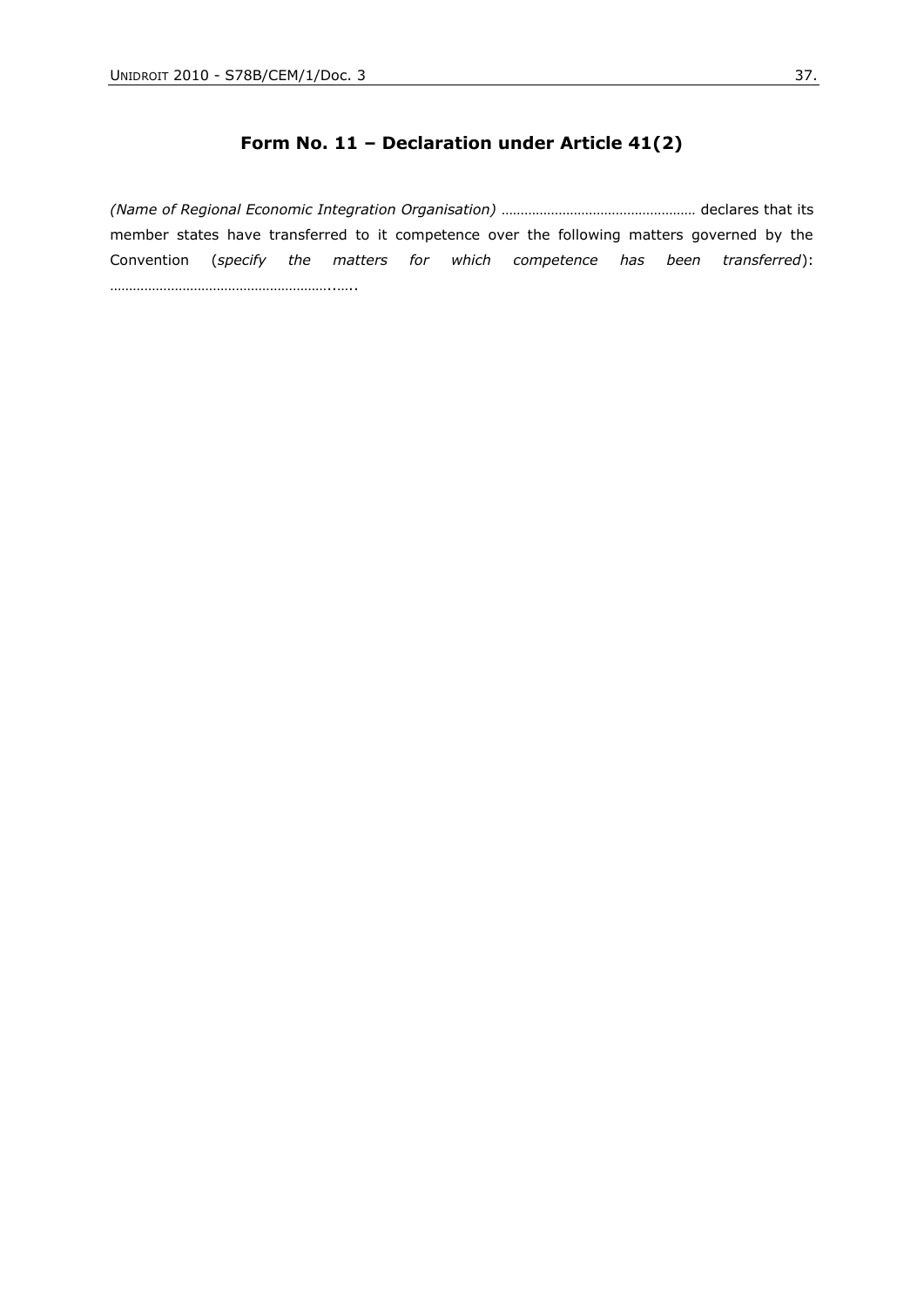# **Form No. 12 – Declaration under Article 43(1)**

*(Name of State)* ……..…………………………………………………… declares that

(*delete whichever of the following options is not applicable)*

- the Convention applies to all its territorial units
- the Convention applies to the following of its territorial units (*specify the relevant territorial units*) : **<sup>1</sup>**……………………………………………………….…

 $\overline{a}$ 

Official Commentary : paras. 43-4 and 43-7

<sup>1</sup> Article 43(4) of the Convention provides. "If a Contracting State extends this Convention to one or more of its territorial units, declarations permitted under this Convention may be made in relation to each such territorial unit, and the declarations made in relation to one territorial unit may be different from those made in relation to another territorial unit.".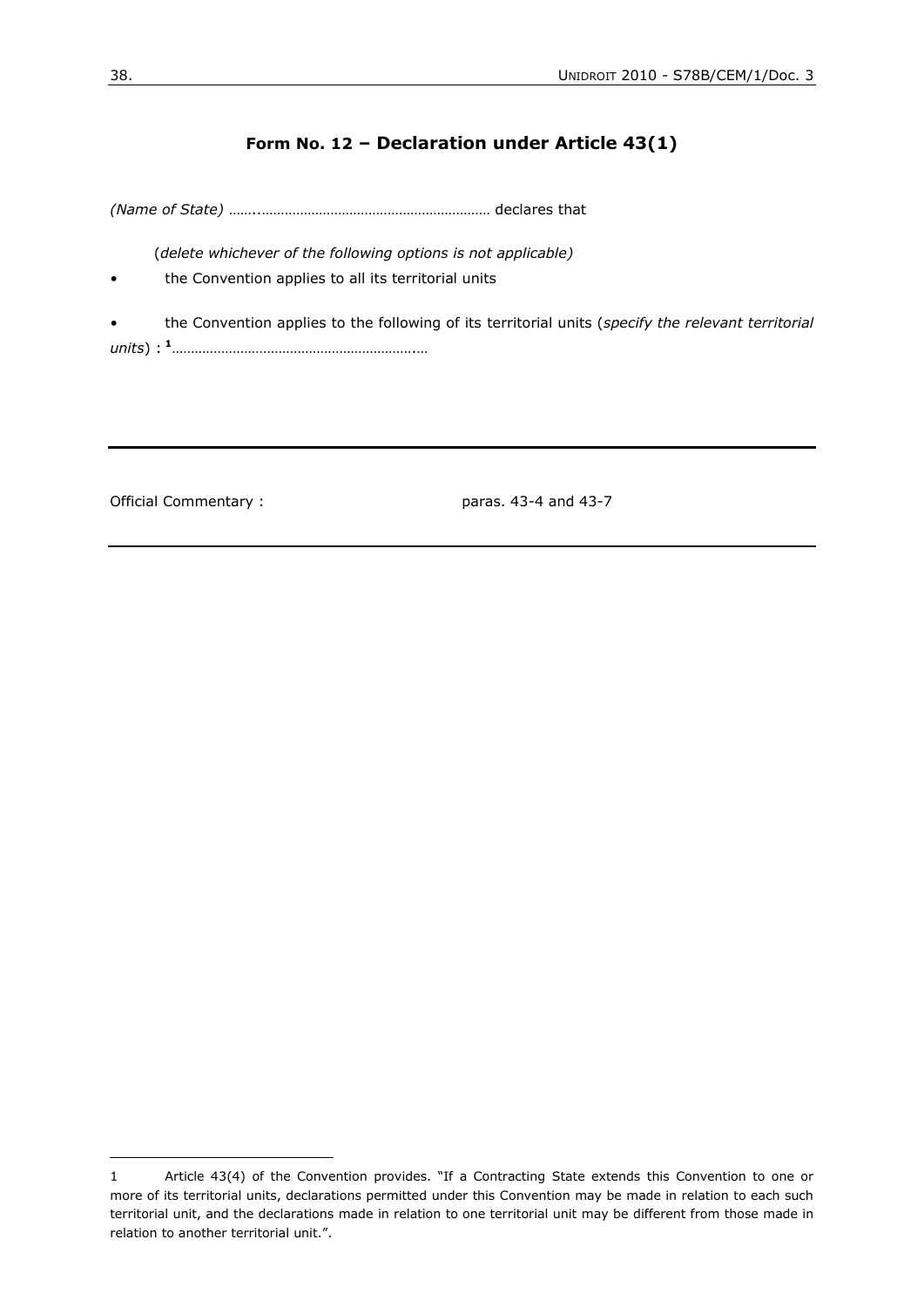### **Appendix A – Declarations**

Article 1(n)(iii) Article 1(o)(iii) Article 5 Article 7 Article 12(1)(b) and 12(5) -(7) Article 19(7) Article 22(3) Article 25(5) Article 36(2) Article 38 Article 39(2) Article 41(2) Article 43 Article 45 Article 48(2)(a)(iii) and (iv)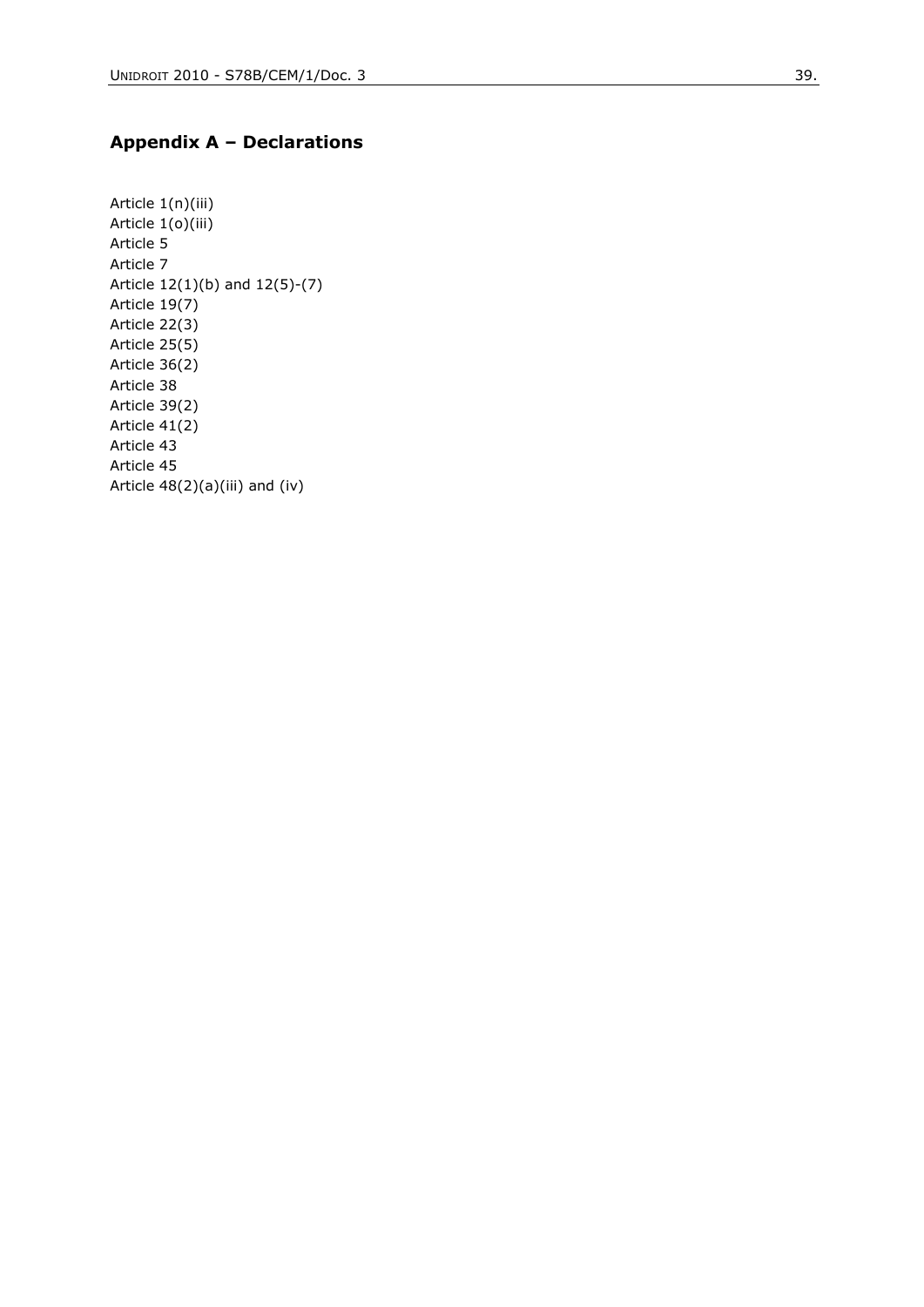# **Part II**

# **References to sources of law outside the Convention<sup>1</sup>**

### **Section 1. General remarks**

90. The Convention contains harmonised rules for intermediated securities in respect of a number of issues. Where the Convention does not envisage full harmonisation, but leaves specific issues to sources of law outside the Convention, it uses concepts such as the "non-Convention law" and the "applicable law". The principal goal of this section is to give Contracting States an insight into the issues that are not covered by the Convention and which should be regulated by the Contracting State itself.

91. Section 2 provides an overview of the different types of references in the Convention to sources of law outside the Convention.

92. Section 3 outlines the issues which are not or only partially harmonised by the Convention and which should therefore be considered by a Contracting State when implementing the Convention.

#### **Section 2. Different sources of law outside the Convention referred to in the Convention**. 2

93. Generally, the Convention takes a *minimum harmonisation approach*. This means that the Convention provides harmonised rules in respect of a number of key issues that reduce legal or systemic risk or promote market efficiency, but also leaves a considerable number of issues to be determined by other law outside of the Convention (depending on the context, the "non-Convention law" or "applicable law"). This approach recognises that, however desirable it is in principle to achieve fully harmonised rules, this is a complex process in practice, requiring technical compatibility and political consensus. For example, a considerable level of harmonisation has been reached in relation to the transfer of and collateral transactions in respect of intermediated securities and in relation to a number of issues which guarantee the integrity of the intermediated holding system. Other issues, such as corporate law and rules on supervision of financial markets are left almost entirely unregulated. In all cases where the Convention does not envisage full harmonisation of a certain issue, there may be interaction between Convention rules and different types of legal rules outside the Convention

#### **A. Terminology used in the Convention**

94. The first and most frequently mentioned category of law outside of the Convention is the *"non-Convention law"*. In Article 1(m) the "non-Convention law" is defined as "the law in force in the Contracting State referred to in Article 2, other than the provisions in this Convention". In many instances, the non-Convention law works as a complement to a Convention rule. A list of references to "non-Convention law" made in the Convention is contained in **Appendix B**

95. In addition to the term "non-Convention law," the term *"applicable law"* is used in the Convention. The applicable law is the law applicable by virtue of the private international law rules of the forum. The applicable law may, or may not be, the non-Convention law. A list of references to the applicable law made in the Convention is contained in **Appendix C**.

<sup>1</sup> *[Editorial note: The Committee may wish to consider the usefulness for this document to elaborate upon the various legislative approaches and policy choices as regards matters left for other law outside the Convention].*

<sup>&</sup>lt;sup>2</sup> On the Convention's minimum harmonisation approach, see Study LXXVIII - Doc. 23 rev., sections 140, 143.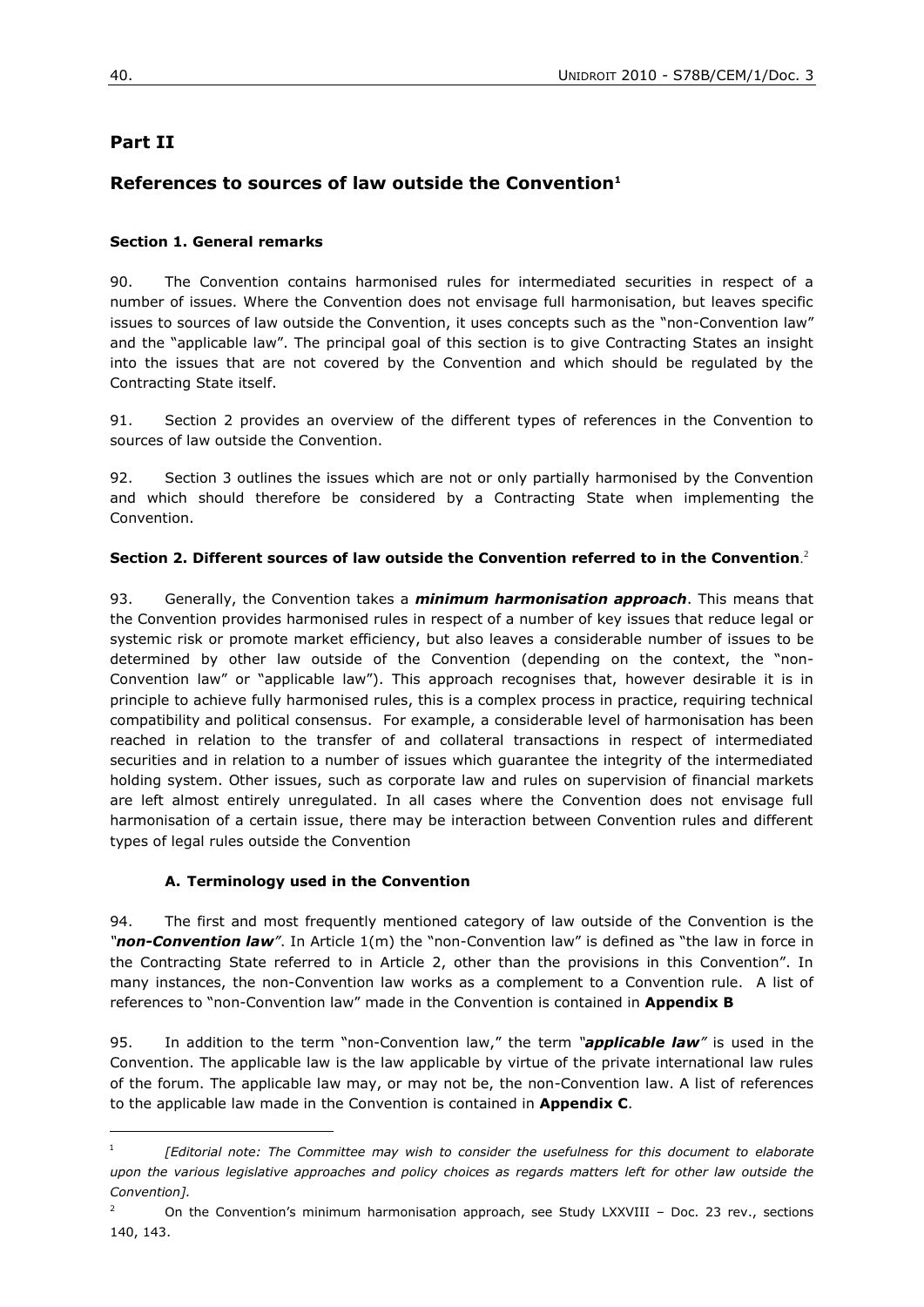$\overline{a}$ 

96. Furthermore, the Convention contains several references to rules outside the Convention which may apply in the context of *insolvency*. Of course, insolvency law would be part of the non-Convention law or the applicable law, but insolvency is dealt with as a separate category because the commencement of insolvency proceeding may trigger the mandatory application of special rules of law of the jurisdiction where those proceedings are conducted that displace, or deviate from, the rules what would otherwise be applicable. The particularity of insolvency law in relation to some of the matters covered by the Convention justifies its treatment as a special category, for purposes of clarity. In some instances the Convention sets out harmonised rules intended to apply also in insolvency proceedings (see, for example, Articles  $11(2)$ ,  $12(2)$ ,  $14(1)$  and  $21(1)$ ). In other cases, the application of insolvency law as part of the non-Convention law has been preserved (see, for example, Articles 14(2), 21(2) and 26(1)). A list of references to rules relating to insolvency made in the Convention is contained in **Appendix D**.

97. In a number of instances, the Convention gives recognition to the *uniform rules of securities clearing systems* **(SCSs)** *and securities settlement systems* **(SSSs)** (see Article  $1(n)-(p)$ ). These may derogate from or supplement the content of the rules of the Convention<sup>3</sup>. It should be noted that Contracting States will in many cases have only limited or indirect influence on the content of the uniform rules of SCSs and SSSs. Such rules are often promulgated by private entities, which are, however, in many instances subject to regulation, supervision or oversight. Through such regulation, etc., for which the Convention provides no rules, a Contracting State could influence the content of the rules of SCSs and SSSs. For an overview of the references in the Convention to the rules of SCSs and SSSs, see **Appendix E**.

98. *Other references* in the Convention to rules outside the Convention will not be examined in this document. For example, references to account agreements will not be discussed, because an account agreement is a contractual arrangement between an account holder and its intermediary, the contents of which, in principle, are not determined by a Contracting State.<sup>4</sup> This also applies to other sources of contractual rules referred to in the Convention, such as the references to "control agreement" (for the definition thereof, see Article  $1(k)$ ), to "the terms of the securities" (e.g., in Articles  $9(1)(c)$  and  $9(2)(b)$ , etc.

#### **B. Information on sources of law outside the Convention**

99. The Convention does not require Contracting States to provide the Depositary with information on their domestic laws and policies. However, information on domestic laws and policies relating to intermediated securities could potentially promote the understanding of the application of the Convention in a particular Contracting State. UNIDROIT therefore welcomes any information that a Contracting State, at its discretion, may choose to provide to it about their laws and policies relating to the matters covered by the Convention. Any such information provided to UNIDROIT by a Contracting State would be separate and distinct from any declarations that the Contracting State may make under the Convention. The following format is recommended for the transmission of any such information to UNIDROIT:

<sup>3</sup> For example, whereas the Convention assumes that securities, as a principle, cannot be taken out of the intermediated holding system, the uniform rules of a SSS may permit doing so (Article  $9(1)(c)$ ). The importance of SCS and SSS rules is also apparent from Article 1(l) (designating entries), Article 10 (measures to enable the exercise of rights), Article 15 (unauthorised dispositions), Article 16 (invalidity, reversal and conditions), Article 18 (acquisition by an innocent person), Article 23 (instructions to the intermediary), Article 24 (holding or availability of sufficient securities), Article 26 (loss sharing in case of insolvency of the intermediary), Article 27 (insolvency of system operator or participant) and Article 28 (obligations and liability of intermediaries).

See the definition of "account agreement" in Article 1(f), and the references in Articles 1(l), 7(2)(b)(ii), 9(1)(c), 10(2)(c), 10(2)(e), 10(2)(f), 15(2), 16, 18(5), 23(2)(a), 24(4), 28(1), 28(2) and 28(3).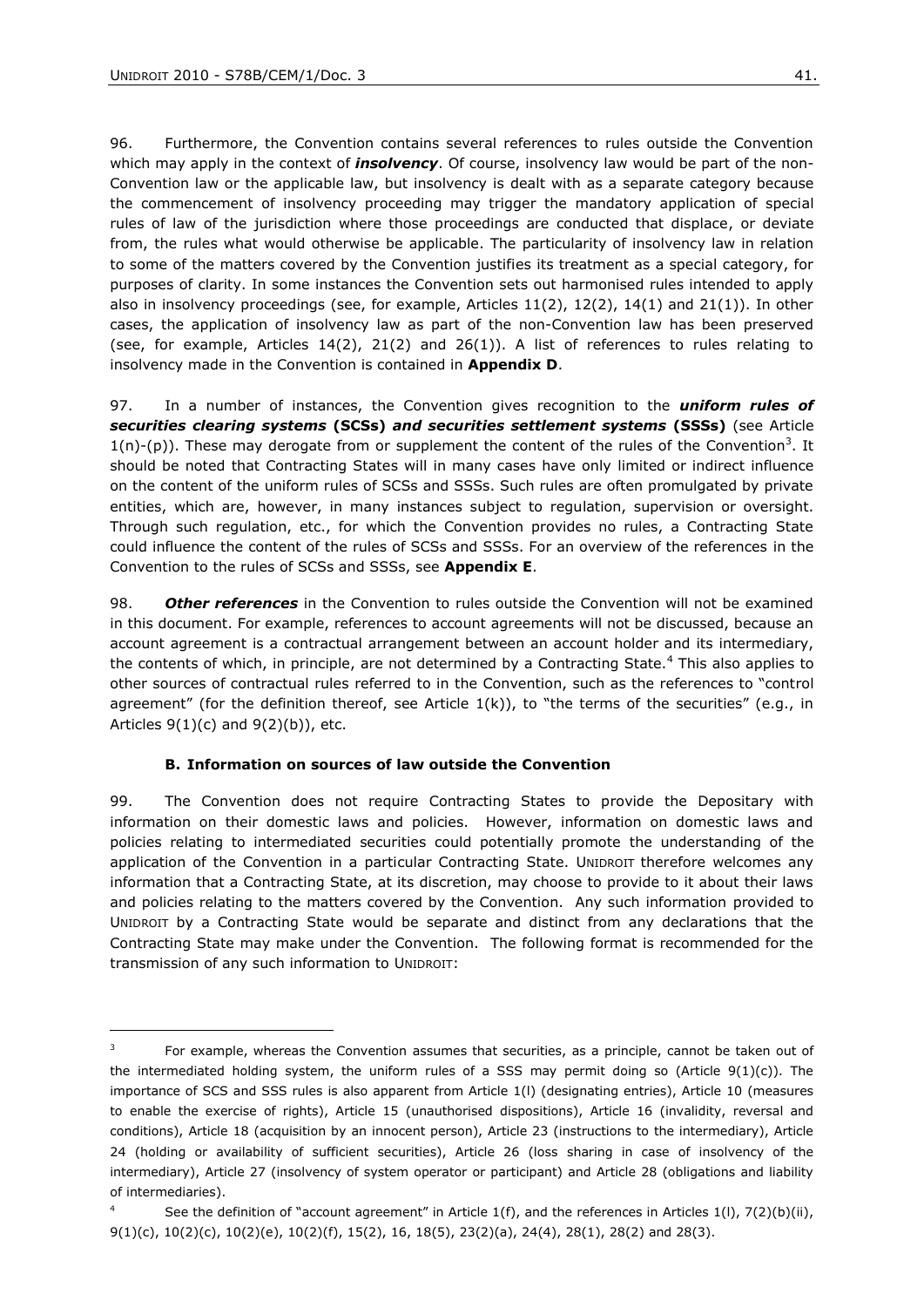"[Name of State] makes available to UNIDROIT the following information about the laws and policies relating to the matters covered by the Convention:]"

100. Such information, which may include references to, or copies of, laws and policies and which may be either general or specific to a particular topic or issue covered by the Convention, would be made available on the UNIDROIT website in order to provide Contracting States with an opportunity to promote understanding of the situation with respect to their rights and obligations under the Convention.

### **Section 3. Analysis of the Convention**

### **A. Preamble**

101. Recitals 9, 10 and 11 of the Preamble highlight a number of issues in relation to intermediated securities, which are not dealt with in the Convention (or dealt with only to a limited extent) and which Contracting States will therefore need to address themselves.

102. *Recital 9* sets out the basic approach that the Convention is not intended to harmonise or otherwise affect *insolvency law* except to the extent necessary to provide for the effectiveness of rights and interests governed by the Convention. Examples of harmonised provisions which guarantee the effectiveness of rights and interests governed by the Convention in insolvency are Articles 11(2), 12(2), 14(1) and 21(1). Insolvency rules which are not fully harmonised can be found in Articles  $14(2)$ ,  $14(4)$ ,  $21(2)$ ,  $21(3)$  and  $26(1)$ . For a further discussion of the latter provisions, see below.

103. *Recitals 10 and 11* relate to *regulation, supervision and oversight*. It follows from recital 10 that, generally, the Convention does not limit or otherwise affect the powers of Contracting States to regulate, supervise or oversee the holding and disposition of intermediated securities or any other matters expressly covered by the Convention. The Convention only limits or affects such powers in so far as regulation, supervision or oversight would contravene the provisions of the Convention. More specifically, recital 11 stresses the importance of the role of intermediaries and the need to regulate, supervise or oversee their activities. However, the regulation of intermediaries is not further addressed in the Convention, and is therefore an issue that would need to be dealt with by each individual Contracting State. The topics of regulation, supervision and oversight therefore largely remain subjects to be regulated as determined by each Contracting State.

#### **B. Chapter I: Sphere of application**

104. Apart from the declarations envisaged in Article 1(n)(iii), 1(o)(iii), 5 and 7 (all discussed in Part I above) there are a few other provisions in Chapter I that may require Contracting States to take action to complement the Convention.

## **1. Article 1(k), (l) – "control agreement" / "designating entry"**

105. Article 1(k) contemplates the possibility for the non-Convention law to recognise not only a "tripartite" control agreement (i.e. between an account holder, the relevant intermediary and another person) but also two "bilateral" forms of control agreements (i.e., between an account holder and the relevant intermediary or between an account holder and another person of which the relevant intermediary receives notice).

106. Article 1(l) provides that the effects of a designating entry are determined by the account agreement, a control agreement, the uniform rules of an SSS or the non-Convention law. In particular, these non-Convention methods of determining the effects of a designating entry may specify: (i) that the relevant intermediary may not comply with instructions from the account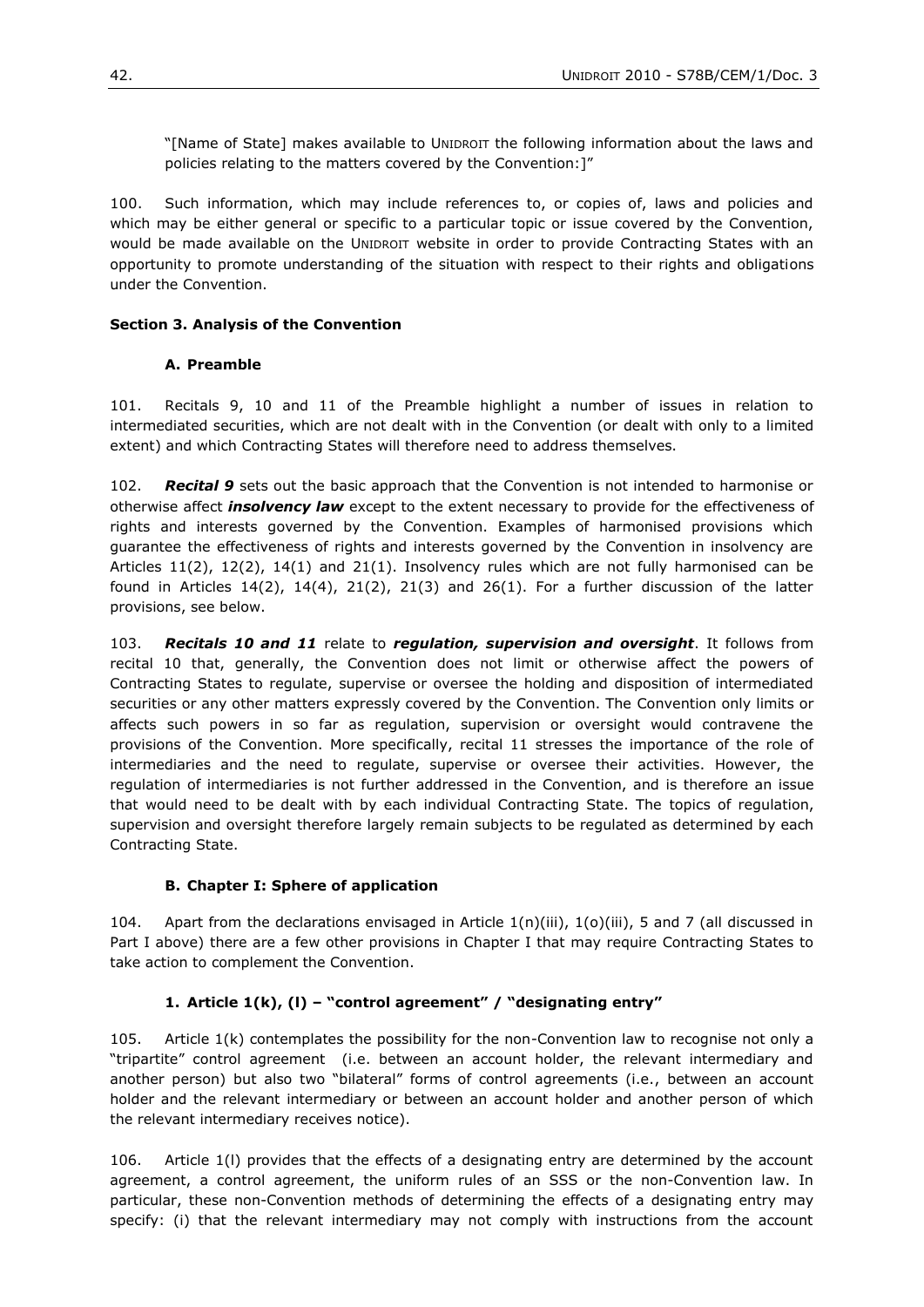holder without the consent of the grantee of an interest (so-called "negative control"; see Article  $1(1)(i)$ ; (ii) that the grantee can give instructions to the relevant intermediary without any further consent of the account holder ("positive control"; see Article  $1(1)(ii)$ ); or (iii) both. Pursuant to Article 12(6), a Contracting State that makes a declaration in relation to Article 12(3)(b) must specify one of these effects of a designating entry in a declaration (see section II.3.4(ii) above).

#### **2. Articles 2 (Sphere of application) and 3 (Applicability of declarations)**

107. Pursuant to Article 2, the Convention applies whenever the conflict of laws rules of the forum State point to the law in force in a Contracting State as the applicable law. However, as indicated in the Official Commentary, the Convention is not a private international law convention and does not set out the conflict of laws rules that a Contracting State will apply. These rules are left to be determined by the law of the Contracting State outside the Convention (*Official Commentary*, section 2-7). As a corollary to that principle, Article 3 provides that whenever the law of the forum State is not the applicable law, the forum State must apply the Convention and the declarations, if any, made by the Contracting State the law of which applies.

108. Not all States have specific conflict of laws rules dealing with the law applicable to rights in respect of intermediated securities. Contracting States may therefore wish to consider the desirability of ascertaining whether their existing conflict of laws rules would lead to satisfactory results for the purpose of determining the applicable law as regards the subject matters governed by the Convention.

### **3. Article 8 (Relationship with issuer)**

109. In relation to Article 8, the Official Commentary provides the following clarification:

"Article 8(1) provides that the Convention does not affect any right of the account holder against the issuer of the securities. This rule is subject to an exception located in Article 29(2), which requires Contracting States to recognise a so-called nominee holding structures and the splitting of voting and other rights related to the securities held in the intermediated holding system [...]"

"Article 8(2) puts another limitation on the scope of the subject matter covered by the Convention by providing that the Convention does not determine whom the issuer of the securities is required to recognise: (i) as the shareholder, bondholder or other person entitled to the rights attached to the securities, which are specifically spelled out in Article 9(1)(a); or (ii) for any other purposes. Note that Article 8(1) is subject to Article 29(2) but Article 29(2) cannot override Article 8(2). [...]" (*Official Commentary*, sections 8-7 and 8- 8)

110. This limitation has to be understood against the broad scope of application of the Convention.

111. As explained in the Official Commentary, the definition of "securities" includes "any financial assets which are capable of being held in the intermediated holding system and governed by the Convention" (*Official Commentary*, section 1-7), provided that they are "capable of being credited to securities accounts (Article  $1(c)$ ) maintained by an intermediary (Article  $1(d)$ )" and "capable of being acquired and disposed of in accordance with the provisions of the Convention, in particular Articles 11 and 12." (*Official Commentary*, section 1-8)

112. Securities come in many different forms, including bonds and other debt instruments traded in the capital markets; shares and other equity instruments, whether or not they are traded on an exchange; and transferrable units (other than shares) in collective investment schemes (unit trusts, *fonds communs de placement*, *Anlagefonds*, etc.). They may also include some forms of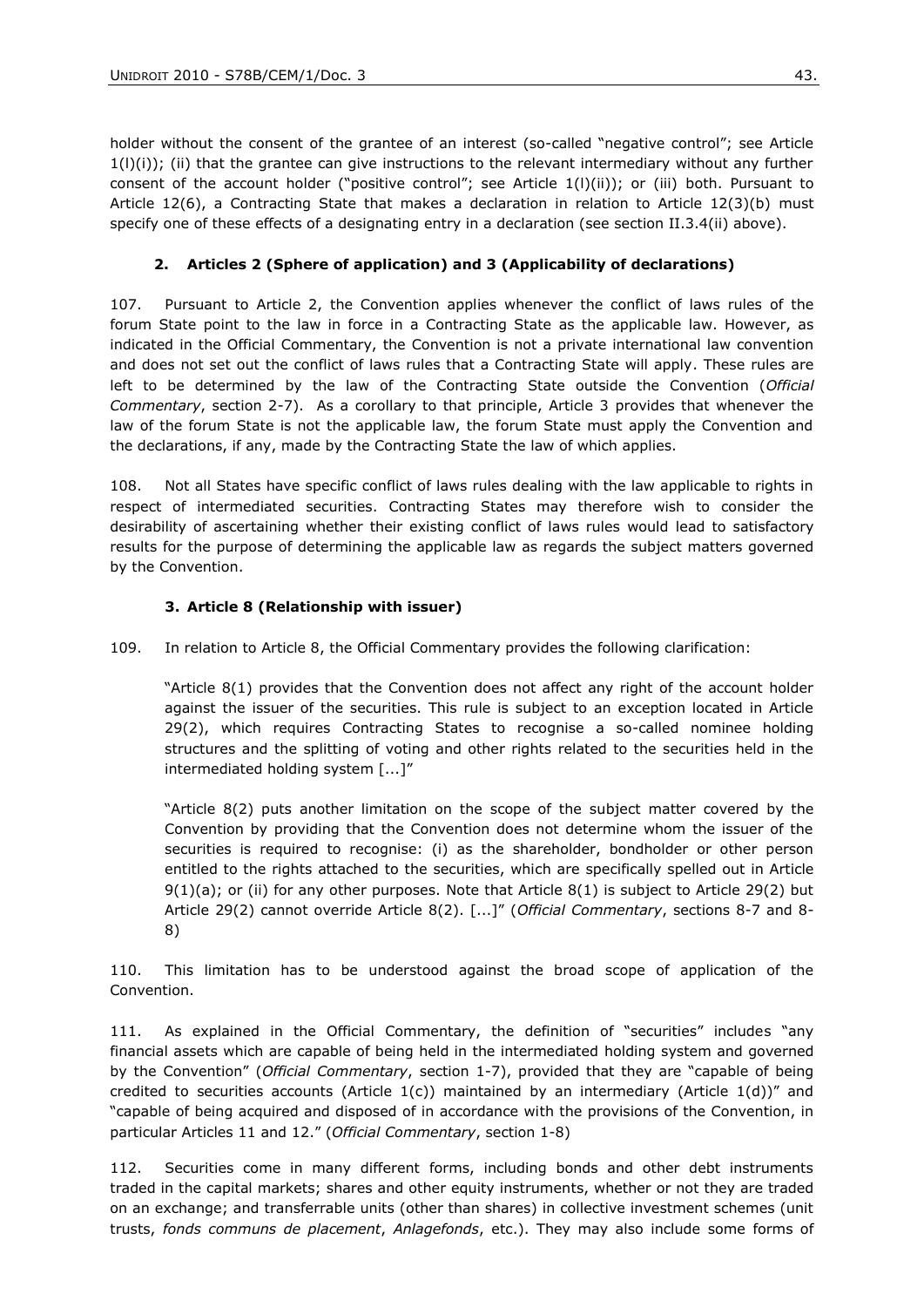securitised derivative instruments (*Official Commentary*, section 1-10). While several types of securities may primarily represent a financial asset owned by their holder, some types of securities place the holder in a particular relationship with the issuer of the securities under a body of law that, for purposes of convenience, may be referred to as "corporate law".

113. The Convention is not generally concerned with "corporate law" matters. However, as indicated in the *Official Commentary, "*It is not easy to draw a line in precise language between

what is covered and what is not covered by the Convention. In particular, it is obvious that using the notion "corporate law" would not work, because the coverage of corporate law varies from jurisdiction to jurisdiction. The Convention follows the functional approach. It delineates the coverage of the subject matter not by using the notion "corporate law" but by directly spelling out (in functional terms) what is not covered by the Convention (*Official Commentary*, section 8-2).

#### **C. Chapter II: Rights of the account holder**

114. As to the rights of account holders *Articles 9 and 10* harmonise a number of issues relating to: the rights flowing from a credit (see Article 9(1)); against whom such rights may be exercised (see Article 9(2)), and measures that an intermediary must take in order to enable its account holders to exercise the rights conferred by Article 9(1) (see Article 10). There are, however, also a number of issues that have not been harmonised by the Convention. Contracting States are invited to consider whether those issues are adequately addressed by their non-Convention law.

115. Generally, the Convention does not harmonise the *legal qualification of the rights of account holders*. The Convention, therefore, does not determine whether, for example, an account holder has a proprietary interest against its intermediary, such as an ownership or a coownership interest, whether the account holder qualifies as a beneficiary under a trust, has a contractual claim against the intermediary or has a *sui generis* interest. The UNIDROIT Committee of Governmental Experts eventually adopted a *functional approach* so as to accommodate these different doctrines, as explained in the Official Commentary:

"As the Convention is built on the functional approach it cannot have recourse to terms like "acquisition of property" or "ownership", which would have a different value in each jurisdiction as soon as it comes to detailed analysis. Therefore, Article 9(1) of the Convention sets out, in functional terms, what should be the features of the legal position acquired under the applicable law (be the concrete legal position in that Contracting State "property", "joint shared property in a pool of securities", "equitable interest", "security entitlement", etc.)" (*Official Commentary*, section 9-1).

115. In addition, Articles 9 and 10 refer to a number of other issues that are also left to sources of law outside the Convention:

(a) Article  $9(1)(a)(ii)$ : cases of credit of securities to a securities account other than those mentioned in Article  $9(1)(a)(i)$ , where a credit confers on the account holder the right to receive and exercise any rights attached to the securities (e.g. income and voting rights) (see Official Commentary, section 9-16);

(b) Article  $9(1)(c)$ : the right to cause securities to be held otherwise than through a securities account, i.e., the right to take securities out of the intermediated system (see Official Commentary, section 9-21 – 9-26);

(c) Article  $9(1)(d)$ : the exercise of other rights than those mentioned in Article  $9(1)(a)$ -(c) (see Official Commentary, sections 9-27 – 9-30);

(d) Article 9(2)(b): the determination of against whom the rights mentioned in Article 9(1)(a) may be exercised, i.e., against the relevant intermediary, the issuer, or both; see Official Commentary, section 9-17);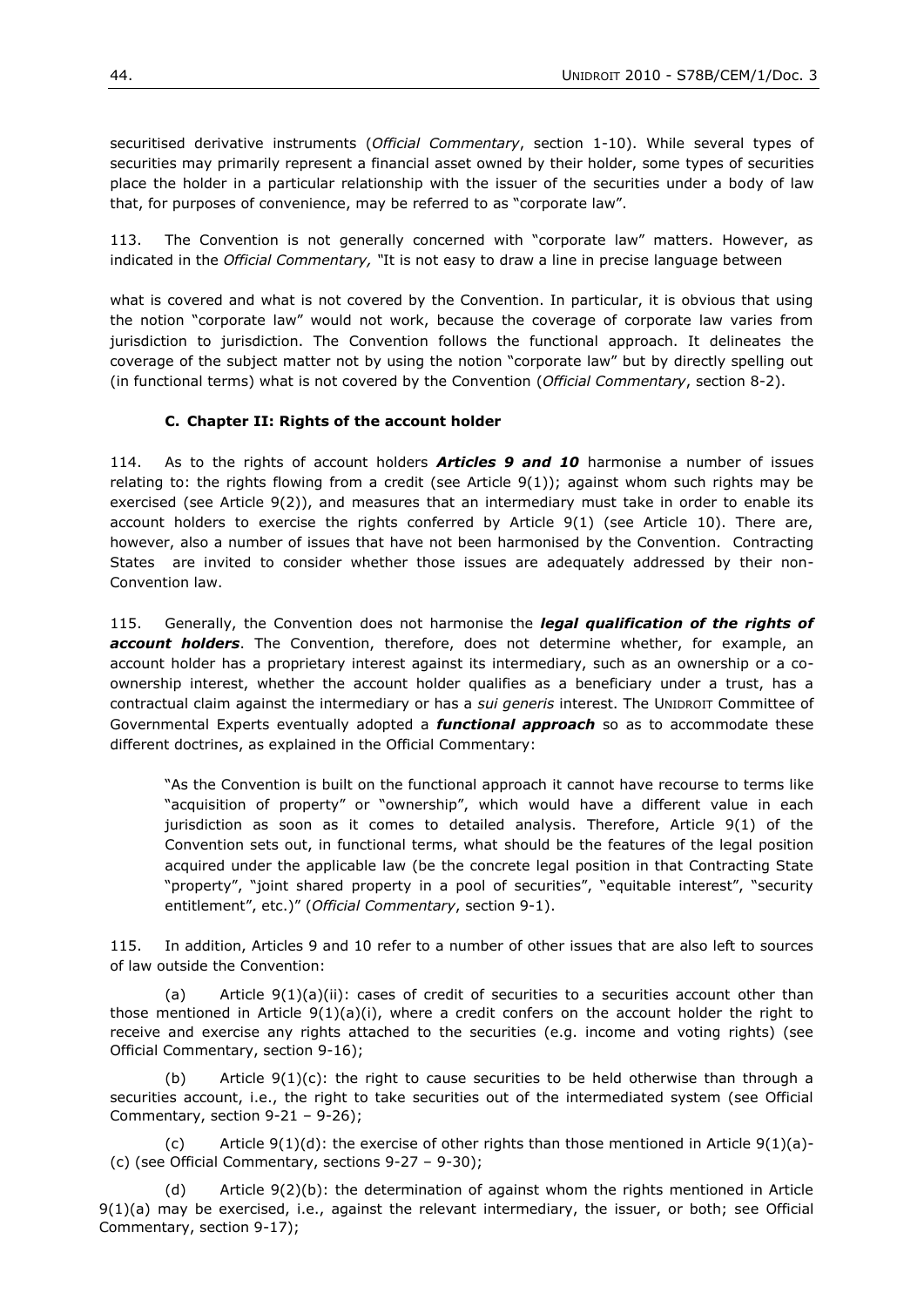(e) Article  $9(3)$ : the limits on the rights mentioned in Article  $9(1)(a)$  in those cases where an account holder acquires a security interest or a *limited interest* other than a security interest (see *Official Commentary*, section 9-31 – 9-33);

Article  $10(2)(c)$ : the **effect to be given by an intermediary to instructions** given by the account holder or other authorised person;

(g) Article 10(2)(e): the regular passing on of *information relating to intermediated securities* by an intermediary to account holders, including information necessary for account holders to exercise rights;

(h) Article 10(2)(f): the regular *passing on of dividends and other distributions* received in relation to intermediated securities by an intermediary to account holders.

#### **D. Chapter III: Transfer of intermediated securities**

116. *Article 11(5)* provides that nothing in the Convention limits the effectiveness of *debits and credits* to securities accounts which are effected *on a net basis* in relation to securities of the same description. This means that a Contracting State's policy choice whether to allow net book entries.

117. Article 12 addresses a number of issues that may be subject to declarations by a Contracting State. Apart from these issues, the applicable law determines the circumstances in which a *non-consensual security interest* in intermediated securities may arise and become effective against third parties (*Article 12(8)*), and Contracting States should therefore consider how that issue is dealt with by the non-Convention law.

118. *Article 13* relates to *acquisition and disposition in line with non-Convention law methods*. It allows for the non-Convention law to provide for methods for acquisition and disposition other than those set out in Articles 11 and 12:

"Because the Convention aims at minimal harmonisation rather than full harmonisation, the methods provided by Articles 11 and 12 for the transfer of intermediated securities or for the grant of an interest in the same are not exclusive of other methods available under the non-Convention law. Acquisitions made and interests granted according to such other methods are not eligible for the protection of an innocent acquirer under Article 18, though they may be protected by a similar provision of the non-Convention law. Their priorities are determined by the non-Convention law, except that they are subordinated to all interests that become effective against third parties under Article 12 (see Article 19(5))"(*Official Commentary*, section 13-5).

119. While Article 14(1) contains the baseline rule that rights and interests that have become effective against third parties under Article 11 or 12 are effective against the insolvency administrator and creditors in any insolvency proceeding, *Article 14(2)* contains an important carve-out from this rule. It lists a number of examples of *substantive or procedural rules of law applicable by virtue of an insolvency proceeding* that are not affected by Article 14(1). The examples mentioned are rules relating to (a) the ranking of categories of claims; (b) the avoidance of a transaction as a preference or a transfer in fraud of creditors; and (c) the enforcement of rights to property that is under the control or supervision of the insolvency administrator. This means that if a Contracting State has existing rules it would not need to change such existing rules when implementing the Convention, and may enact or moderate them afterwards.

120. *Article 14(4)* states that nothing in the Convention impairs the effectiveness of an interest in intermediated securities against the insolvency administrator and creditors in any insolvency proceeding if that interest has become effective by any method referred to in Article 13. A Contracting State in which the methods for an interest to become effective include *Article 13*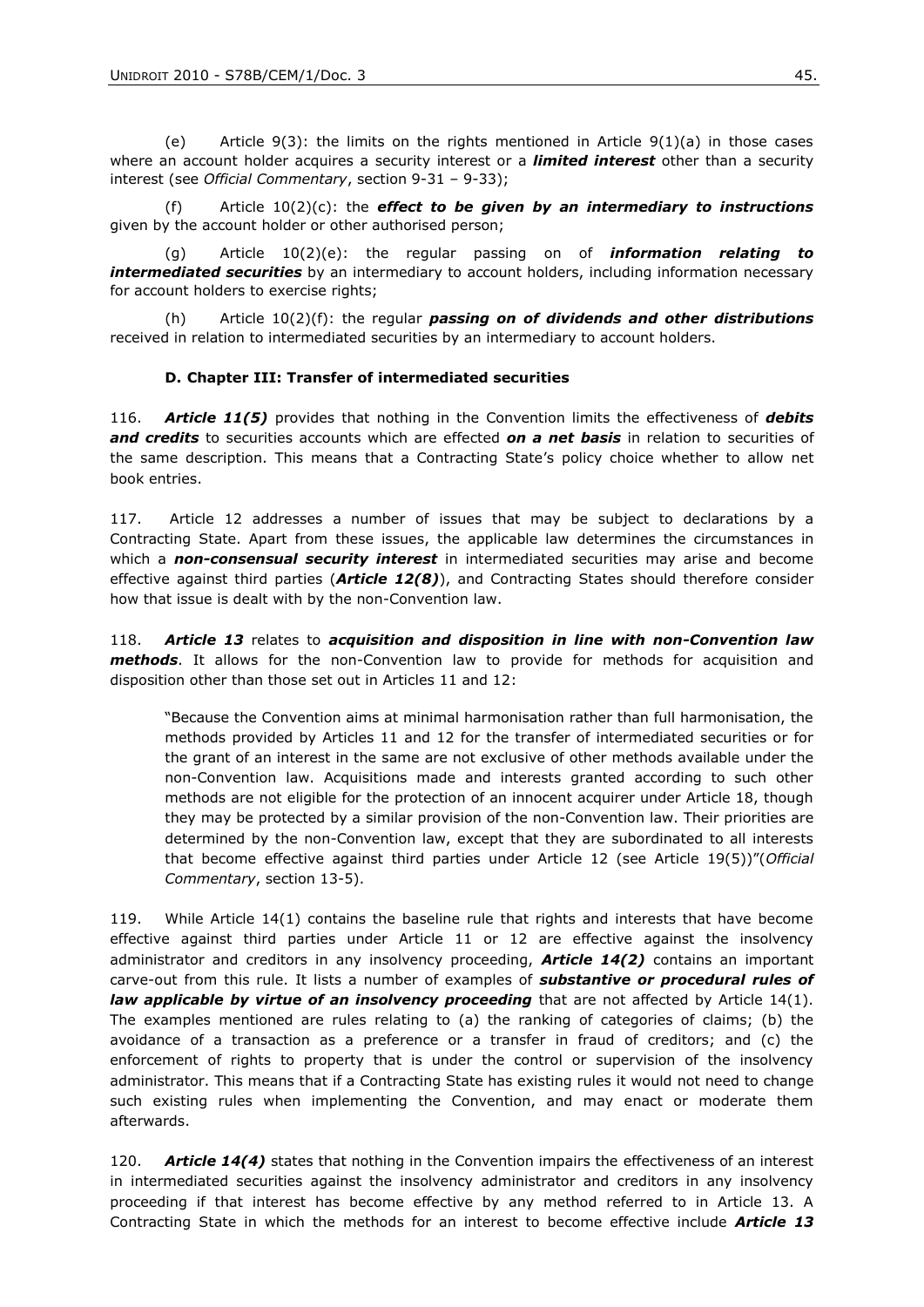*methods* should review its laws with a view to understanding the effectiveness of interests acquired by such a method in case of an *insolvency* (see the comparable rule in Article 21(3) which applies in the specific situation of the insolvency of the relevant intermediary).

121. In respect of the *authorisation of dispositions by an intermediary* (Article 15) Contracting States are invited to consider two issues. First, under *Article 15(1)(e)* a Contracting State should consider whether the non-Convention law does or should authorise an intermediary to make a debit of securities to a securities account, to make or remove a designating entry or to otherwise dispose of intermediated securities. Any such authorisation provided for in the non-Convention law would be in addition to the modes of authorisation referred to in Article  $15(1)(a)$ -(d) (For more information, see the *Official Commentary*, section 15-17). Second, on the basis of **Article 15(2)**, a Contracting State should give consideration to the regulation of the consequences of unauthorised dispositions, which are to be determined by the non-Convention law and, to the extent permitted by the non-Convention law, by the account agreement or the uniform rules of a securities settlement system. The consequences of an unauthorised designating entry are to be determined subject to Article 18(2) (For more information, see the *Official Commentary*, section 15-18 – 15-21).

122. *Article 16* relates to *invalidity, reversal and conditionality*, which are left almost entirely for other law outside the Convention. Subject to Article 18, the non-Convention law and, to the extent permitted by the non-Convention law, the account agreement or the uniform rules of a securities settlement system, determine whether and in what circumstances a debit, credit, designating entry or removal of a designating entry is invalid, liable to be reversed or may be subject to a condition, and the consequences thereof. When implementing the Convention, a Contracting State should therefore give consideration to how those issues are dealt with in its law.

123. Articles 18(1)-(3) provide a minimum level of harmonisation relation to the protection of the rights of an innocent acquirer. It follows from *Article 18(4)* that these "safe harbour" protections may be further supplemented by the applicable law, for example by the applicable law providing that an innocent acquirer is also protected in cases that are not covered by the Convention. Contracting States should also consider whether the non-Convention law should, as Article 18(5) says it may, permit deviation from the protection offered by Article 18(2) in the uniform rules of an SSS or an account agreement (see *Article 18(5)*).

124. *Articles 19(5) and (6)* are relevant for the *priority status of non-consensual security interests*. Article 19(5) determines that a non-consensual security interest in intermediated securities arising under the applicable law has such priority as is afforded to it by that law. Article 19(6) states, in relation to non-consensual security interests, that the priority afforded under Article 19(5) may be varied by the parties by agreement, but only if the applicable law permits doing so. When implementing the Convention, Contracting States are therefore advised to consider not only the circumstances in which a non-consensual security interest in respect of intermediated securities may arise and become effective against third parties (see the discussion of Article 12(8) in section 120), but also to determine the priority regime in respect of such security interests.

125. *Article 20(1)* provides that the issue of the priority of the relative rights and interests between the account holders of an intermediary and interests granted by that intermediary so as to be effective against third parties under Article 12 or 13 is not determined by the Convention. Although Article 20(2) contains an important exception to this rule in relation to interests granted by an intermediary so as to become effective under Article 12, it leaves at least the *priority contest between account holders of an intermediary and those to whom the intermediary granted an Article 13 interests* unregulated. This is, therefore, one of the issues that a Contracting State whose non-Convention law allows Article 13 interests should consider (see also the discussion of Article 13 in section 121 above).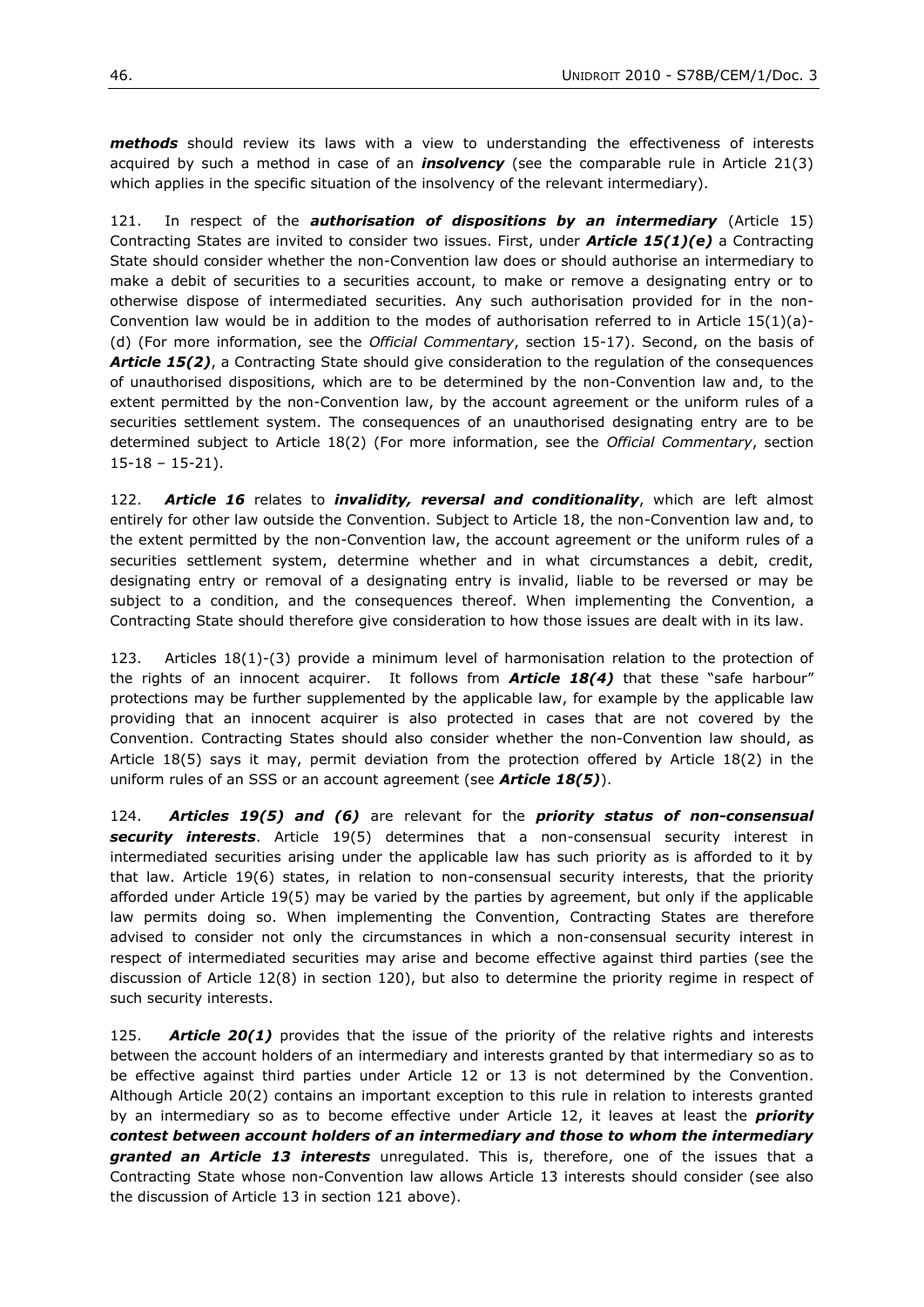#### **E. Chapter IV: Integrity of the intermediated holding system**

126. *Article 21(2)* contains two exceptions to the general rule of Article 21(1) that rights and interests that have become effective under Articles 11 or 12 are enforceable in the event of the insolvency of the relevant intermediary. Those two exceptions are: (a) rules of law applicable in the insolvency proceeding relating to the *avoidance of a transaction* as a preference or a transfer in fraud of creditors; and (b) any rule of procedure relating to the *enforcement of rights to property that is under the control or supervision of the insolvency administrator*. A Contracting State cannot decide to introduce any exceptions to Article 21(1) in addition to the two exceptions mentioned in Article 21(2), but it may review or modify any of its rules that fall within Article  $21(2)(a)$  and (b). Cf. the rule set out in Article  $14(2)$ , discussed above.

127. *Article 21(3)* provides that Article 21 does not impair the effectiveness of *Article 13 interests* in the event of the *insolvency of the relevant intermediary*. A Contracting State in which Article 13 methods exist, should therefore determine its position as to the effectiveness of interests acquired by such a method in case of the insolvency of a relevant intermediary. Cf. the comparable rule set out in Article 14(4), discussed above.

128. Article 23(1) sets out the general rule that an intermediary is neither bound nor entitled to *give effect to* any *instructions* in relation to intermediated securities of an account holder given by any person other than that account holder. *Article 23(2)* contains several exceptions to this rule, of which the exceptions relating to the non-Convention law (subsection (d)) and the uniform rules of an SSS (subsection (e)) should be considered by Contracting States when determining how to implement the Convention (for more information, see the *Official Commentary*, section 23-16 – 23-28).

129. Article 24 essentially requires that an intermediary must hold or have available sufficient securities for its account holders other than itself, and, if applicable, for itself. The following issues in relation to this requirement have not been harmonised by the Convention: the *method of complying with the requirement to hold or have available sufficient securities* (see *Articles 24(2)(e) and 24(4)*); the *time permitted to take action* to ensure such compliance (*Article 24(3)*); and the *allocation of the cost* of ensuring compliance or otherwise relating to the consequences of failure to comply (*Article 24(4)*) (For more information, see the *Official Commentary*, section 24-16 – 24-22). Contracting States should therefore consider how these issues are dealt with in their non-Convention law.

130. Article 25 relating to the allocation of securities to account holders' rights addresses several issues that should be considered by Contracting States. On the basis of *Article 25(3)* a Contracting State should determine how the non-Convention law affects *the allocation to account holder's rights* (and whether the non-Convention law requires or allows the relevant intermediary to affect the allocation). Article 25(4) provides a non-exhaustive list of examples possible arrangements to effect the allocation.

131. Article 26(2) contains a *loss sharing rule*. Two important exceptions apply in relation to this rule. *Article 26(1)* provides that any conflicting rule applicable in an insolvency proceeding prevails. Further, *Article 26(3)* provides that to the extent permitted by the non-Convention law, a shortfall shall be borne in accordance with the uniform rules of an SSS if the intermediary is the operator of the system. A Contracting State should therefore examine its insolvency rules concerning shortfalls as well as the issue of whether the non-Convention law should allow rules of SSSs that deviate from the standard solution set out in Article 26(2).

132. *Article 27* contains rules relating to the *finality of instructions or resulting book entries in SCSs or SSSs*. These rules, however, apply only to the extent permitted by the law governing the system. A Contracting State should therefore review and possibly amend its laws in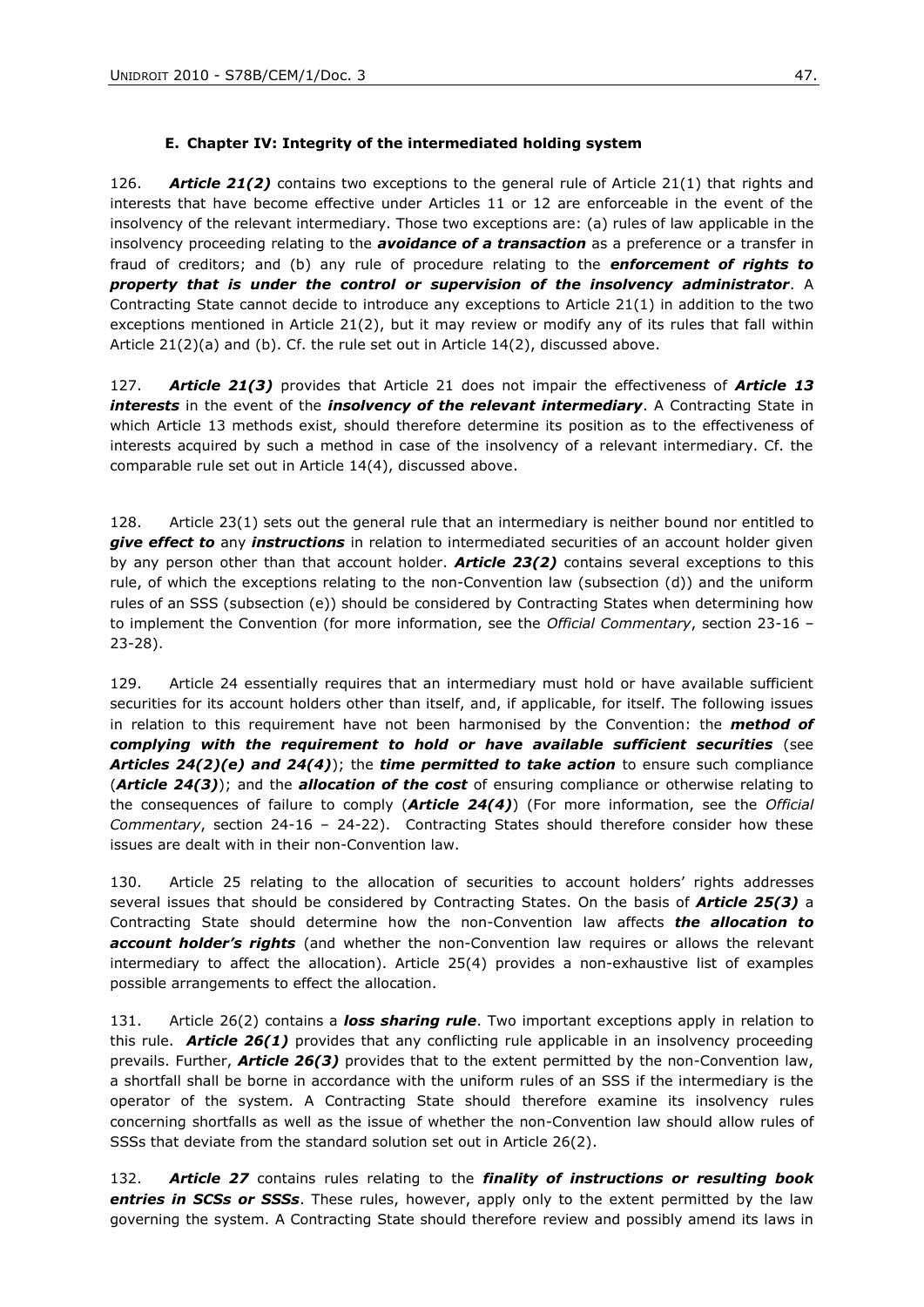accordance with whether it wishes to ensure the finality of instructions and book entries in this context.

133. *Articles 28(1) and (2)* relate to the *obligations of an intermediary* under the Convention. They make clear that the non-Convention law and, to the extent permitted by the non-Convention law, the account agreement or the uniform rules of an SSS may specify such obligations. If the substance of any such obligation is specified by the non-Convention law (or, if permitted, the account agreement or the uniform rules of the SSS), compliance therewith satisfies that obligation. These provisions would seem to provide considerable flexibility for Contracting States in structuring their non-Convention law, etc., in relation to how the obligations of an intermediary that are set out in the Convention may be satisfied.. The basic Convention obligations of an intermediary, however, cannot be reduced or modified on the basis of this provision.

134. *Articles 28(3) and (4)* relate to the *liability of intermediaries*. This issue should be regulated by Contracting States as it is referred by the Convention to the non-Convention law or, to the extent permitted by the non-Convention law, the account agreement or the uniform rules of an SSS. The non-Convention law would, however, need to take into account the harmonised minimum requirement that an intermediary may not exclude liability for its gross negligence or wilful misconduct.

135. *Article 29(1)* provides that the law of a Contracting State must permit…… A Contracting State should therefore consider whether its non-Convention law will require that all securities that are permitted to be traded on an exchange or regulated market should be *held through intermediaries* and, in that case, that the rights attached to such securities can effectively be exercised in accordance with Article 9, or whether there may also be securities that need not be held through intermediaries. On the basis of *Article 29(2)* a Contracting State has the right to determine the conditions under which a person is authorised to exercise rights in the case of *nominee holding and split voting arrangements* (For more information, see the *Official Commentary*, section 29-20 – 29-26).

136. The last provision of Chapter IV relates to *set-off* and also this provision leaves policy room to Contracting States. The harmonised rule in *Article 30* is that the fact that securities are held in intermediated form should not, of itself, put the account holder in a less favourable position as regards rights of set-off in an insolvency proceeding against the issuer, in comparison to the situation where the securities would not have been held in intermediated form. The exact set-off regime is, however, to be determined by the non-Convention law.

#### **F. Chapter V: Special provisions in relation to collateral transactions**

137. In comparison with other parts of the Convention Chapter V contains only few references to sources of law outside the Convention. This reflects the optional character of this chapter: States can opt out of it entirely or in part (see Articles 36(2) and 38, discussed in sections II.3.8 and II.3.9 above). This made it possible for the Convention text to contain precise rules without numerous references to sources of law outside of the Convention. Besides the declarations mentioned in Articles 36(2) and 38, the following issues should nonetheless be further considered by Contracting States.

138. First, **Article 31(2)** makes it clear that the provisions in Chapter V, while containing a *minimum level of harmonisation*, also allows the non-Convention law to determine that a collateral taker has additional rights or powers and that a collateral provider has additional obligations. Article 34(4) is similar in this respect: the exercise of a right of use shall not render invalid or unenforceable any right of the collateral taker under the relevant security collateral agreement or the non-Convention law. Pursuant to these provisions, it is clear that the non-Convention law may contain additional provisions favouring the position of collateral takers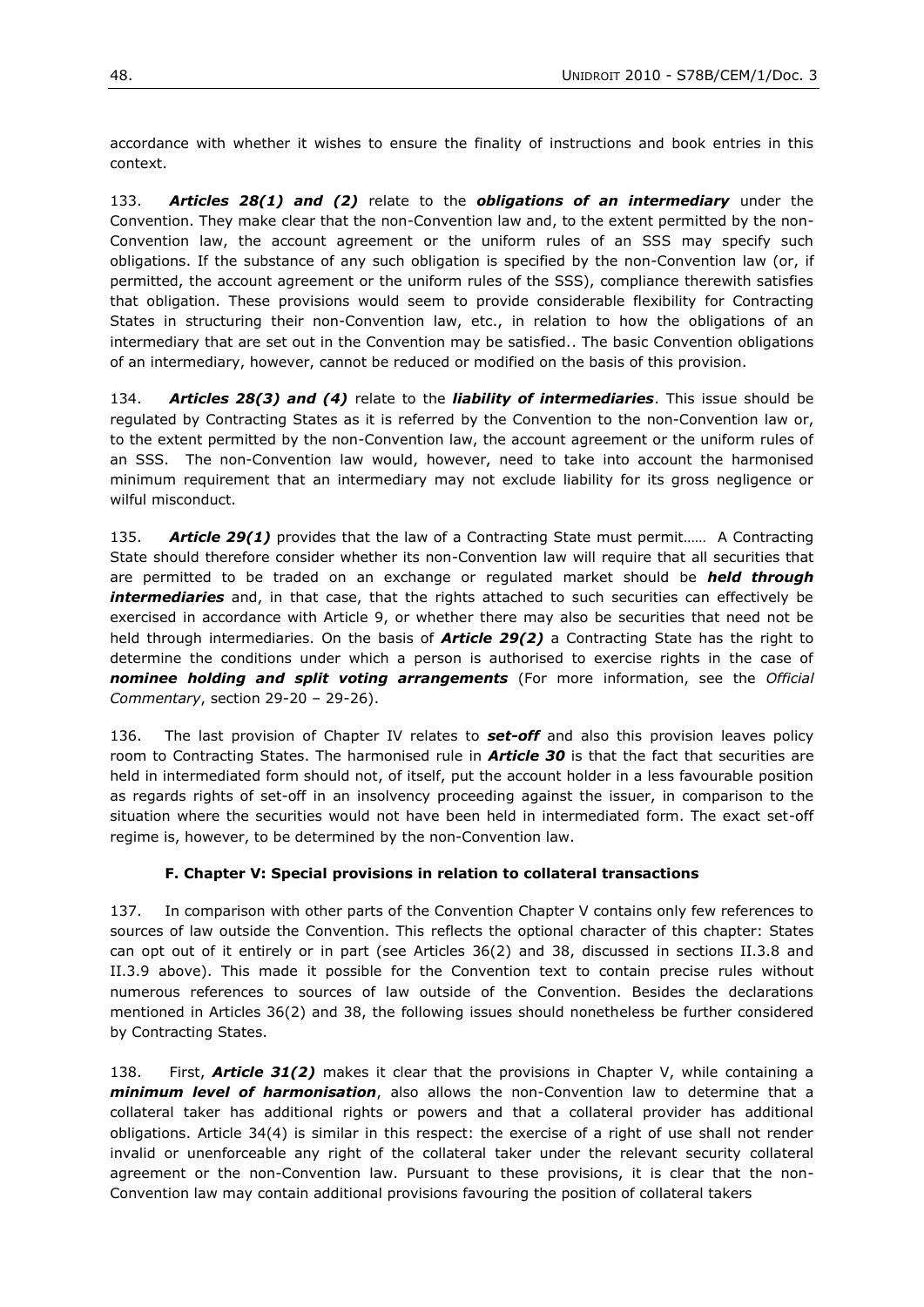$\overline{a}$ 

139. Second, *Article 35* provides that the non-Convention law may determine that the *realisation* or *valuation* of collateral securities or the *calculation* of any obligations pursuant to Articles 33 or 34 must be conducted *in a commercially reasonable manner*. With a view to guaranteeing an equilibrium between the interests of collateral takers and providers, it would seem advisable that Contracting States consider promulgating such a requirement, if it is not already in place.

140. Third, *Article 36(1)(a)(iii)* refers to the possibility that the non-Convention law may allow the *protection of top-up and substitution of collateral* against timing claw-back rules not only in case of, in short, price fluctuations on the financial markets (Article  $36(1)(a)(i)$ ) or changes in credit rating (Article  $36(1)(a)(ii)$ ; see also Article  $36(2)$ ), but also in any other circumstances specified in the collateral agreement. For example, where an extension of credit relies on the current management of the debtor company or the presence of certain important assets, a change of the management or the sale of the assets may trigger a top-up provision in the collateral agreement.

141. As has been illustrated above, the Convention leaves a number of issues in respect of intermediated securities unregulated, including issues relating to secured transactions concerning intermediated securities. When implementing the Convention Contracting States should consider the extent to which the general framework for security interests adequately addresses the issues that are not governed by the Convention.<sup>5</sup> Those issues include, for example, the following:

(a) The *creation of a security interest in intermediated securities so as to be effective between the parties*, which, depending on the jurisdiction involved, may require (i) an underlying security agreement, (ii) authority to dispose of the assets concerned and/or (iii) certain procedural steps to be fulfilled for vesting the security interest;

(b) The *ranking of Article 13 interests among themselves*. The Convention regulates the priority contest between an interest created under Articles 11 or 12 and an interest created under Article 13, as the Article 13 interest would be subordinate on the basis of the priority rule of Article 19(2) of the Convention. The Convention, however, does not regulate the ranking of Article 13 interests among themselves; and

(c) Generally, the applicable framework for secured transactions involving intermediated securities when a Contracting State *opts out of Chapter V*.

<sup>&</sup>lt;sup>5</sup> An important source of inspiration for the development of a modern legal framework for secured transactions can be found in the *Legislative Guide on Secured Transactions* adopted by the United Nations Commission on International Trade Law in 2007 (United Nations publication, Sales No. Sales No. E.09.V.1, New York, 2010; also available from<www.uncitral.org/uncitral/en/uncitral\_texts.html>, hereafter referred to as the "Guide"). The Guide intends to give comprehensive legislative guidance in respect of transactions entailing the provision of security interests in all types of movable assets with limited exceptions. Securities are currently excluded from the Guide. In considering whether and to what extent the Guide can offer a meaningful supplement to the Convention, it is important to take into account that many of the rules in Chapter V of the Convention are exceptions to general rules and principles of civil or insolvency law (e.g. the Chapter V rules concerning title transfers, the right to "use" collateral assets, the methods for rapid enforcement of security interests without formalities and the exception to zero hour insolvency rules). These exceptions are justified by the goal of guaranteeing liquid securities markets. In particular insofar as the Guide contains recommendations that are tailored to comparable liquid assets, such recommendations would seem to have added value in this context.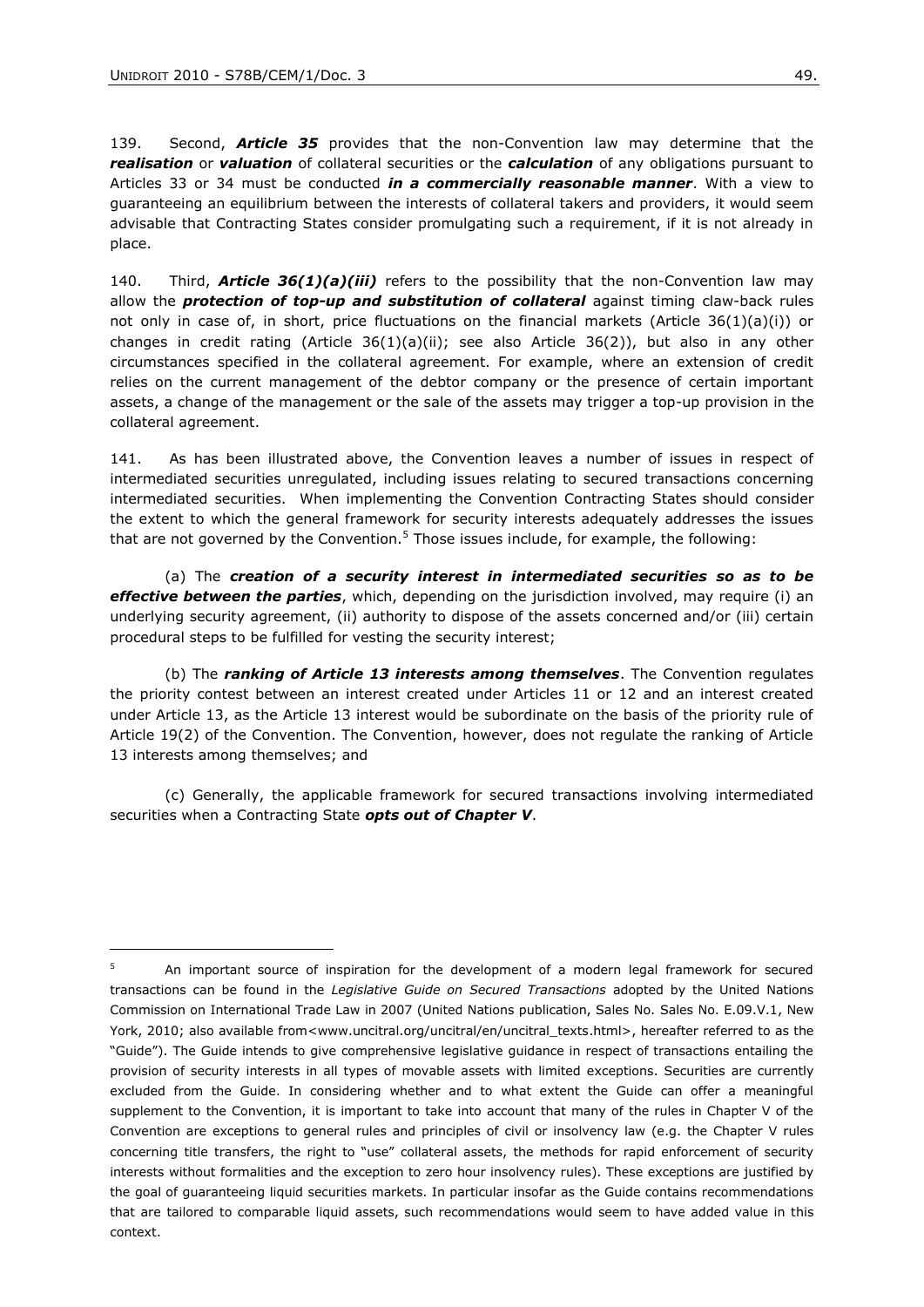## **ANNEX II**

## **Appendix B – References to non-Convention law (other than in connection with a declaration)**

Preamble, recital 7 Article 1(k) Article 1(l) Article 1(m) Article 1(p) Article 9(1)(a)(ii) Article 9(1)(c) Article 9(1)(d) Article 9(3) Article 10(2)(c) Article 10(2)(e) Article 10(2)(f) Article 11(2) Article 12(2) Article 13 Article 15(1)(e) Article 15(2), twice Article 16, twice Article 18(5) Article 19(2) Article 23(2)(d) Article 24(3) Article 24(4), twice Article 25(3), twice Article 26(3) Article 28(1), twice Article 28(2), twice Article 28(3), twice Article 31(2) Article 34(4) Article 35 Article 36(1)(a)(iii)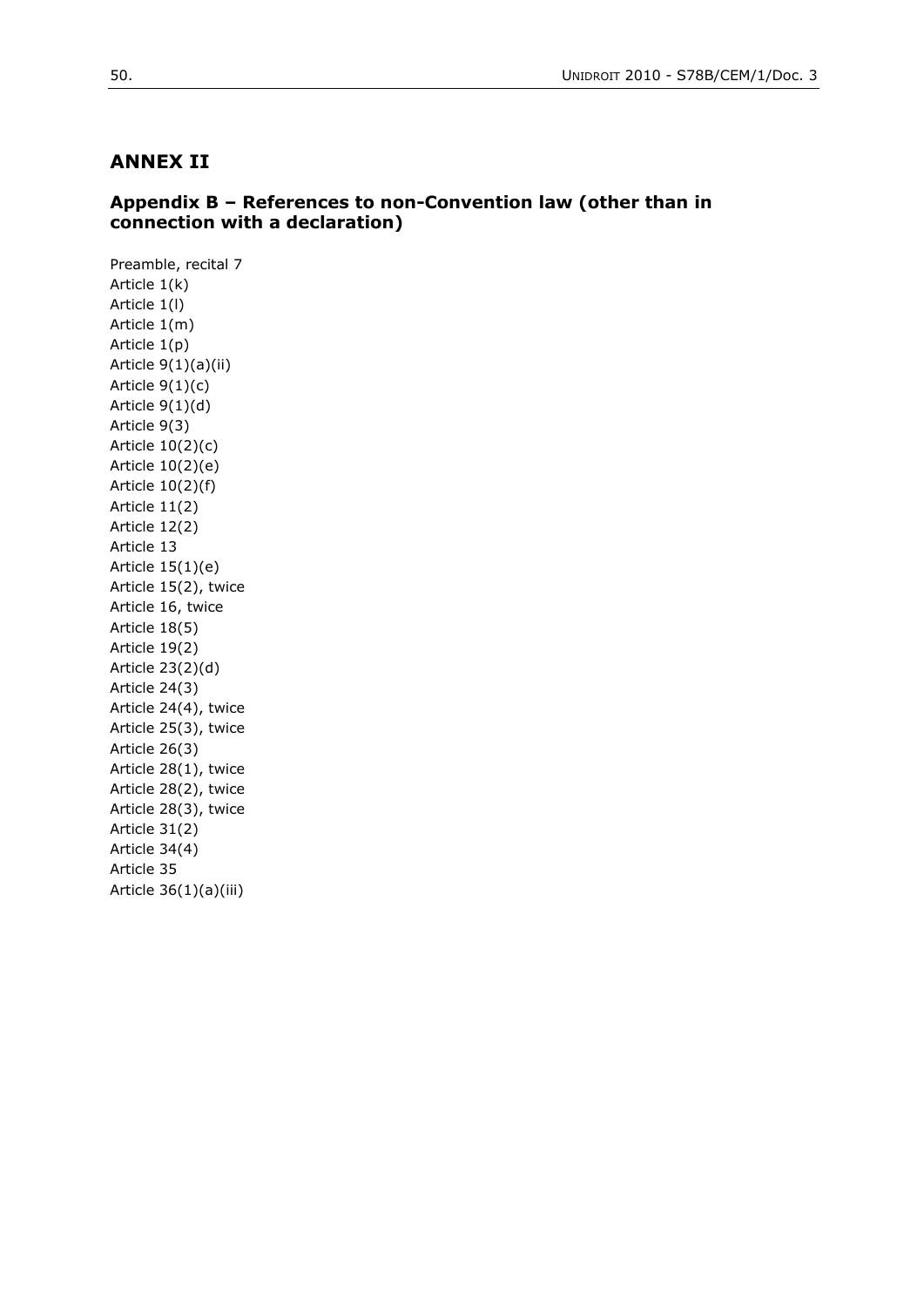# **Appendix C - References to applicable law**

Article 2(a) Article 3 Article 9(1)(c) Article 9(2)(b) Article 12(8) Article 18(4) Article 19(5) Article 19(6)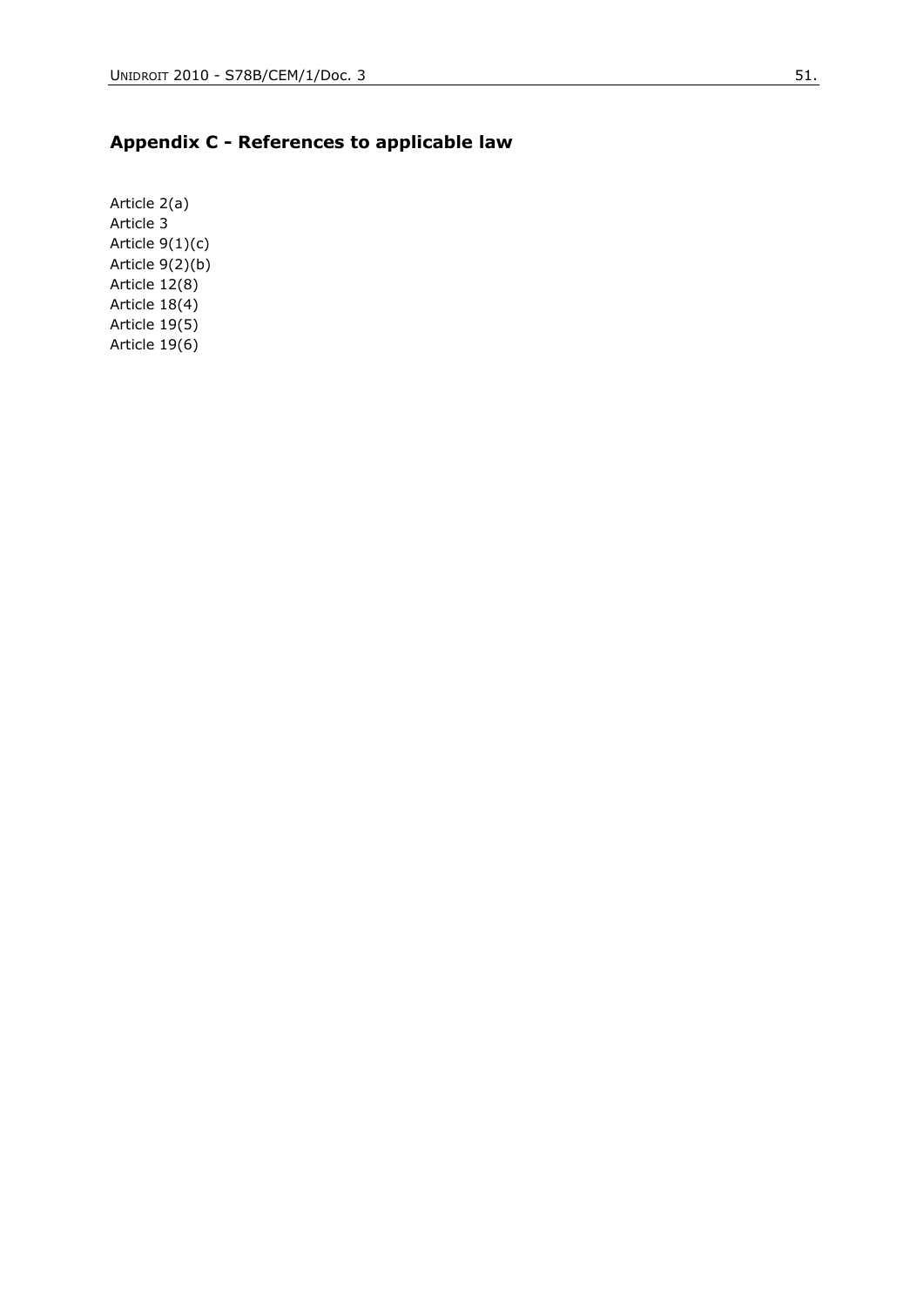## **Appendix D - References to rules relating to insolvency**

Preamble, recital 9

Article 11(2): "rule of law applicable in an insolvency proceeding"

Article 12(2): "rule of law applicable in an insolvency proceeding"

Article 14(2): "substantive or procedural rule of law applicable by virtue of an insolvency proceeding" and the examples in sub-paragraphs (a), (b) and (c)

Article 21(2)

Article 26(1): "any conflicting rule applicable in that [insolvency] proceeding"

Article 27: "any rule applicable in an insolvency proceeding"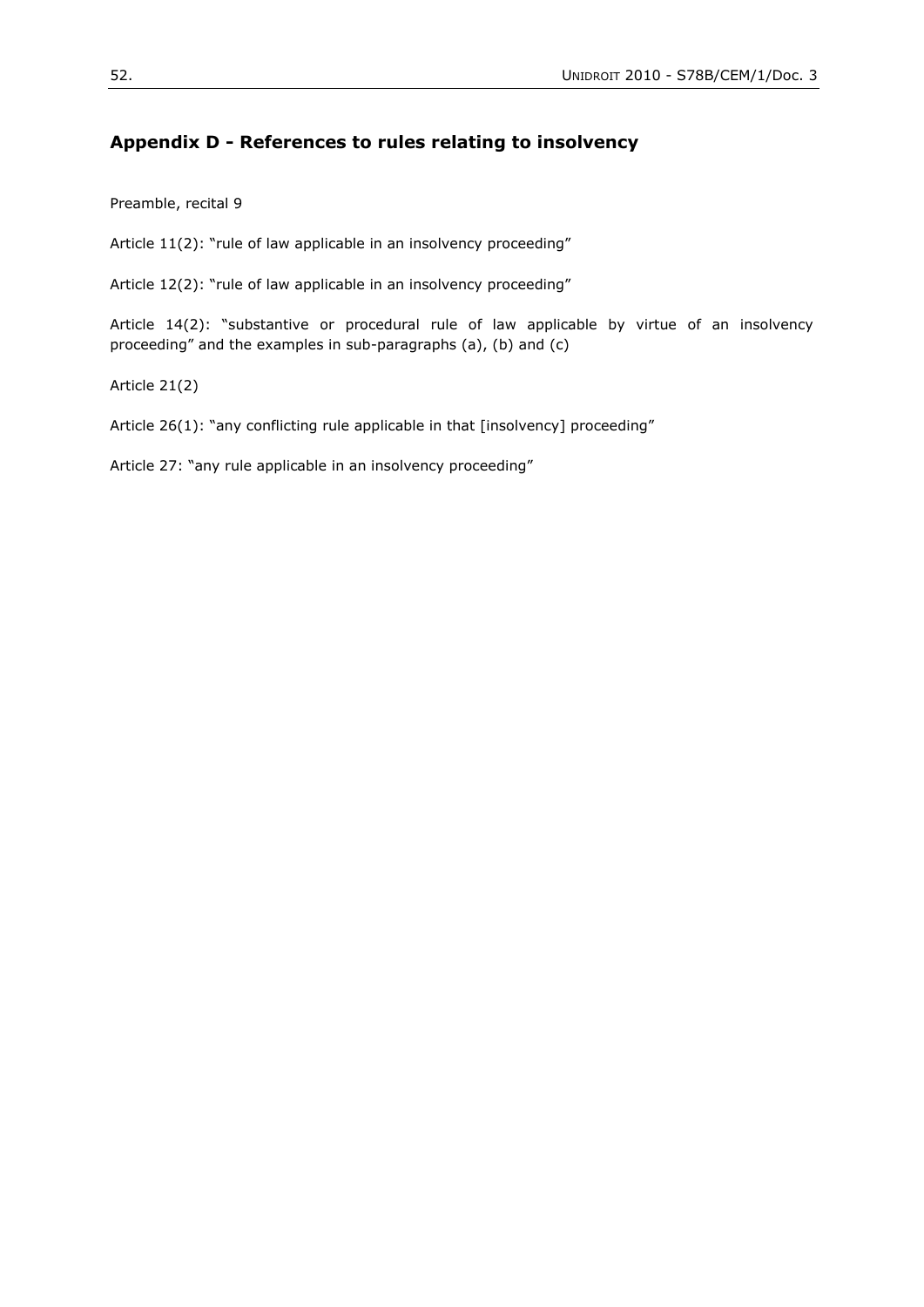## **Appendix E - References to uniform rules of SCSs and SSSs**

*References to the uniform rules of SCSs:*

Article 1(o) Article 1(p) Article 27(a)

*References to uniform rules of SSSs:*

Article 1(l), heading Article 1(l)(ii) Article 1(n) Article 1(p) Article 9(1)(c) Article 10(2)(c) Article 10(2)(e) Article 10(2)(f) Article 15(2) Article 16 Article 18(5) Article 23(2)(e) Article 24(4) Article 26(3) Article 27(a) Article 27(b) Article 28(1) Article 28(2) Article 28(3)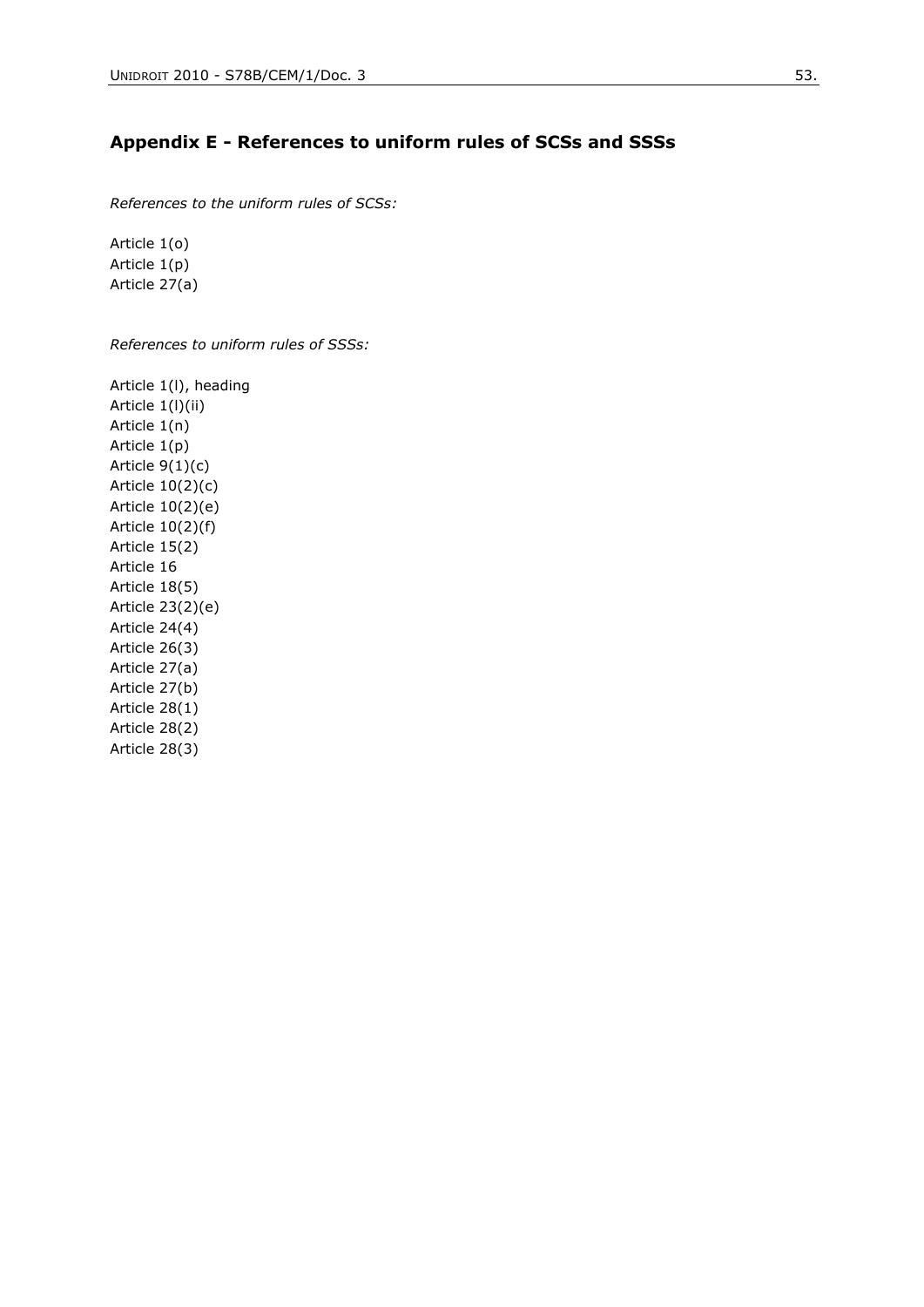# **Appendix F. Work of other organisations**

1. Several other international organisations and associations have carried out work that is relevant for, or specifically dealing with, emerging capital markets. The outline below of relevant activities of some of these organisations is intended as a basis for further work and research.

### **1. World Bank Group**<sup>1</sup>

2. The World Bank Group (WBG) conducts its capital market operations through the Securities Markets Group (SMG), its global product group for securities markets. SMG advises emerging market countries and provides intellectual leadership on trends, issues, and operations related to securities market development. The demand for domestic securities markets is growing in emerging market countries to improve fiscal and monetary management, strengthen yield curves and benchmarks, finance key development areas such as housing and infrastructure, and provide investment outlets for growing institutional investors like pension funds. SMG works closely with government and private sector institutions to strengthen relevant areas, such as policies and regulations; market infrastructure (trading, clearing and settlement); and market participants (issuers, investors). It also assists countries with regional capital market integration, where appropriate. Current country operations include both government and non-government bond market projects in various countries around the world. Thought leadership activities include production of books<sup>2</sup>, other publications<sup>3</sup>, conferences, workshops, and training materials<sup>4</sup>.

#### **2. European Bank for Reconstruction and Development**<sup>5</sup>

3. Since its establishment in 1991, the European Bank for Reconstruction and Development (EBRD) has become the largest financial investor in its region of operations which stretches from central Europe and the Western Balkans to central Asia. Headquartered in London, the EBRD is owned by 61 countries and two international institutions. The Bank invests only in projects that could not otherwise attract financing on similar terms. It invests mainly in private enterprises, usually together with commercial partners. EBRD provides project financing for banks, industries and businesses, both in case of new ventures and existing companies.

<sup>&</sup>lt;sup>1</sup> The information in this section was kindly provided by Ms Alison Harwood and Ms Tamuna Loladze of the World Bank Group.

<sup>&</sup>lt;sup>2</sup> See, for example: "Public Debt: the Brazilian Experience", WB (2010); "South Asian Bond Markets. Developing Long Term Finance for Growth", WB (2008); "Developing Government Debt Markets: From Diagnostics to Reform Implementation", WB (2007); "Developing Government Debt Markets: A Handbook", WB and IMF (2001); "Building Local Bond Markets: An Asian Perspective", WBG (2000).

See, for example, the following papers, notes and articles: "The Development of Deeper and More Liquid Local Currency Bond Markets" in Euromoney Emerging Markets Handbook 2009/10, WB (2009); "Unlocking Debt Market Development in Times of Crisis" in Euromoney Emerging Markets Handbook 2008/09, WB (2008); "Broadening the Offering Choice of Corporate Bonds in Emerging Markets: Cost-Effective Access to Debt Capital", WB (2008); "How to Build an Efficient Exchange for Small Firms", Financing Innovation Viewpoint, WBG (2007); Handbooks on repo markets, primary dealers, and liability management. WB (forthcoming).

Think of the Securities Markets Conference, this year focusing on "Emerging Local Bond Markets Post-Crisis: Challenges and Next Steps"; the World Bank-OECD-IMF Global Bond Forum; the Gemloc Advisory Services Workshop and Investor Country Conference; the Workshop on the Development of Securities Markets for the US SEC Spring Institute; and the Course on Implementing Government Debt Management Strategies.

<sup>5</sup> The information in this section was kindly provided by Frederique Dahan (EBRD).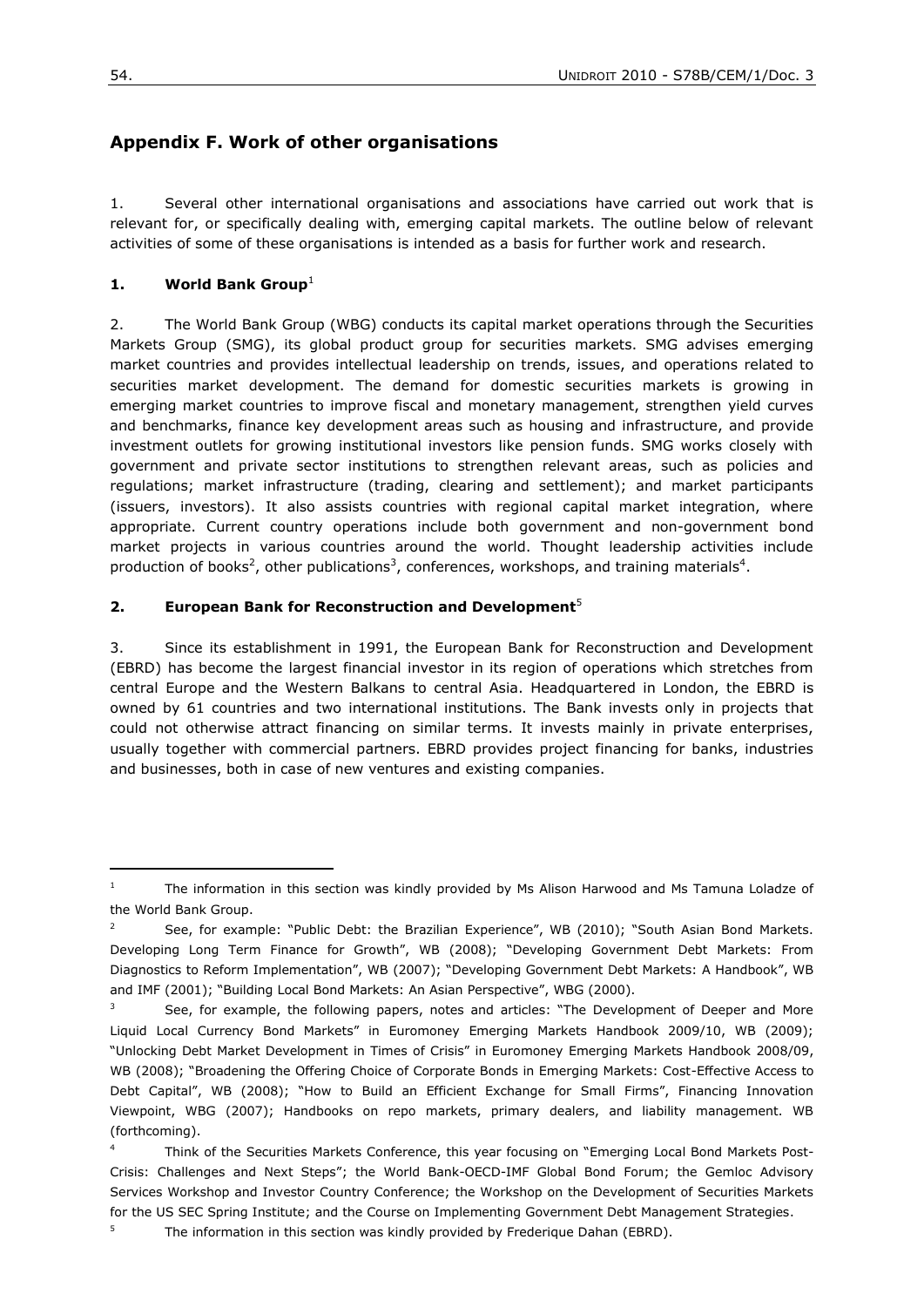4. The activities of the EBRD as an investor are at the core of the EBRD mission and directly feed into its work at the legal, regulatory and institutional level. The EBRD plays a dual role in capital markets development in its countries of operations.

5. First, the EBRD widens access to local currency resources. The EBRD has been successful in enhancing investor access to local products by: (i) syndicating local currency loans; (ii) acting as an anchor investor in local currency bonds, including securitisations; (iii) working on clearing and settlement to establish a bridge between international clearing and depository systems and local systems and to get currencies accepted by international clearing and depository systems; and (iv) improving and developing money-market indices to stimulate activity in local currency.

6. Second, the EBRD assists in reforming the legal and regulatory environment. The EBRD has helped to improve capital market legislation and regulation in a number of jurisdictions in respect of a number of specific areas: (i) securities market laws; (ii) disclosure requirements; (iii) listing regulations; (iv) secondary trading; and (v) broadening eligible instruments for institutional investors. The EBRD is also working to clarify the derivatives environment in partnership with the International Swaps and Derivatives Association through the recognition of swaps, netting opinions, and treatment in insolvency. Moreover, the EBRD is working on improving investor friendly practices. In particular, it participated in the development of the Regional CIS Model Investor Protection Law and the 2002 Russia Corporate Governance Code.<sup>6</sup>

### **3. UNCITRAL**<sup>7</sup>

 $\overline{a}$ 

7. In 2007, UNCITRAL adopted its Legislative Guide on secured Transactions. Chapter I, section 37, of the Guide states:

"The Guide does not apply to security rights in securities because the nature of securities and their importance for the functioning of financial markets raise a broad range of issues that merit special legislative treatment. In addition, the substantive law issues relating to security rights and other rights in securities held with an intermediary are not addressed in the Guide, because they are dealt with in the Unidroit Convention on Substantive Rules for Intermediated Securities (Geneva, 2009). The law applicable to rights in securities is not addressed in the Guide, since it is dealt with in the Convention on the Law Applicable to Certain Rights in Respect of Securities Held with an Intermediary, prepared by the Hague Conference on Private International Law."

8. Now that the Geneva Securities Convention has been adopted, UNCITRAL considers adding an Annex to the Guide relating to non-intermediated securities, which may play an important role in commercial financing transactions, notably where a bank extends a loan to an enterprise against a security interest in securities issued by that enterprise or by wholly-owned subsidiaries of that enterprise, which have not been entered into the intermediated holding system.<sup>8</sup>

<sup>6</sup> For further details, see http://www.ebrd.com/pages/workingwithus/capital.shtml and http://www.ebrd.com/pages/sector/legal/securities.shtml.

<sup>7</sup> The information in this section was kindly provided by Spyridon Bazinas (UNCITRAL).

<sup>8</sup> For the historical development and the different considerations raised in relation to the issues set out in sections 146-148, see also: the report of the 34th session of UNCITRAL (2001), A/56/17, section 356; the report of the 35th session of UNCITRAL (2002), A/57/17, section 200; the report of the 4th session of Working Group VI (2003), A/CN.9/543, section 84; the report of the 6th session of Working Group VI (2004), A/CN.9/570, section 20; the report of the 9th session of Working Group VI (2006), A/CN.9/593, section 68; the Note by the UNCITRAL Secretariat concerning the 10th session of Working Group VI (2006), A/CN.9/WG.VI/WP.26/Add.7, sections 3-4; the report of the 39th session of UNCITRAL (2006), A/61/17, sections 15-16; the Note by the UNCITRAL Secretariat concerning the 11th session of Working Group VI (2006), A/CN.9/WG.VI/WP.29, section 5; the Note by the UNCITRAL Secretariat concerning the 12th session of Working Group VI (2007), A/CN.9/WG.VI/WP.31/Add.1, sections 39, 41-44; the report of the 12th session of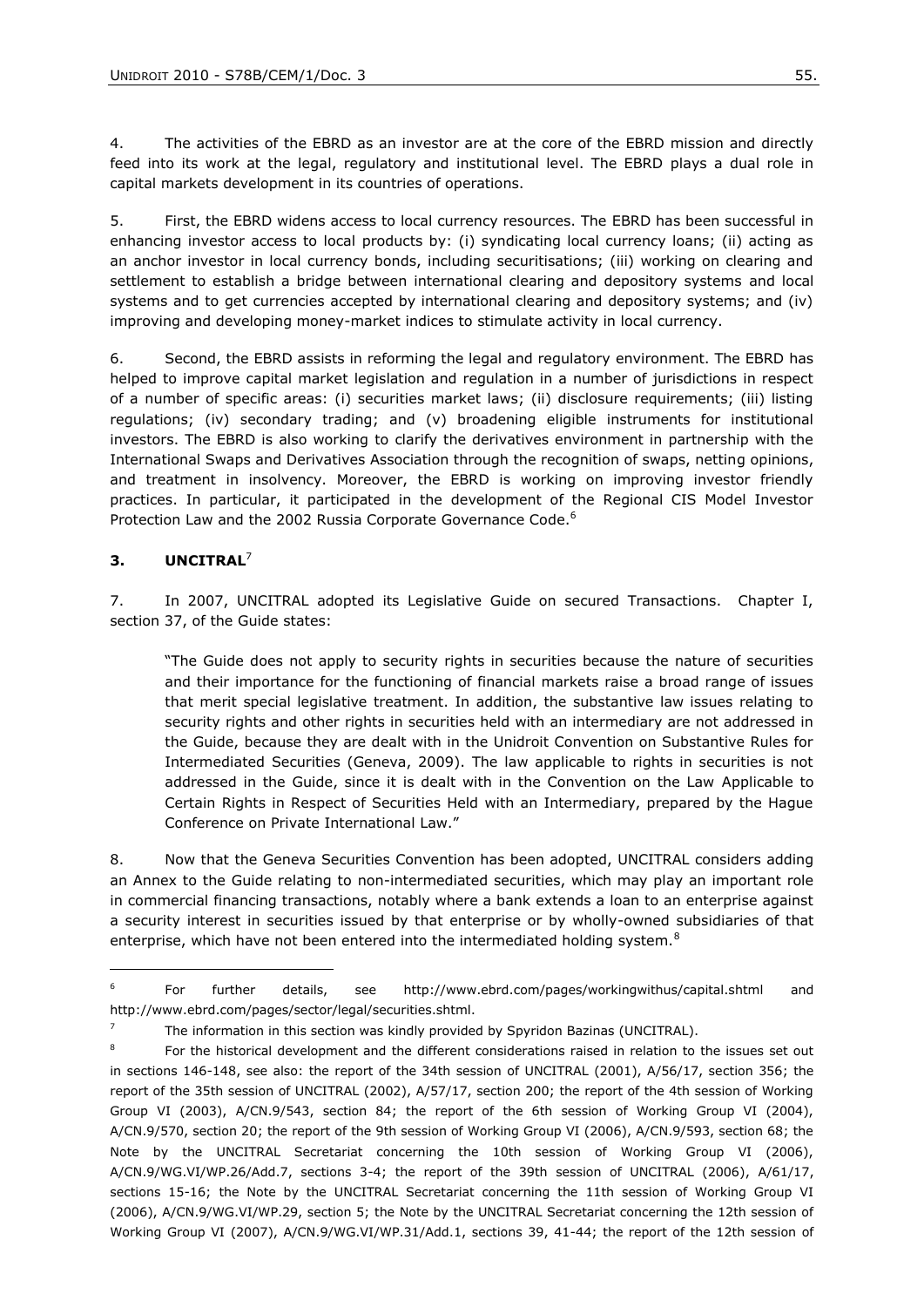#### **4. International Organization of Securities Commissions**

9. The International Organization of Securities Commissions (IOSCO) has an Emerging Markets Committee, which has prepared several papers on issues relating to emerging markets and which has also delivered input in other IOSCO work. The papers of the Emerging Markets Committee address important issues such as: collective investment schemes<sup>9</sup>; financial risk management<sup>10</sup>; clearing and settlement<sup>11</sup>; the development of corporate bond markets<sup>12</sup>; crossborder activities of market intermediaries<sup>13</sup>; exchange demutualisation<sup>14</sup>; factors influencing liquidity<sup>15</sup>; and corporate governance practices<sup>16</sup>.

#### **5. Trade Association for the Emerging Markets**<sup>17</sup>

10. The Trade Association for the Emerging Markets (EMTA), as an association of entities trading and investing in emerging market debt and other instruments, generally serves as a forum for market participants to share information on issues they face in their trading and investment activities, in both the international and local emerging market capital markets. If market participants have a problem in a particular market, EMTA will bring it to the attention of the association and if others share the same concerns, EMTA will work to clarify the issue, or if necessary, convey this information to the appropriate representatives of local governments or

Working Group VI (2007), A/CN.9/620, sections 99-107; the report of the fourth session of the UNIDROIT Committee of Governmental Experts, UNIDROIT 2007 – Study LXXVIII – Doc. 95, sections 98-105; the report of the first part of the 40th session of UNCITRAL (2007), A/62/17 (Part I), in particular sections 145-147 and 160, as well as the documents issued in connection with this session by the UNCITRAL Secretariat (A/CN.9/631, section 4(c) of Part II; A/CN.9/637, section 4(c) of Part II; A/CN.9/637/Add.2, section 70) and the European Community and its Member States (A/CN.9/633); the report of the 15th session of Working Group VI (2009), A/CN.9/670, sections 124(a) and 125; the report of the 42nd UNCITRAL session (2009), A/64/17, sections 314 and 318; and the report of the 17th session of Working Group VI (2010), A/CN.9/689, section 61; and the Note by the UNCITRAL Secretariat for UNCITRAL"s 43rd session (2010), A/CN.9/702, sections 1-43. The Report of UNCITRAL"s 43rd session is yet to be published at the moment this document is being written.

<sup>9</sup> See the Report by the Emerging Markets Committee on "Collective Investment Schemes in Emerging Markets" (September 1996); the Joint Report by the Technical Committee and the Emerging Markets Committee concerning "A Comparison between the Technical Comittee Report and the Emerging Markets Committee Report on Valuation and Pricing of Collective Investment Schemes" (May 1999); the Report by the Emerging Markets Committee on "Collective Investment Schemes in Emerging Markets" (July 2006); the Report by the Emerging Markets Committee on "Collective Investment Schemes Administration in Emerging Markets" (December 2007); and the Report by the Emerging Markets Committee on "Collective Investment Schemes in Emerging Markets – Update of Database" (December 2007).

<sup>10</sup> See the Final Report by the Emerging Markets Committee on "Financial Risk Management in Emerging Markets" (November 1997).

<sup>11</sup> See "Clearing and Settlement – A Blueprint", issued by the Development Committee (October 1992); and the Emerging Markets Report "Towards a Legal Framework for Clearing and Settlement in Emerging Markets" (November 1997).

<sup>12</sup> See the Report by the Emerging Markets Committee on "The Development of Corporate Bond Markets in Emerging Market Countries" (May 2002). On this issue, see also: *Philip Turner*, "Bond markets in emerging economies: an overview of policy issues", June 2002, BIS Papers No 11.

<sup>13</sup> See the Report by the Emerging Markets Committee on "Cross-Border Activities of Market Intermediaries in Emerging Markets" (March 2005).

<sup>14</sup> See the Report by the Emerging Markets Committee on "Exchange Demutualization in Emerging Markets" (April 2005).

<sup>15</sup> See the Report by the Emerging Markets Committee on "Factors Influencing Liquidity in Emerging Markets" (December 2007).

<sup>16</sup> See the Report by the Emerging Markets Committee on "Corporate Governance Practices in Emerging Markets" (December 2007).

 $17$  The information in this section was kindly provided by Sandra Rocks and Starla Griffin (EMTA).